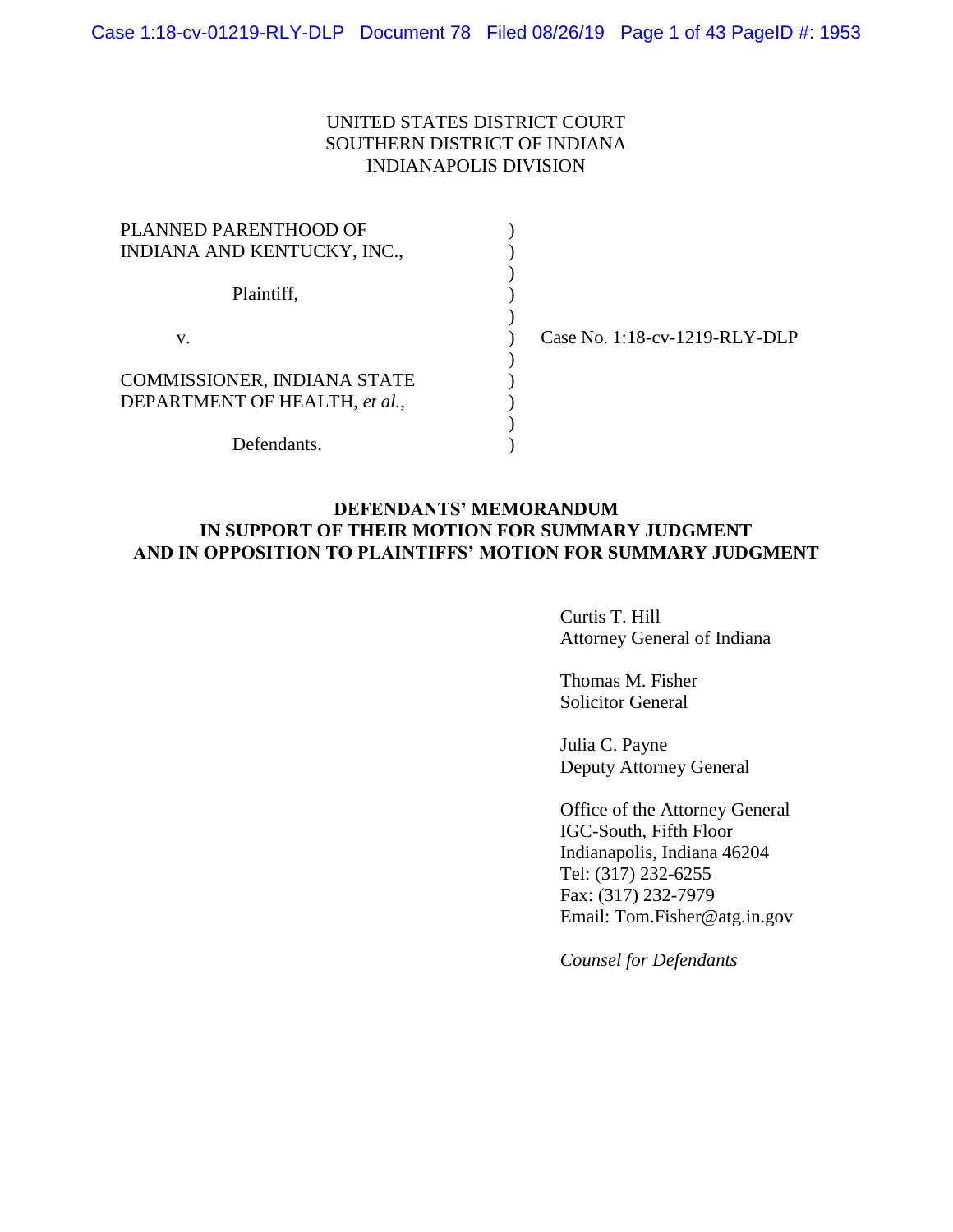## **TABLE OF CONTENTS**

|             |           | DEFENDANTS' MEMORANDUM IN SUPPORT OF THEIR MOTION FOR<br>SUMMARY JUDGMENT AND IN OPPOSITION TO PLAINTIFFS' MOTION FOR |  |
|-------------|-----------|-----------------------------------------------------------------------------------------------------------------------|--|
|             |           |                                                                                                                       |  |
|             |           |                                                                                                                       |  |
| I.          |           |                                                                                                                       |  |
| II.         |           |                                                                                                                       |  |
| Ш.          |           |                                                                                                                       |  |
|             |           | STATEMENT OF FACTS ASSERTED BY PLANNED PARENTHOOD AND DISPUTED                                                        |  |
|             |           |                                                                                                                       |  |
|             |           |                                                                                                                       |  |
| $I_{\cdot}$ |           | Under Evidence Rule 702 and Controlling Precedents, Planned Parenthood's Experts                                      |  |
| II.         |           |                                                                                                                       |  |
|             | A.        | The Reporting Requirement is properly read to include a <i>mens rea</i> requirement  14                               |  |
|             | <b>B.</b> | The phrase "arising from the induction or performance of an abortion" is not                                          |  |
|             | C.        |                                                                                                                       |  |
|             |           | 1.                                                                                                                    |  |
|             |           |                                                                                                                       |  |
|             | D.        |                                                                                                                       |  |
| Ш.          |           |                                                                                                                       |  |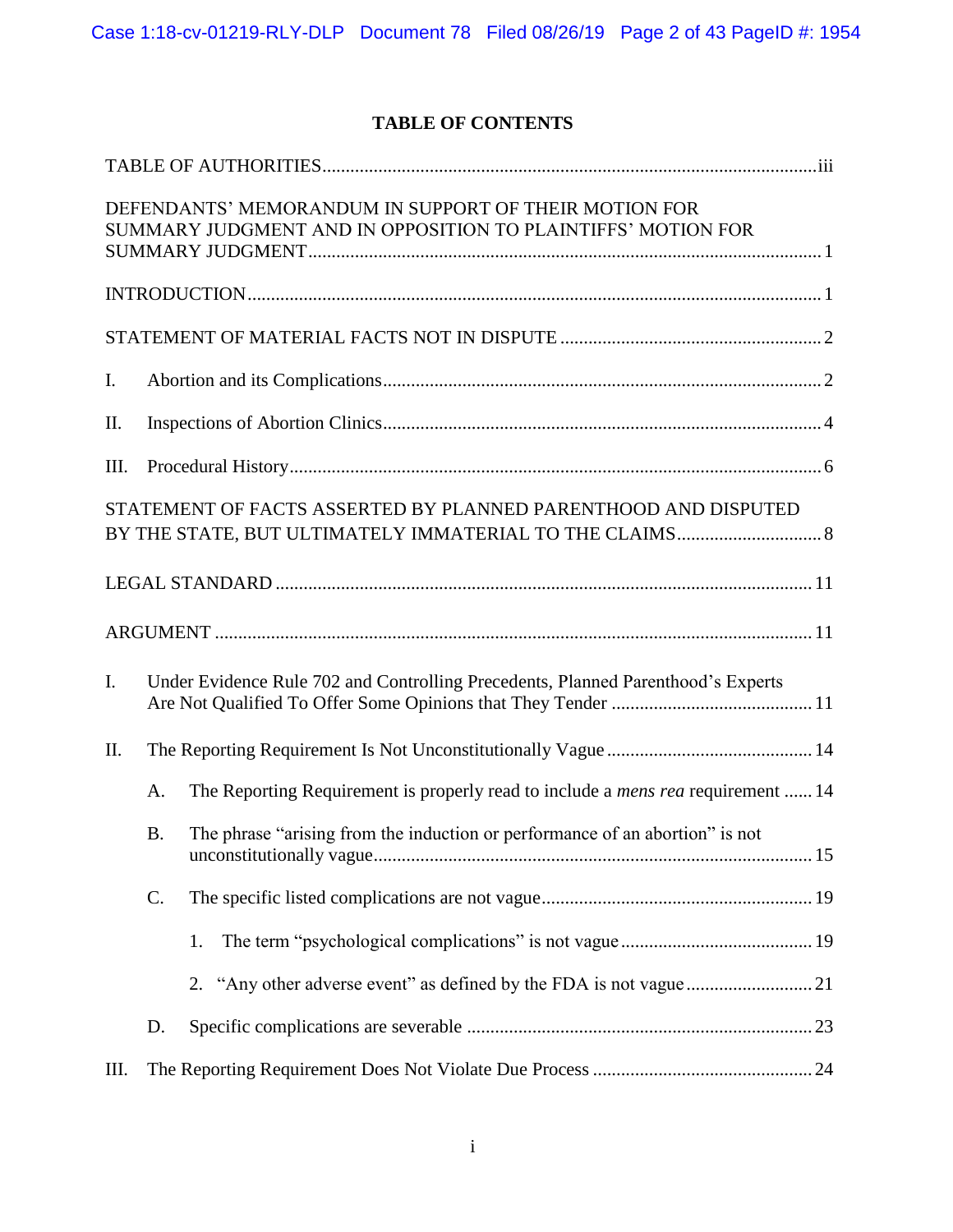| IV. | Neither the Reporting Requirement nor the Inspection Requirement Violates Equal |                                                                                                                                                                 |  |
|-----|---------------------------------------------------------------------------------|-----------------------------------------------------------------------------------------------------------------------------------------------------------------|--|
|     | A.                                                                              | The Reporting Requirement does not violate equal protection because there is no<br>evidence that it singles out abortion providers for disfavored treatment  28 |  |
|     | $B_{-}$                                                                         |                                                                                                                                                                 |  |
|     |                                                                                 |                                                                                                                                                                 |  |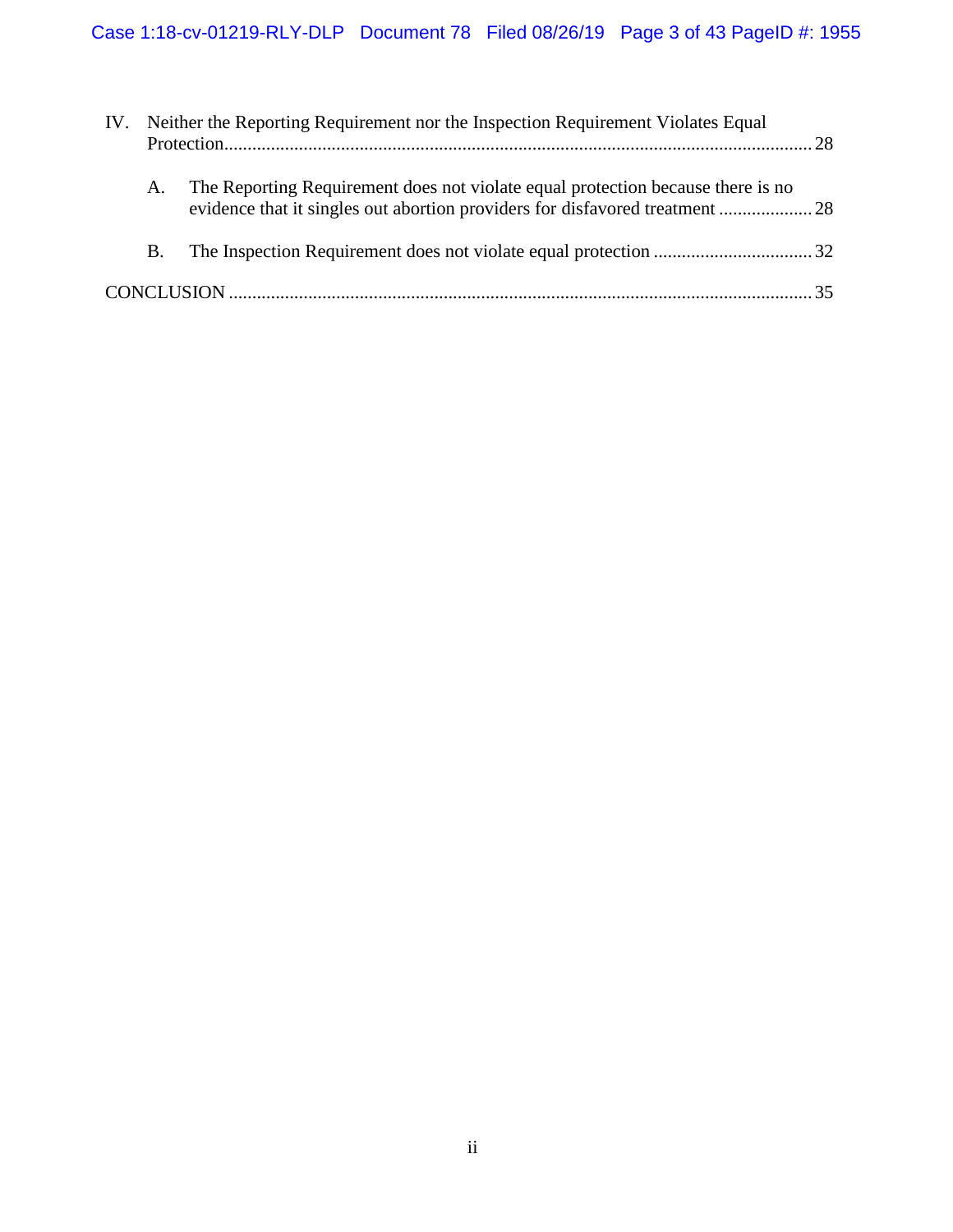## **TABLE OF AUTHORITIES**

## **CASES**

| Hayden ex rel. A.H. v. Greensburg Cmty. Sch. Corp., |  |
|-----------------------------------------------------|--|
| Adarand Constructors, Inc. v. Pena,                 |  |
| Anderson v. Liberty Lobby, Inc.,                    |  |
| Beecham v. United States,                           |  |
| Bell's Gap R. Co. v. Pennsylvania,                  |  |
| Box v. Planned Parenthood of Ind. & Ky., Inc.,      |  |
| CF &I Steel Corp. v. United Mine Workers of Am.,    |  |
| Columbus Bd. of Educ. v. Penick,                    |  |
| Coplen v. Omni Rests., Inc.,                        |  |
| Ctr. for Individual Freedom v. Madigan,             |  |
| Dandridge v. Williams,                              |  |
| Exxon Corp. v. Eagerton,                            |  |
| FCC v. Beach Commc'ns, Inc.,                        |  |
| Franklin v. City of Evanston,                       |  |
| Gambino v. Music Television, Inc.,                  |  |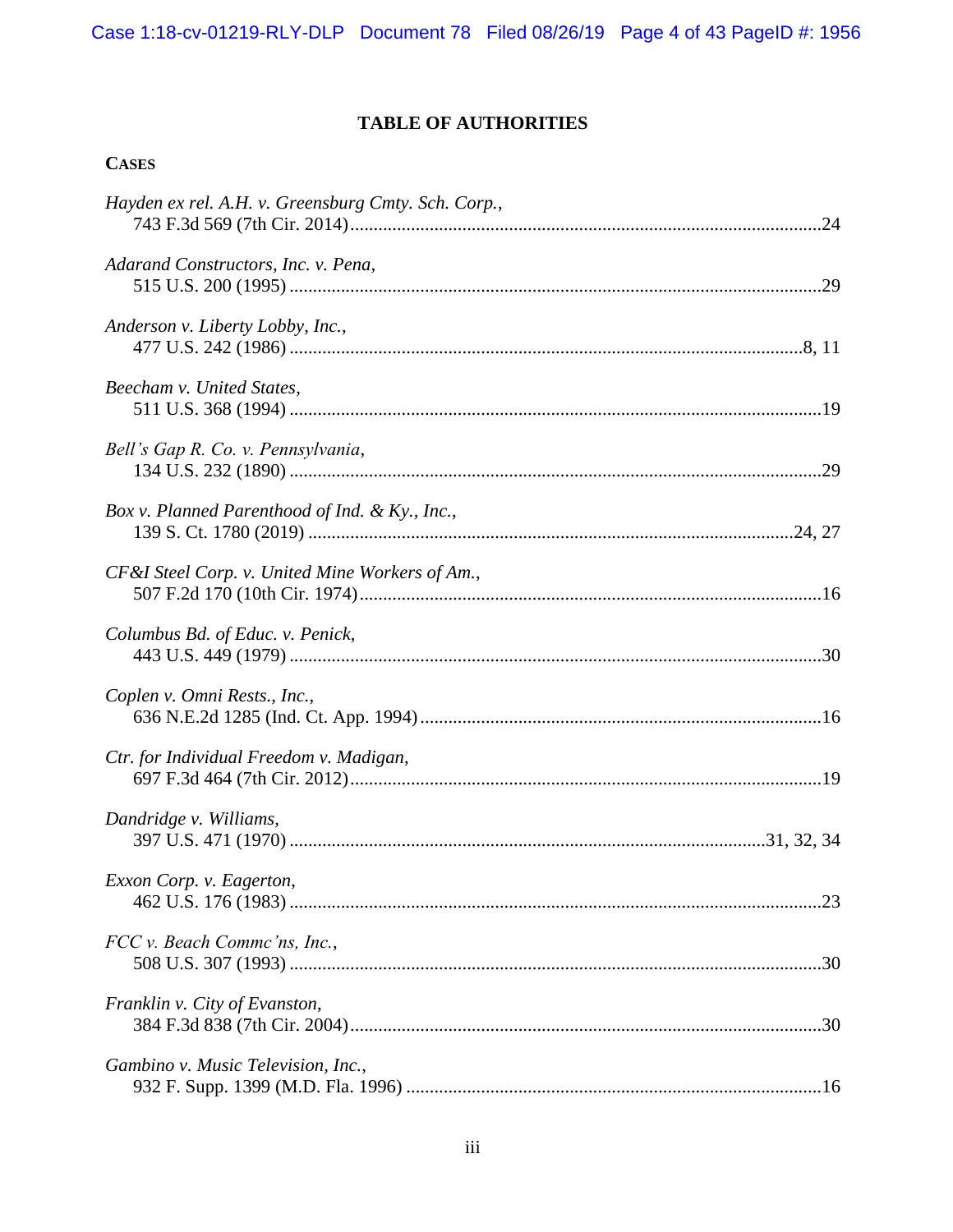# **CASES [CONT'D]**

| Gonzales v. Carhart,                                                          |  |
|-------------------------------------------------------------------------------|--|
| Harris v. McRae,                                                              |  |
| Heller v. Doe by Doe,                                                         |  |
| Karlin v. Foust,                                                              |  |
| D.B. ex rel. Kurtis B. v. Kopp,                                               |  |
| Lees v. Carthage Coll.,                                                       |  |
| Leigh v. Olson,                                                               |  |
| Lewis v. CITGO Petroleum Corp.,                                               |  |
| Planned Parenthood of Cent. Mo. v. Danforth,                                  |  |
| Planned Parenthood of Ind. & Ky., Inc. v. Comm'r, Ind. State Dep't of Health, |  |
| Planned Parenthood of Ind., Inc. v. Comm'r of Ind. State Dep't of Health,     |  |
| Planned Parenthood of Se. Pa. v. Casey,                                       |  |
| Planned Parenthood of Se. Pa. v. Casey,                                       |  |
| Planned Parenthood of Se. Pa. v. Casey,                                       |  |
| Planned Parenthood of Wisc., Inc. v. Van Hollen,                              |  |
| Roe v. Wade,                                                                  |  |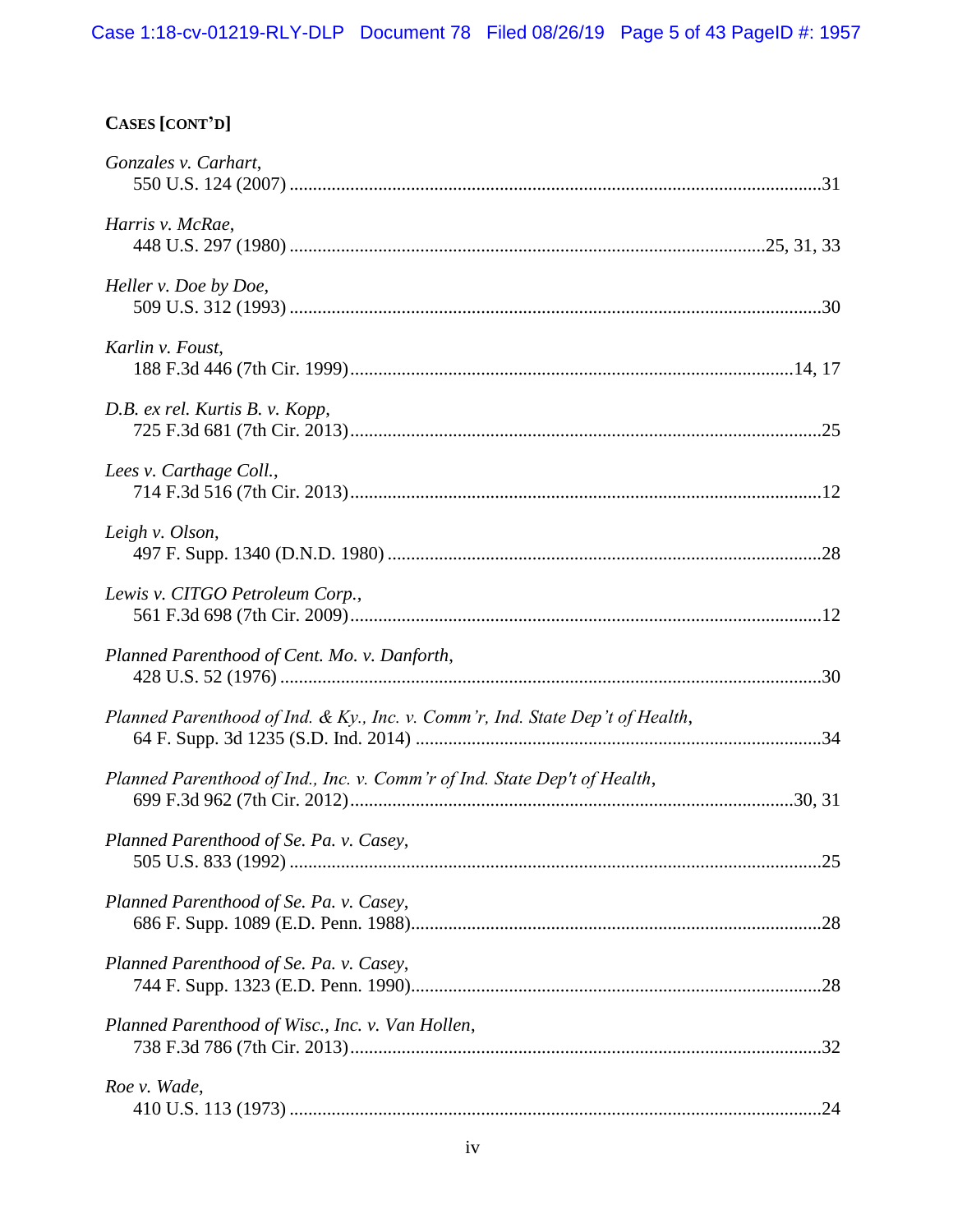# CASES [CONT'D]

| Simopoulos v. Virginia,                                      |  |
|--------------------------------------------------------------|--|
| Smith v. California,                                         |  |
| Sprunger v. Egli,                                            |  |
| State v. Keihn,                                              |  |
| United States v. Collins,                                    |  |
| United States v. Cook,                                       |  |
| United States v. Johnson,                                    |  |
| United States v. Lim,                                        |  |
| United States v. Williams,                                   |  |
| Vance v. Bradley,                                            |  |
| Vill. of Hoffman Estates v. Flipside, Hoffman Estates, Inc., |  |
| Washington v. Glucksberg,                                    |  |
| Williamson v. Lee Optical of Okla., Inc.,                    |  |
| <b>CONSTITUTIONAL PROVISIONS</b>                             |  |
|                                                              |  |
| <b>STATUTES</b>                                              |  |
|                                                              |  |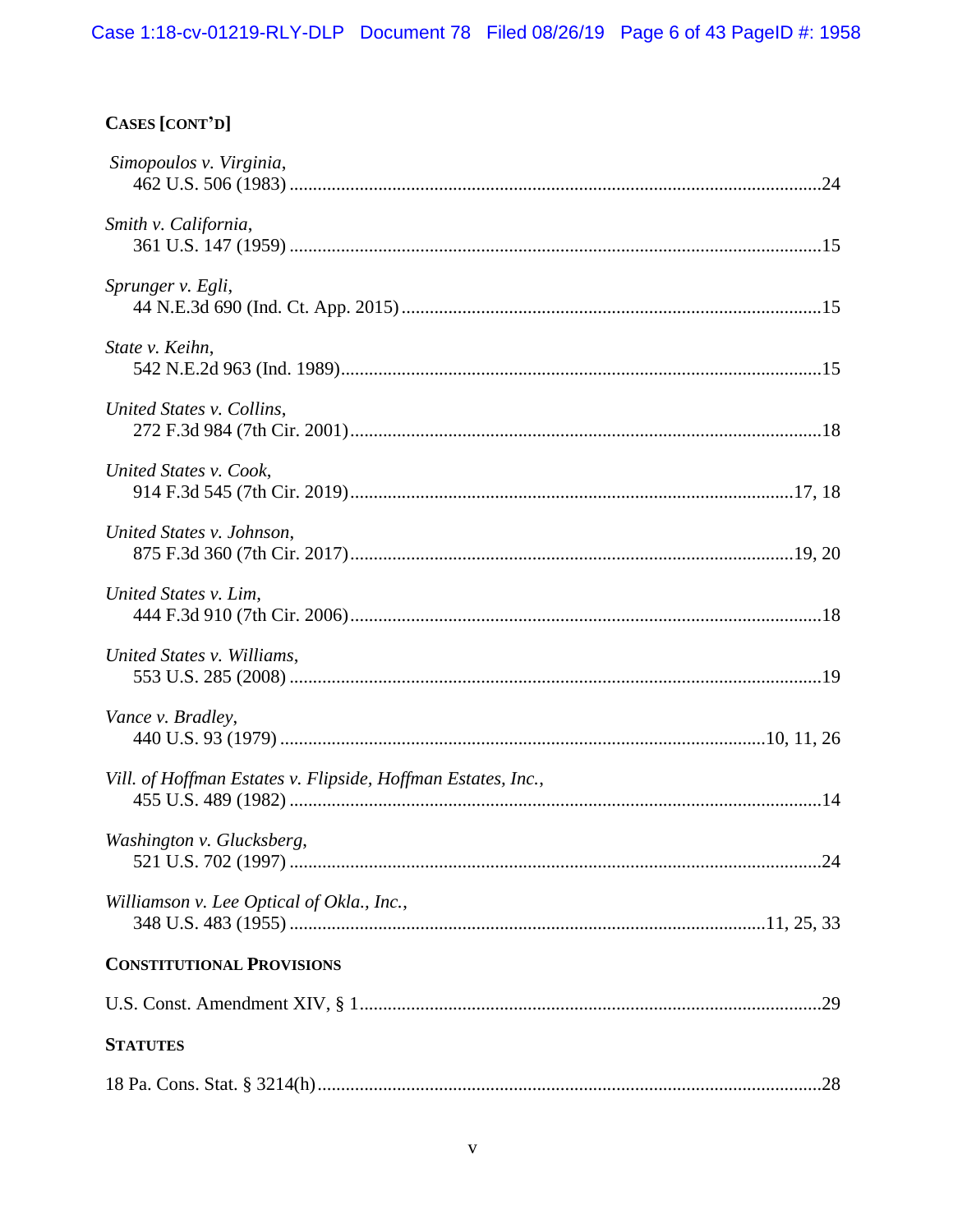# STATUTES [CONT'D]

| 15 |
|----|
|    |
|    |
|    |
|    |
|    |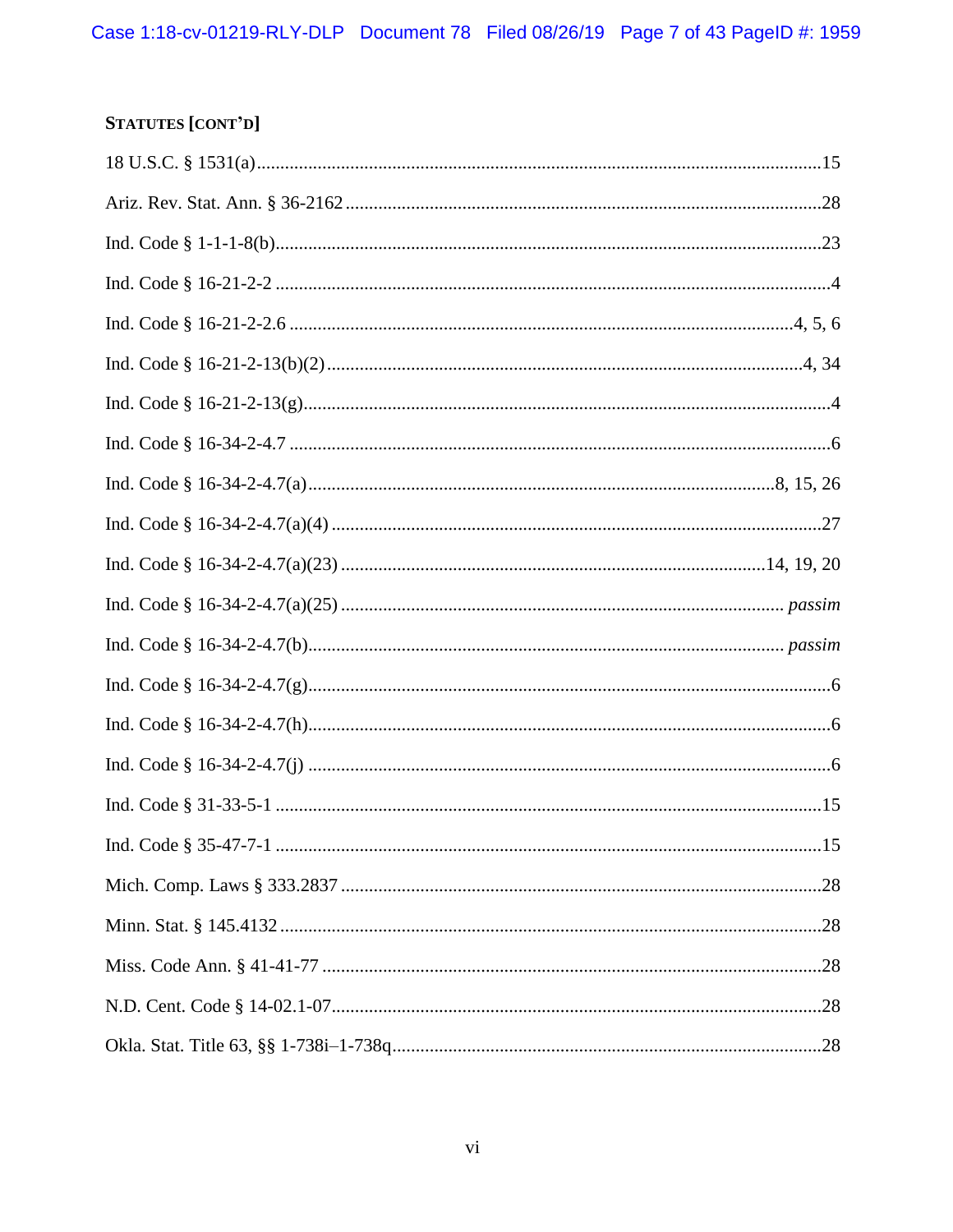## **STATUTES [CONT'D]**

| <b>REGULATIONS</b> |  |
|--------------------|--|
|                    |  |
|                    |  |
|                    |  |
|                    |  |
|                    |  |
|                    |  |
|                    |  |
|                    |  |
|                    |  |
| <b>RULES</b>       |  |
|                    |  |
|                    |  |
|                    |  |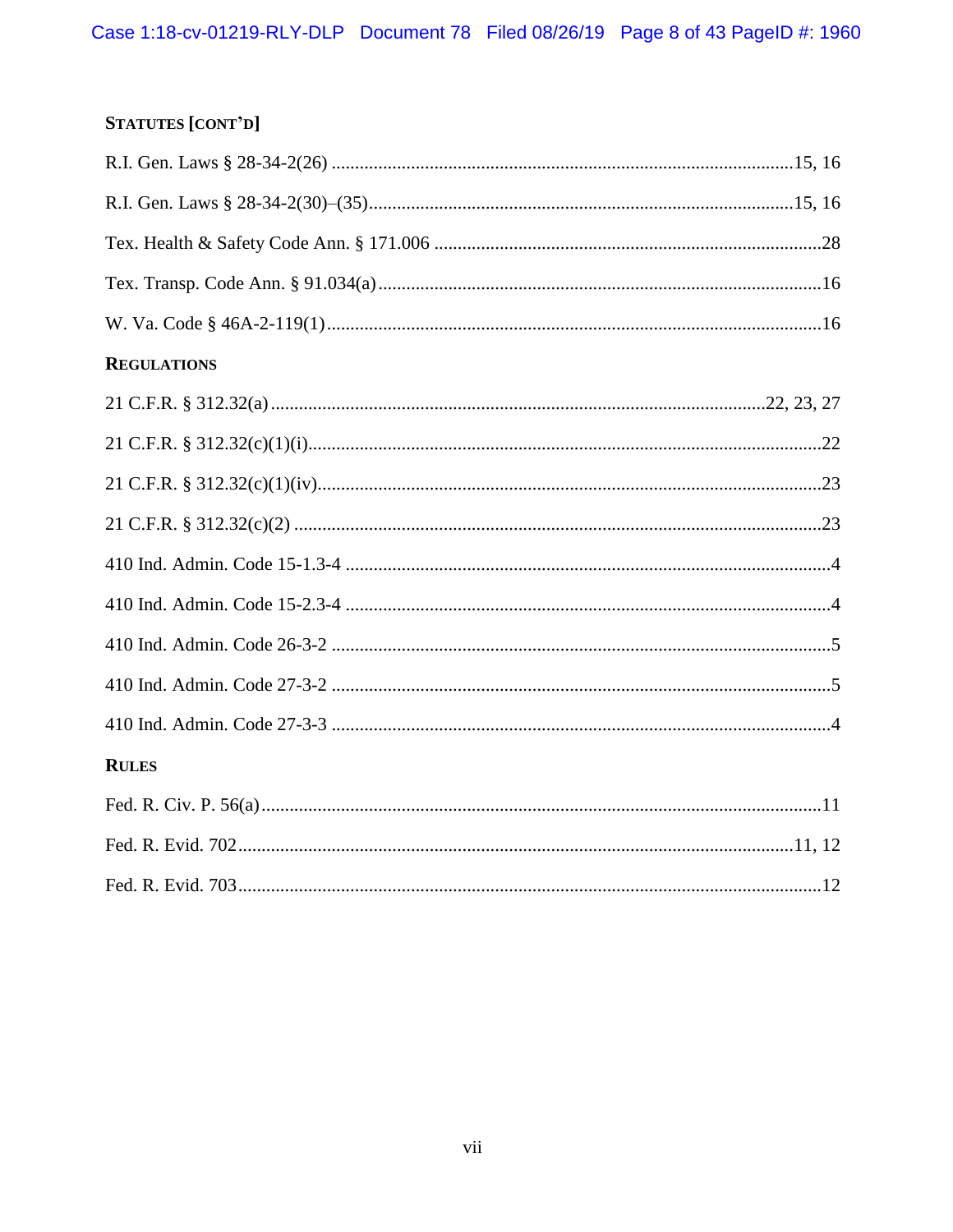## **DEFENDANTS' MEMORANDUM IN SUPPORT OF THEIR MOTION FOR SUMMARY JUDGMENT AND IN OPPOSITION TO PLAINTIFFS' MOTION FOR SUMMARY JUDGMENT**

Defendants the Commissioner of the Indiana State Department of Health, the Prosecutors of Marion, Lake, Monroe, and Tippecanoe Counties, and the Individual Members of the Medical Licensing Board of Indiana (together, the State) respectfully submit this memorandum in support of their Motion for Summary Judgment and in opposition to Plaintiff's Motion for Summary Judgment.

#### **INTRODUCTION**

This case concerns the constitutionality of two common-sense regulations designed to protect the health and safety of women seeking an abortion. First, the challenged statute requires physicians, hospitals, and abortion clinics to report "each case in which the person treated a patient suffering from an abortion complication," as defined by Ind. Code § 16-34-2-4.7(b). The Indiana State Department of Health ("the Department") will then compile that data into a report on the frequency of twenty-five specific complications after abortion, so that those who study the abortion procedure can use the information in their research and women may review this information before deciding whether to have an abortion. Second, the challenged statute requires the Department to inspect abortion clinics annually to ensure compliance with applicable health and safety regulations.

Both requirements apply to abortion clinic operations rather than the abortion procedure itself (or women seeking abortion), and Plaintiff Planned Parenthood of Ind. & Ky. ("Planned Parenthood") does not argue that either provision imposes an "undue burden" on such women. Instead, it argues that the definition of "abortion complication" is unconstitutionally vague and that the Reporting Requirement violates equal protection because it applies only to abortion procedures and no other medical procedures—a claim it also makes against the Inspection Requirement—as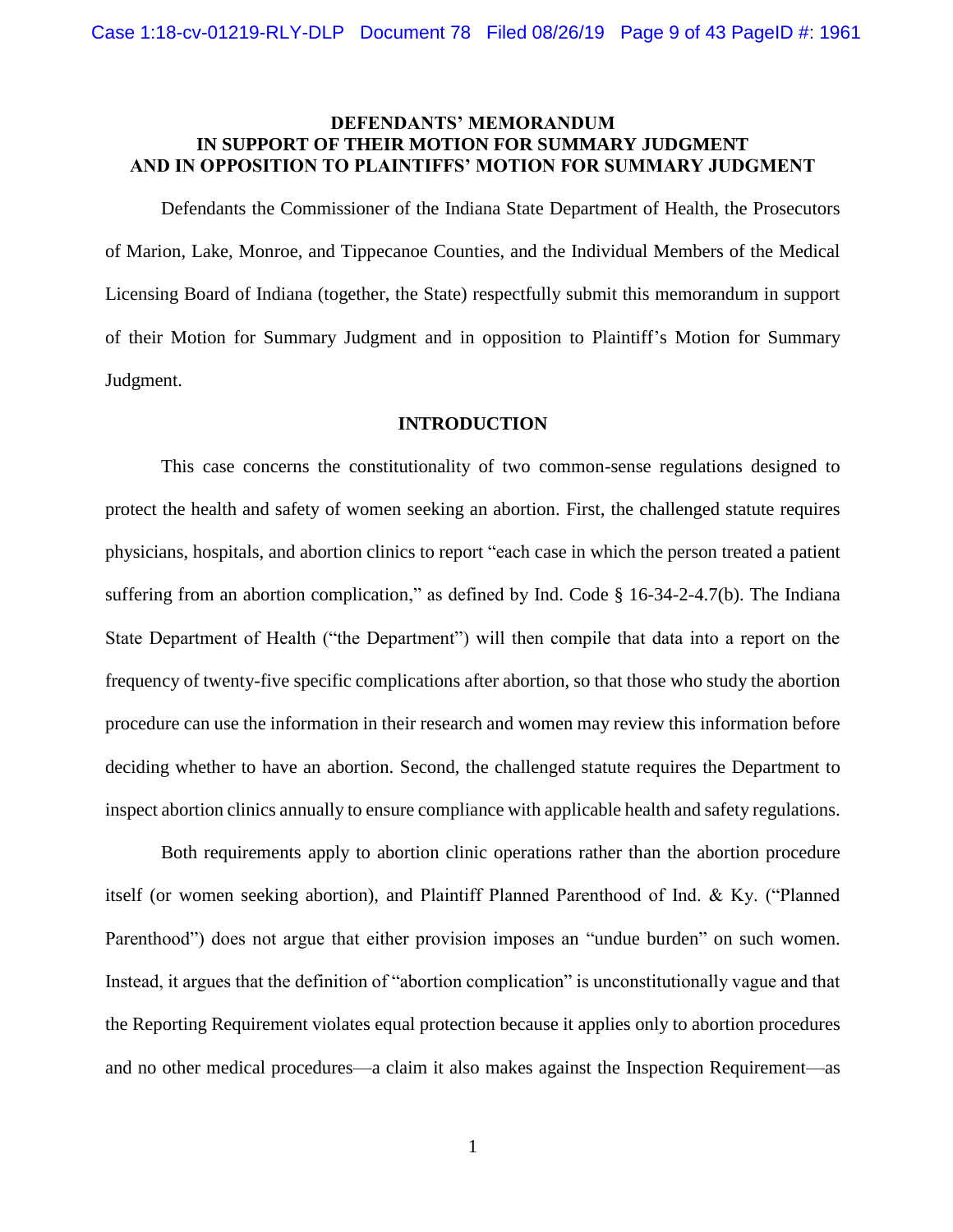well as due process. Yet, unlike at the preliminary injunction stage of this case, the statute now clearly defines "abortion complication" to include *only* twenty-five enumerated conditions. And neither provision is irrational; both are reasonably related to the State's interest in protecting women's health and safety, and the legislature need not include hospitals and ambulatory surgical centers in the Inspection Requirement because they are already inspected through different programs inapplicable to abortion clinics. The State is entitled to judgment as a matter of law.

#### **STATEMENT OF MATERIAL FACTS NOT IN DISPUTE**

## **I. Abortion and its Complications**

Planned Parenthood's patients may choose from two different methods of first trimester abortion: chemical (medication) abortion and surgical abortion by aspiration (suction). Planned Parenthood performs chemical abortions up to ten weeks gestation involving two medications subject to FDA regulations: mifepristone and misoprostol. Mifepristone kills the fetus by blocking the effects of the mother's progesterone, ECF No. 16-2 ¶¶ 17–18, and misoprostol induces uterine contractions, which cause the uterus to empty its contents, including the fetus, *id.* ¶ 19. A woman who has a chemical abortion is likely to have "bleeding much heavier than menses (and potentially with severe cramping) and is best described to patients as comparable with a miscarriage." Exhibit A, American College of Obstetricians and Gynecologists, *Practice Bulletin: Medical Management of First Trimester Abortion* 3 (2014). Misoprostol will also cause the woman either to pass an intact fetus or to pass several clumps of fetal tissue, after which a doctor should confirm that the pregnancy has been terminated and that no part of the fetus remains within the woman's uterus. *Id.* at 5. A doctor should also ensure that the woman is coping with any accompanying severe cramping, nausea, vomiting, diarrhea, dizziness, exhaustion, and fever. *Id.* at 3, 5.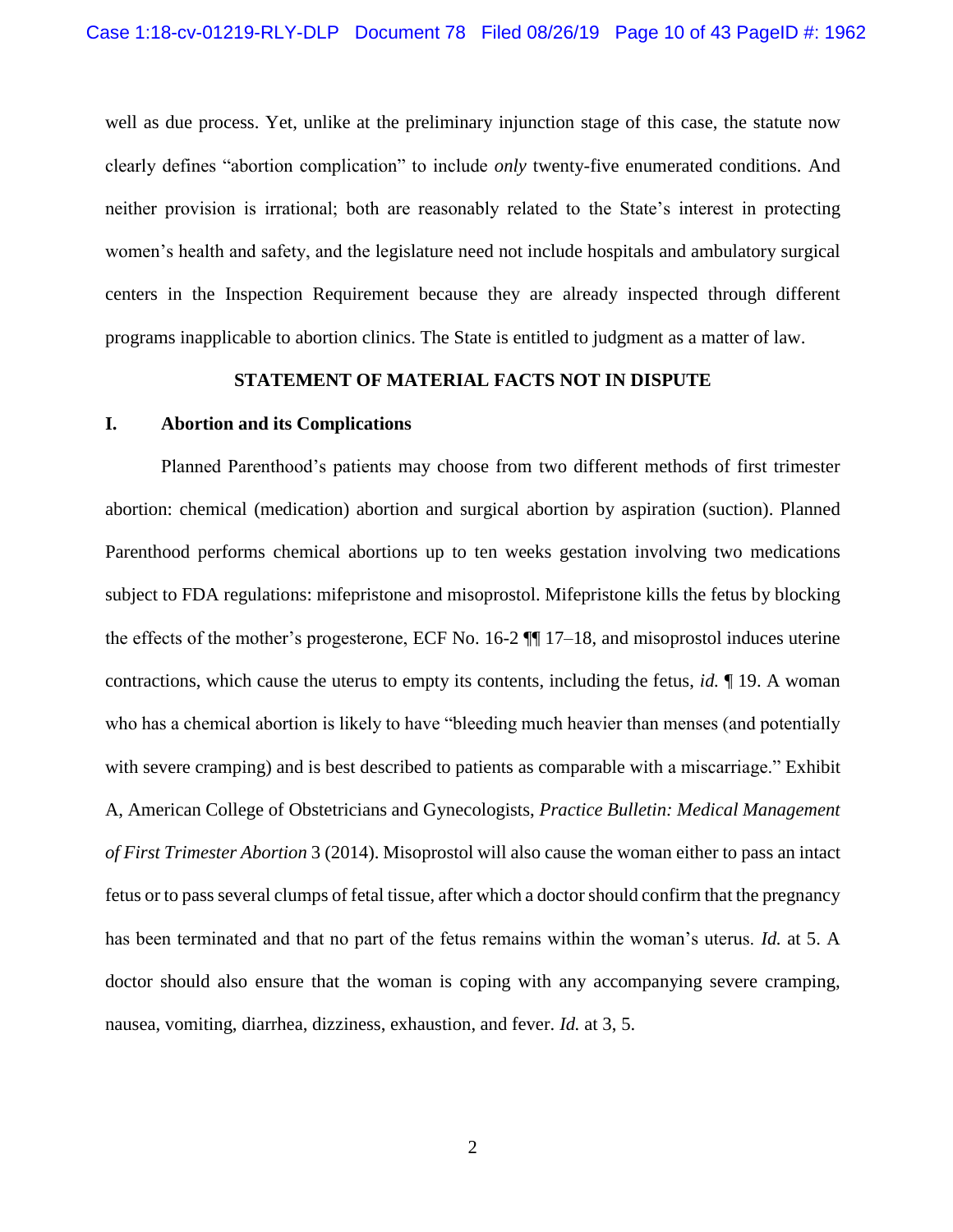Chemical abortions sometimes have serious complications, such as infection, excessive vaginal bleeding, failure to terminate the pregnancy, incomplete abortion, and in some cases, even death. ECF No. 73-3 ¶ 26; ECF No. 24-1 ¶ 12. When an incomplete abortion (the most common complication) occurs, the standard of care requires a suction dilation and curettage (D&C) to remove the remaining tissue from the uterus, which is most commonly done in a surgical facility. Ex. A at 5–6.

Aspiration abortion, on the other hand, uses suction to remove the fetus from the uterus. ECF No. 73-3 ¶ 22. "[A]n abortion provider first dilates the patient's uterus and then inserts a suction tube through the cervix into the uterus, which is attached to a vacuum pump or manual aspirator (syringe)." *Id.* The provider then activates the vacuum pump and uses the suction tube to remove the fetus, placenta, and umbilical cord. *Id.* "Common side-effects of aspiration abortion include uterine pain, cramping, some bleeding, and possibly the passing of small blood clots." *Id.*  ¶ 23. Possible complications of aspiration abortion include uterine perforation, cervical laceration, infection, excessive vaginal bleeding, pulmonary embolism, deep vein thrombosis, cardiac arrest, respiratory arrest, renal failure, shock, amniotic fluid embolism, coma, and in some cases, even death. ECF 24-1 ¶¶ 12–14, 16; ECF No. 73-3 ¶ 27. Aspiration abortion can also result in a hemolytic reaction if the patient needs to receive a blood transfusion because of excessive bleeding, or an allergic reaction from anesthesia (if used). ECF No. 24-1 ¶¶ 12, 21, 24.

The legislature has a legitimate concern that researchers have insufficient data available to study the safety of abortion. Dr. James Studnicki, the State's expert on largescale statistical data analysis of patient outcomes, testifies that the "incompleteness and inconsistency of state-level reporting of abortion data" has rendered national data collection systems "woefully inadequate." Exhibit B ¶ 10, Declaration of James Studnicki, Sc. D., MPH, MBA; *see also* ECF No. 24-1 ¶ 7.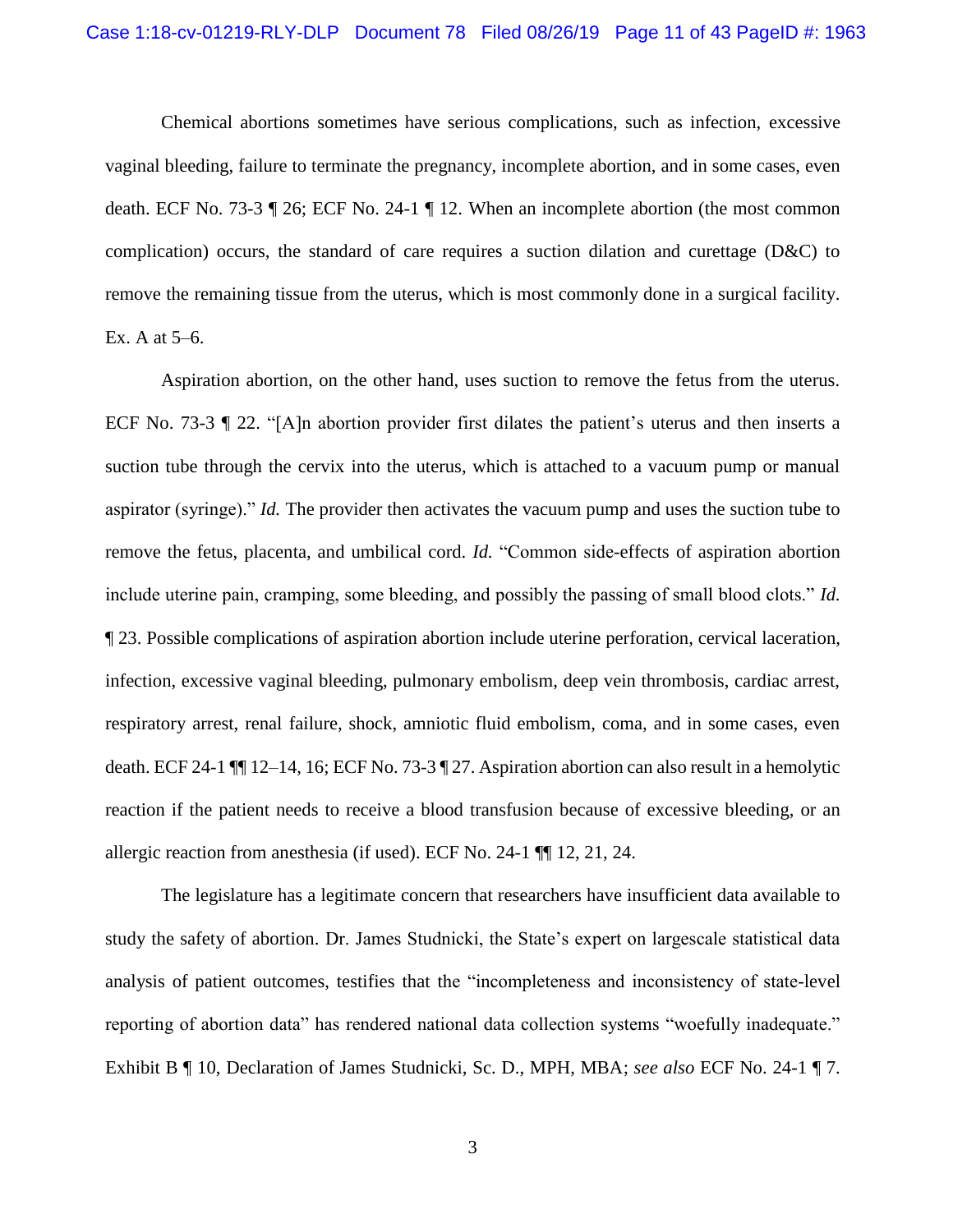To "improv[e] the safety and quality of abortion care," States must "establish and improve available data collection." Ex. B ¶ 11; *see also* ECF No. 24-1 ¶ 8–9. As Dr. Christina Francis, an Indiana obstetrician-gynecologist, has testified, "even where there is an abundance of data, further data is always useful." ECF No. 24-1 ¶ 10. Dr. Studnicki explains that "we learn about and address risks by studying them, not by ignoring them." Ex.  $B \parallel 15$ .

#### **II. Inspections of Abortion Clinics**

<span id="page-11-3"></span><span id="page-11-0"></span>The Department has a duty to license and regulate hospitals, ambulatory surgical centers (ASCs), birthing centers, and abortion clinics. Ind. Code § 16-21-2-2. At the time of licensing, the Department performs an initial licensure survey to determine that the facility complies with state law. *Id.*  $\S$  16-21-2-13(g). The Department may also conduct inspections in response to complaints against a particular facility. 410 Ind. Admin. Code 15-1.3-4 (hospitals); *id.* 15-2.3-4 (ASCs); *id.* 27- 3-3 (birthing centers); Ind. Code § 16-21-2-2.6 (abortion clinics).

<span id="page-11-6"></span><span id="page-11-5"></span><span id="page-11-4"></span><span id="page-11-2"></span><span id="page-11-1"></span>As the parties have stipulated, federal law dictates the minimum frequency of inspections for hospitals and ASCs, but not for abortion clinics. ECF No. 72 ¶ 2. Generally, the State must inspect hospitals at least every five years and ASCs every six years. ECF No. 72-1 at 71, 74. In practice, the Department inspects hospitals and ASCs on a roughly annual basis, ECF No. 73-1 at 28, or more precisely an average of once every 15.3 months for hospitals and once every 16.3 months for ASCs, ECF No. 74 at 15–16. Hospitals and ASCs have the option of joining private accrediting organizations, such as the Joint Commission. ECF 73-1 at 61–63. These accrediting organizations charge a fee to healthcare facilities that wish to join. *Id.* at 61. In exchange, the accrediting organization will visit the healthcare facility and perform the required federal survey. *Id.* State law requires that the Department grant licenses to all members of these organizations. Ind. Code  $\S$  16-21-2-13(b)(2). For health facilities that are members of an accrediting organization, the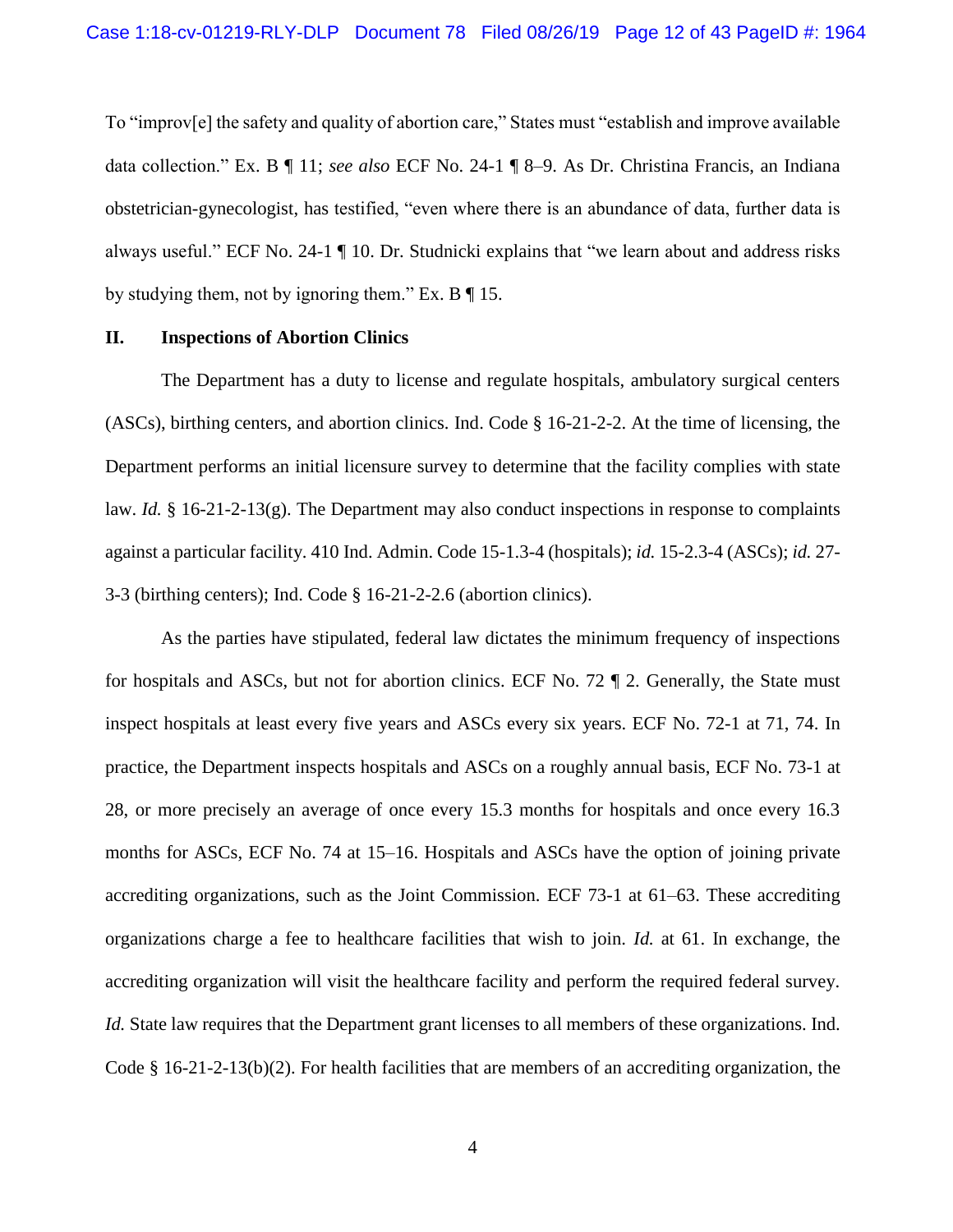Department need only inspect a 1% targeted sample of hospitals, and 5-10% of ASCs, each year. ECF No. 72-1 at 70, 74. Abortion clinics, on the other hand, have no private accrediting organization, so if such clinics are to be inspected at all, the State must do it. ECF No. 73-1 at 63.

<span id="page-12-2"></span><span id="page-12-1"></span><span id="page-12-0"></span>The Department must inspect birthing centers at least once every two years. 410 Ind. Admin. Code 27-3-2. Prior to July 1, 2018, the Department also inspected abortion clinics at least once every two years, *id.* 26-3-2 (superseded by emergency rule, eff. Apr. 10, 2019), but could inspect abortion clinics as frequently as every year. Ind. Code § 16-21-2-2.6 (amended eff. July 1, 2018). As of July 1, 2018, Indiana law requires the Department to inspect abortion clinics annually. Ind. Code § 16-21-2-2.6 (eff. July 1, 2018).

Past health and safety violations prompted the increased inspection frequency for abortion clinics. In October of 2014, the Department inspected the Women's Health Pavilion, an abortion clinic in South Bend run by Dr. Ulrich Klopfer, in response to a complaint. ECF No. 73-1 at 64. That inspection yielded a "50- or 60-page report" detailing several health and safety violations, including improper use of anesthesia and poorly kept medical records. *Id.* at 64–65. After Dr. Klopfer failed to submit an acceptable plan of correction and the Department undertook further investigations following a *second* complaint, the Department moved to revoke his license. *Id.* at 66. Dr. Klopfer voluntarily surrendered his clinic license about two weeks prior to the hearing. *Id.*

Matt Foster, the assistant commissioner for the Consumer Services and Health Care Regulation Commission at the Department, testified at deposition that the incident with Dr. Klopfer prompted the Department to conclude that "we need to get into these places more frequently because we don't want, ever, to have another Women's Pavilion on our hands. . . . This guy ran a very shoddy clinic, and there was just great concern that we didn't want that kind of thing happening again." *Id.* at 66–67. It was not just the existence of the health and safety problems that concerned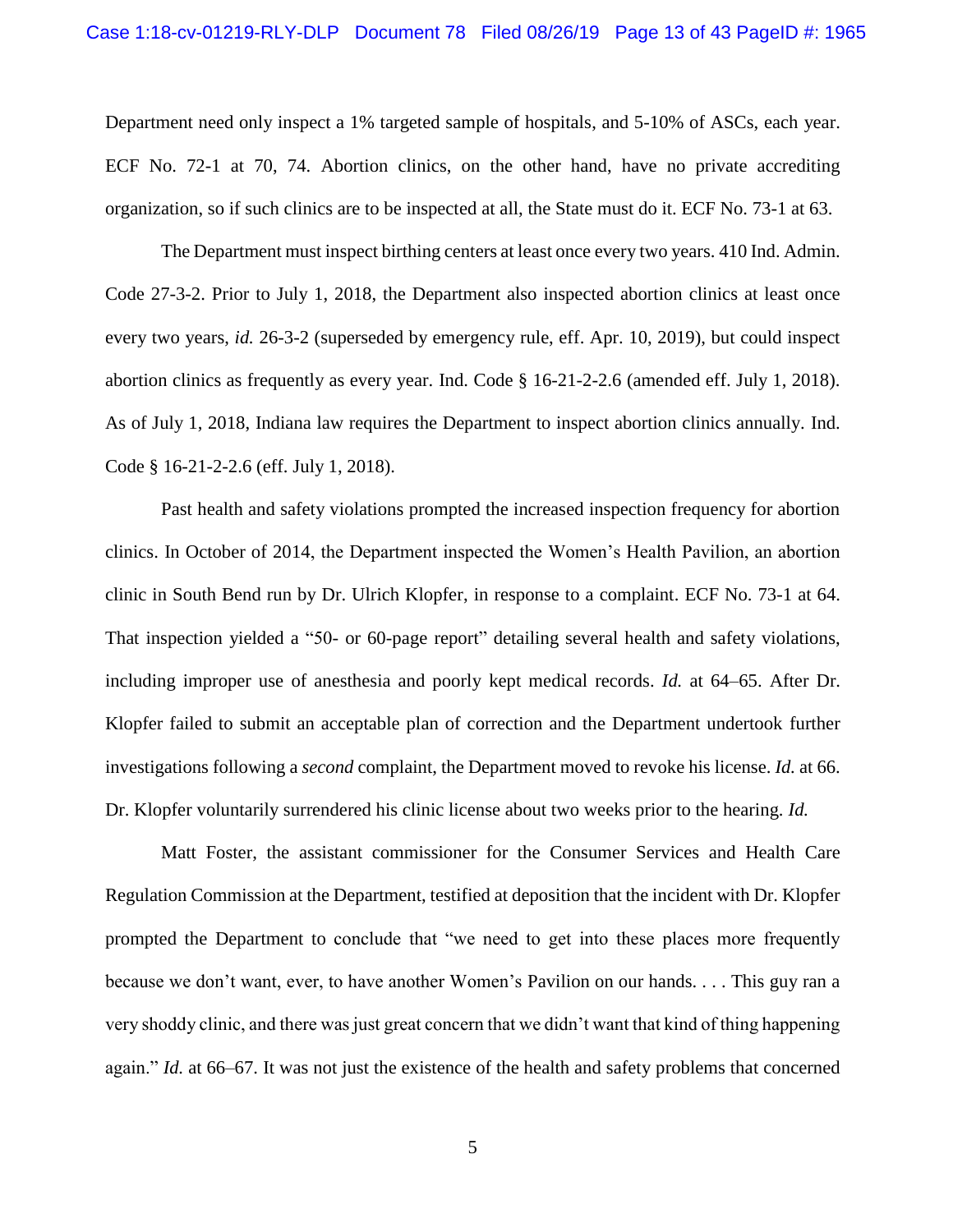the Department, but the fact that Dr. Klopfer never fixed those problems. *Id.* at 68–69. In contrast, Foster testified, birthing centers, ASCs, and hospitals routinely fix problems identified. *Id.*

### **III. Procedural History**

<span id="page-13-1"></span>1. In the spring of 2018, the Indiana General Assembly enacted Enrolled Act No. 340 (SEA 340), including the two provisions at issue here. First, Section 9 of SEA 340 (codified as Ind. Code § 16-34-2-4.7) (the "Reporting Requirement") adds a section to the code requiring that physicians, hospitals, and abortion clinics shall, on pain of conviction for a misdemeanor, "report to the state department each case in which the person treated a patient suffering from an abortion complication." Ind. Code §§ 16-34-2-4.7(b), 16-34-2-4.7(j). The original statute defined "abortion complication" as "any adverse physical or psychological condition arising from the induction or performance of an abortion, including . . ." a list of twenty-six specific complications. *Id.* § 16-34- 2-4.7 (amended eff. July 1, 2019).

<span id="page-13-4"></span>Under the terms of the statute, the Department must make the data collected under the Reporting Requirement available to women and researchers. Each year, the Department "shall compile a public report summarizing the information collected under this section," which "must include statistics for the previous calendar year, with updated information for the most recent calendar year." *Id.* § 16-34-2-4.7(g). It shall also "summarize the aggregate data . . . and submit the data . . . to the United States Centers for Disease Control and Prevention for its inclusion in the annual Vital Statistics Report." *Id.* § 16-34-2-4.7(h).

<span id="page-13-3"></span><span id="page-13-2"></span><span id="page-13-0"></span>Second, Section 5 of SEA 340 (codified as Ind. Code § 16-21-2-2.6) (the "Inspection Requirement") amended the code to require annual inspections of abortion clinics by the Department. It reads: "The state department shall inspect an abortion clinic at least one (1) time per calendar year and may conduct a complaint inspection as needed." *Id.* § 16-21-2-2.6.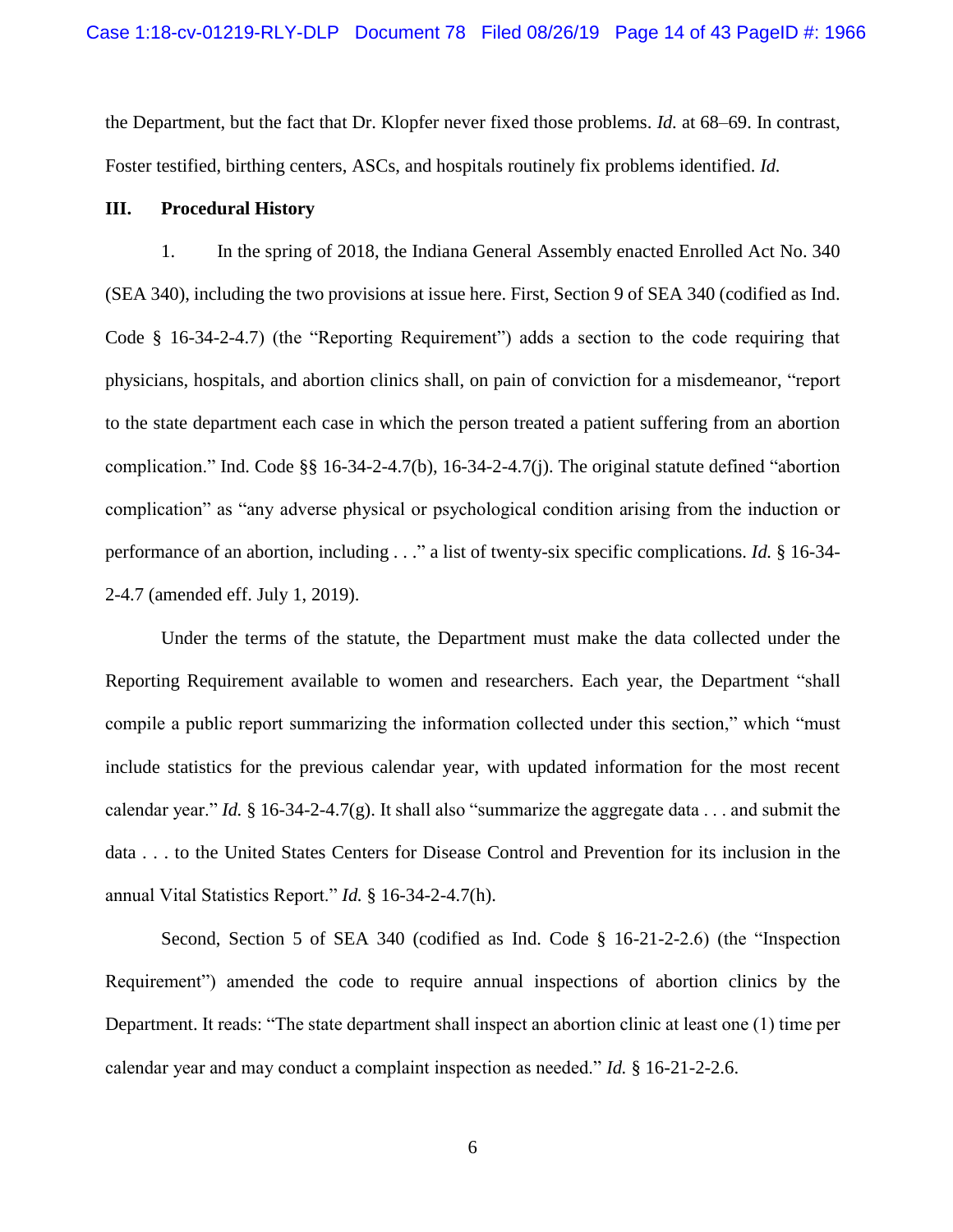2. On April 23, 2018, Planned Parenthood filed suit against the State, alleging that the Reporting Requirement was unconstitutionally vague and violated due process and equal protection and that the Inspection Requirement violated equal protection. ECF No. 1. This Court entered a preliminary injunction against the Reporting Requirement on June 28, 2018. ECF No. 30. The Court held that Planned Parenthood had "a reasonable likelihood of success on its void-for-vagueness due process challenge," *id.* ¶ 30, but it did not "evaluate the strength of [Planned Parenthood]'s substantive due process and equal protection claims," *id.* ¶ 31. It held that the statutory definition of abortion complications was unconstitutionally vague because it was not limited to the twentysix conditions enumerated in the statute. *Id.* ¶¶ 14–22. It also held that some of the enumerated complications, namely "hemorrhaging," "blood clots," "emotional complications," "adverse reaction to anesthesia or other drugs," and "physical injury associated with treatment performed at the abortion facility," were vague. *Id.* ¶¶ 23, 26.

In response to the preliminary injunction, the legislature revised the Reporting Requirement during the next legislative session. It clarified that the definition of abortion "complication" is restricted to the enumerated list and removed or rewrote the complications that this Court identified as vague. The new statue reads, in relevant part:

As used in this section, "abortion complication" means only the following physical or psychological conditions arising from the induction or performance of an abortion:

- (1) Uterine perforation.
- (2) Cervical laceration.
- (3) Infection.
- (4) Vaginal bleeding that qualifies as a Grade 2 or higher adverse event according to the Common Terminology Criteria for Adverse Events (CTCAE).
- (5) Pulmonary embolism.
- (6) Deep vein thrombosis.
- (7) Failure to terminate the pregnancy.
- (8) Incomplete abortion (retained tissue).
- (9) Pelvic inflammatory disease.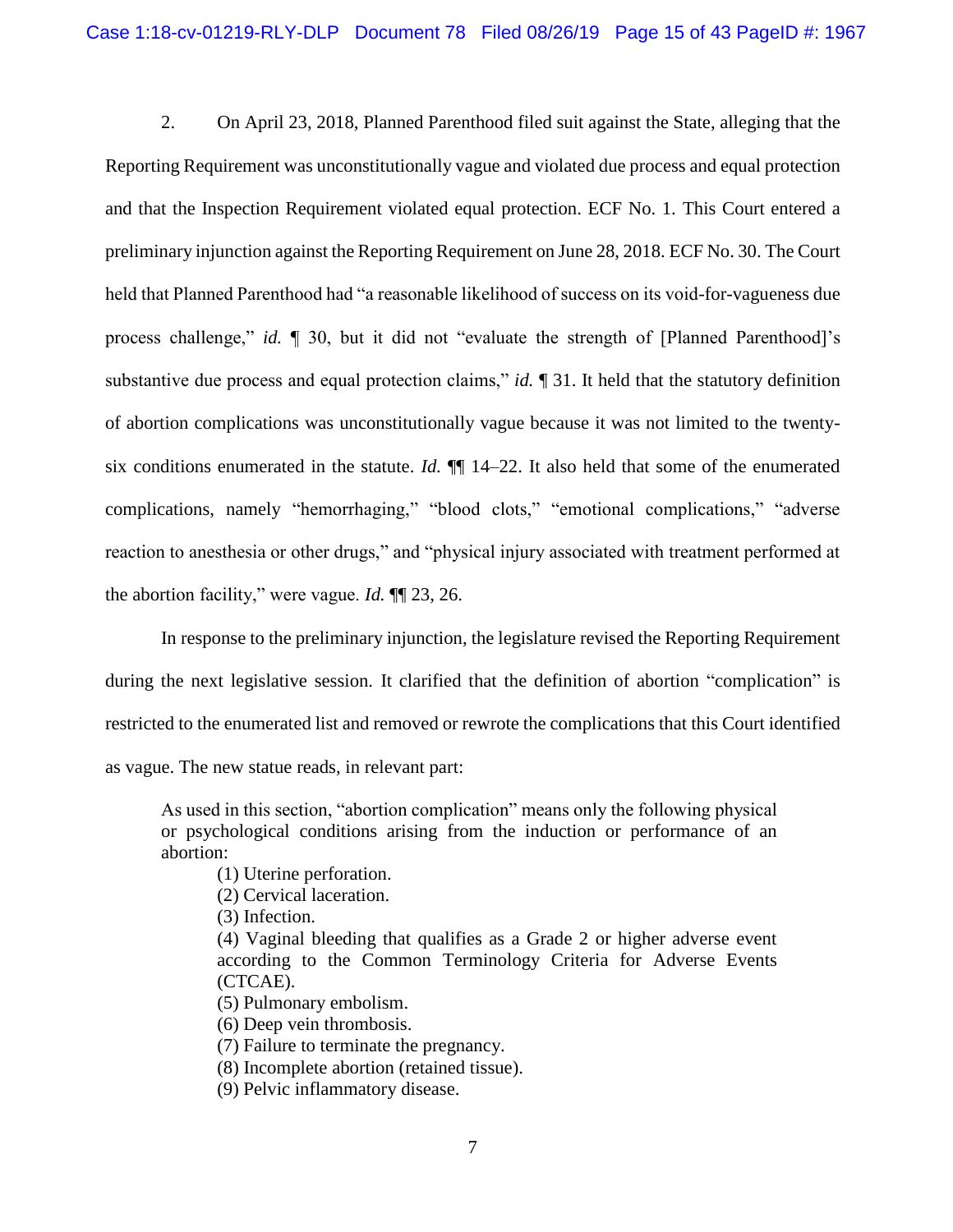(10) Missed ectopic pregnancy.

(11) Cardiac arrest.

(12) Respiratory arrest.

(13) Renal failure.

(14) Shock.

(15) Amniotic fluid embolism.

(16) Coma.

(17) Placenta previa in subsequent pregnancies.

(18) Pre-term delivery in subsequent pregnancies.

(19) Free fluid in the abdomen.

(20) Hemolytic reaction due to the administration of ABO-incompatible blood or blood products.

(21) Hypoglycemia occurring while the patient is being treated at the abortion facility.

(22) Allergic reaction to anesthesia or abortion inducing drugs.

(23) Psychological complications, including depression, suicidal ideation, anxiety, and sleeping disorders.

(24) Death.

(25) Any other adverse event as defined by criteria provided in the Food and Drug Administration Safety Information and Adverse Event Reporting Program.

<span id="page-15-1"></span>Ind. Code § 16-34-2-4.7(a).

## **STATEMENT OF FACTS ASSERTED BY PLANNED PARENTHOOD AND DISPUTED BY THE STATE, BUT ULTIMATELY IMMATERIAL TO THE CLAIMS**

Planned Parenthood includes several facts and legal arguments in its "[s]tatement of

material facts not in dispute" that the State disputes. However, none of these facts are material. *See* 

<span id="page-15-0"></span>*Anderson v. Liberty Lobby, Inc.*, 477 U.S. 242, 247-48 (1986) (The "mere existence of *some* alleged

factual dispute between the parties will not defeat an otherwise properly supported motion for

summary judgment; the requirement is that there be no *genuine* issue of *material* fact." (emphasis

by the Court)). The State identifies these factual disputes here in an abundance of caution.

First, Planned Parenthood's confidence in the safety of abortions is misplaced. ECF No. 74 at 7–10. Neither the federal government nor most States mandate the collection of data on abortion complications. Dr. Francis testified that without mandatory reporting requirements, the data regarding abortion complications is incomplete: some doctors will report only the most serious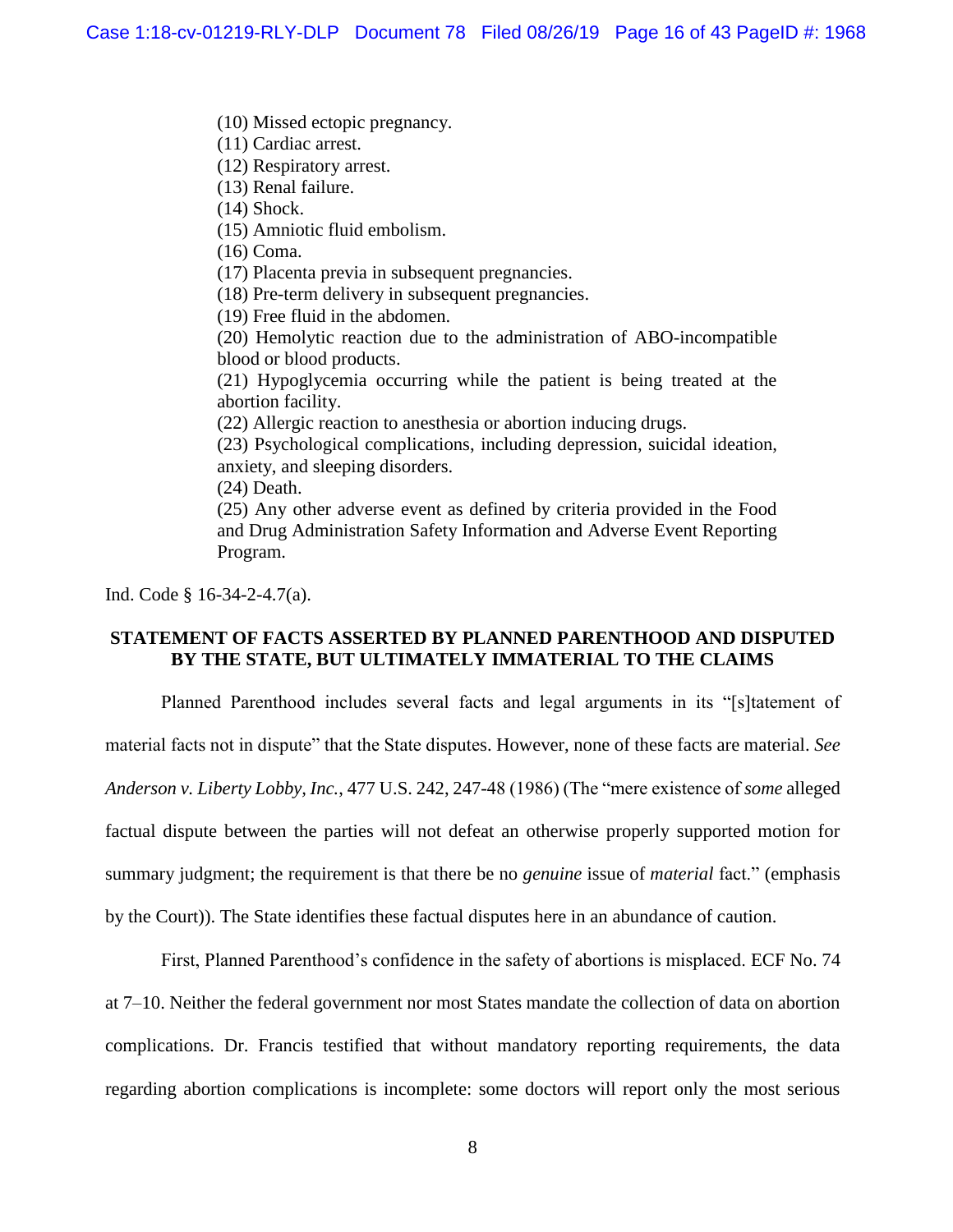complications, and many may choose not to report at all. ECF No. 24-1 ¶ 8; *see also* Ex. B ¶ 10. She also testified that "studies show that 'a comparison of abortion mortality and maternal mortality is complicated by methodological problems,' including incomplete reporting, definitional incompatibilities, voluntary data collection, reliance on estimations, inaccurate/incomplete death certificates, and incompatibility with maternal mortality statistics." ECF No. 24-1 ¶ 7. For this reason, scientists lack data regarding the types of complications that may follow abortion and the frequency with which they occur. *Id.* ¶ 9. Therefore, Planned Parenthood's statements that "abortions . . . are extremely safe," ECF 74 at 7, and "[c]omplications from abortions are rare," *id.* at 9, are disputed because researchers do not have adequate data to assess the safety of abortion.

On this same topic, the Department has not conceded "that childbirth is much more likely to result in fatality than abortion." ECF No. 74 at 15. The Department's informed consent brochure does recite statistics from the Guttmacher Institute (Planned Parenthood's own research wing) and the CDC concerning the relative fatality of abortion and childbirth. ECF No. 73-4 at 10. But the State has presented evidence that such data is "woefully inadequate" due to the lack of mandatory reporting for abortion complications. Ex.  $\mathbf{B} \parallel 10$ . It is not irrational for the Department to provide women considering abortion with the only data it currently has on abortion mortality while also collecting new data on abortion complications and mortality so that in the future it may provide women with more accurate data.

Second, Planned Parenthood's section entitled "The meaning and effect of the Complications Statute on PPINK and its patients," ECF No. 74 at 12, includes legal arguments regarding the vagueness of the statute that are inappropriate for designation as "material facts" and that the State obviously contests. *See infra* Part II. To the extent that this section includes facts regarding the incidence of specific complications of abortion, the State contests those facts.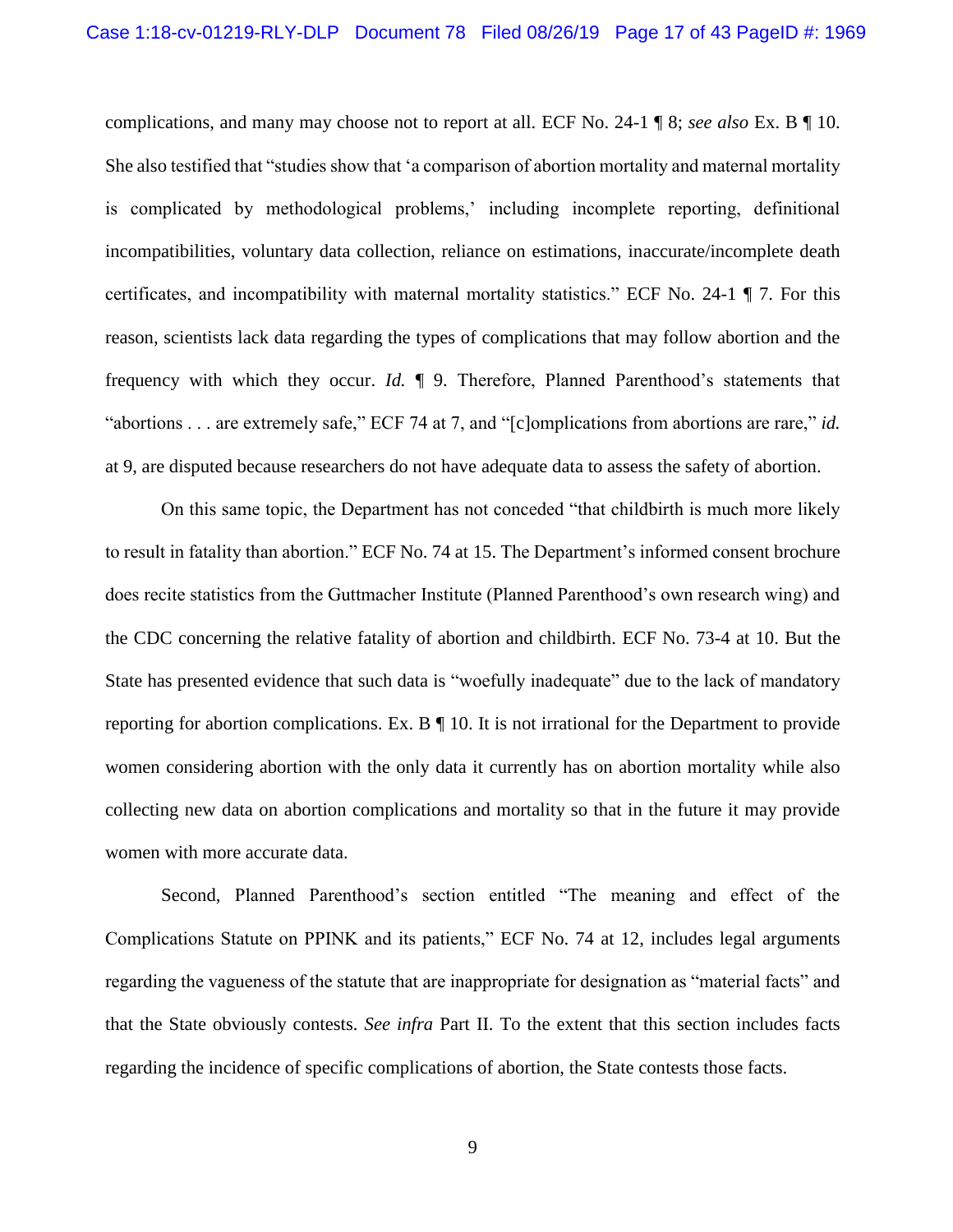Far from having "nothing to do with abortion," ECF No. 74 at 12, "hypoglycemia could occur in an already-diabetic patient as a result of fasting before the procedure." ECF 24-1 ¶ 22. Abortion may also lead to complications with subsequent pregnancies, including both pre-term delivery and placenta previa. *Id. ¶* 20. A missed ectopic pregnancy may occur if an ultrasound before the abortion is performed incorrectly and can lead to serious complications, including intraabdominal hemorrhage, loss of fertility, and even death. *Id.* ¶ 17. Finally, abortion can also have adverse consequences for a woman's psychological health. *Id.* Ex. G, Priscilla K. Coleman, *Abortion and Mental Health: Quantitative Synthesis and Analysis of Research Published 1995– 2009*, 199 Brit. J. Psychiatry 180 (2011). Women who have had abortions have an increased risk for depression, substance abuse, anxiety, and suicide. *Id.* Ex. G at 183. However, none of these facts are material because the impossibility or infrequency of a particular complication after abortion does not render that complication vague.

Third, Planned Parenthood mischaracterizes the testimony of Matt Foster when it says that "the Department of Health does not know any reason why abortion clinics should be inspected for licensure more frequently than birthing centers, outpatient surgical centers, or hospitals." ECF No. 74 at 17. On the contrary, Foster specifically cited the "Klopfer situation." ECF No. 73-1 at 51–52. He also mentioned deference to what "the legislature has decided." *Id.* at 52.

<span id="page-17-0"></span>To be clear, none of these facts is material to the outcome of this case. Facts about the state of the world, such as the extent to which abortions are safe and complications rare, qualify as legislative, rather than adjudicative, facts, meaning that the court must defer to legislative judgment unless "the legislative facts on which the classification is apparently based could not reasonably be conceived to be true by the governmental decisionmaker." *Vance v. Bradley*, 440 U.S. 93, 111 (1979). Planned Parenthood has not met that bar here. Regardless, these facts are not dispositive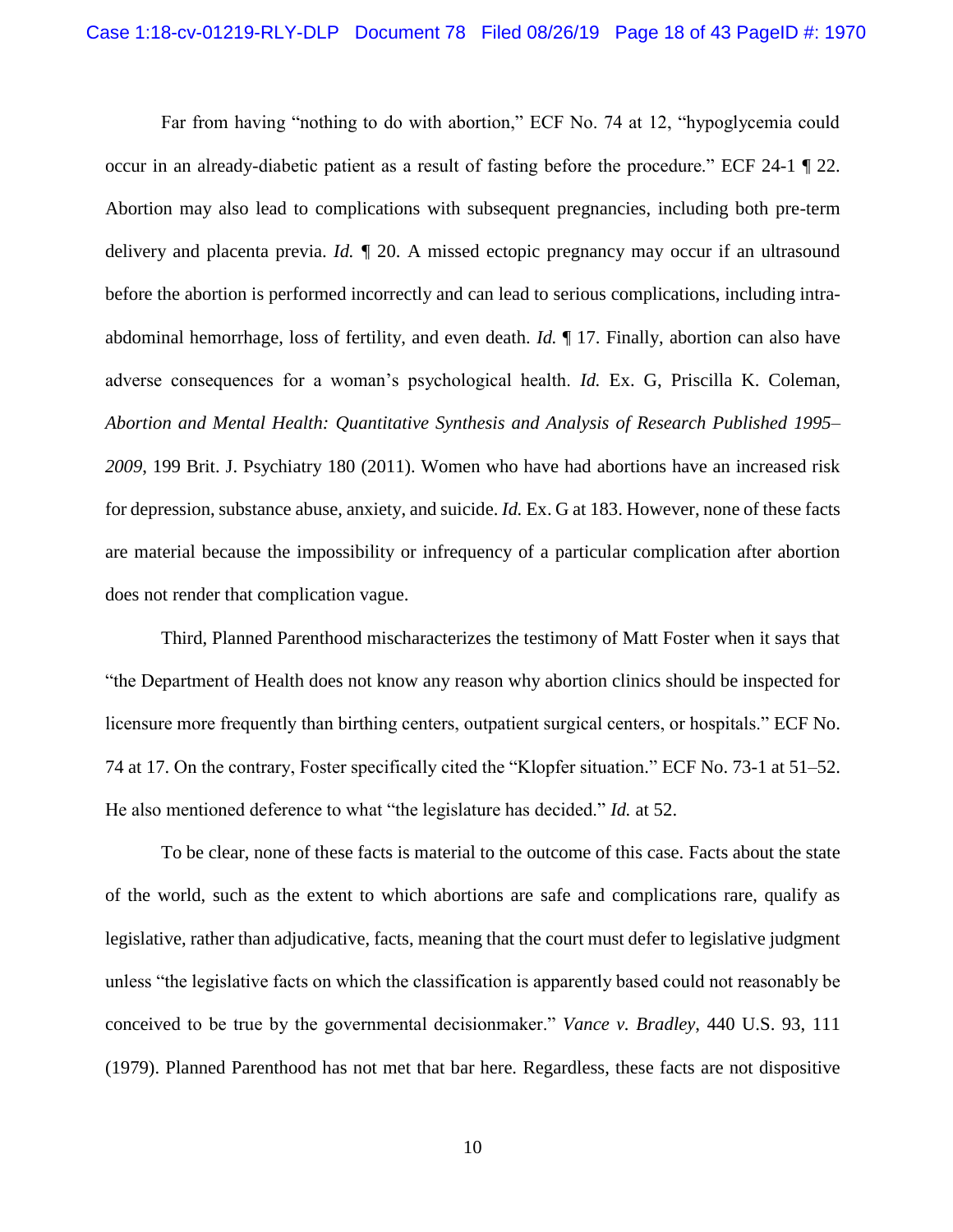under the rational-basis test because the legislature "may take one step at a time, addressing itself to the phase of the problem which seems most acute to the legislative mind." *Williamson v. Lee Optical of Okla., Inc.*, 348 U.S. 483, 489 (1955).

#### <span id="page-18-3"></span><span id="page-18-2"></span>**LEGAL STANDARD**

<span id="page-18-0"></span>Summary judgment is proper where there are no genuine issues of material fact and the moving party is entitled to judgment as a matter of law. Fed. R. Civ. P. 56(a). The "mere existence of *some* alleged factual dispute between the parties will not defeat an otherwise properly supported motion for summary judgment; the requirement is that there be no *genuine* issue of *material* fact." *Anderson v. Liberty Lobby, Inc.*, 477 U.S. 242, 247-48 (1986) (emphasis by the Court). Critically, where a case involves legislative facts, "those challenging the legislative judgment must convince the court that the legislative facts on which the classification is apparently based could not reasonably be conceived to be true by the governmental decisionmaker." *Vance v. Bradley*, 440 U.S. 93, 111 (1979).

#### <span id="page-18-4"></span><span id="page-18-1"></span>**ARGUMENT**

## **I. Under Evidence Rule 702 and Controlling Precedents, Planned Parenthood's Experts Are Not Qualified To Offer Some Opinions that They Tender**

The expert reports of two of Planned Parenthood's witnesses, Dr. Carol Dellinger, ECF No. 73-5, and Dr. Sabrina Holmquist, ECF No. 73-3, include opinions for which neither Dr. Dellinger nor Dr. Holmquist has any demonstrated expertise. The Court should exclude or ignore their unqualified opinion testimony accordingly.

Rule 702 of the Federal Rules of Evidence states that "[a] witness who is qualified as an expert by knowledge, skill, experience, training, or education may testify in the form of an opinion or otherwise if . . . the expert's scientific, technical, or other specialized knowledge will help the trier of fact to understand the evidence or to determine a fact in issue." Fed. R. Evid. 702. District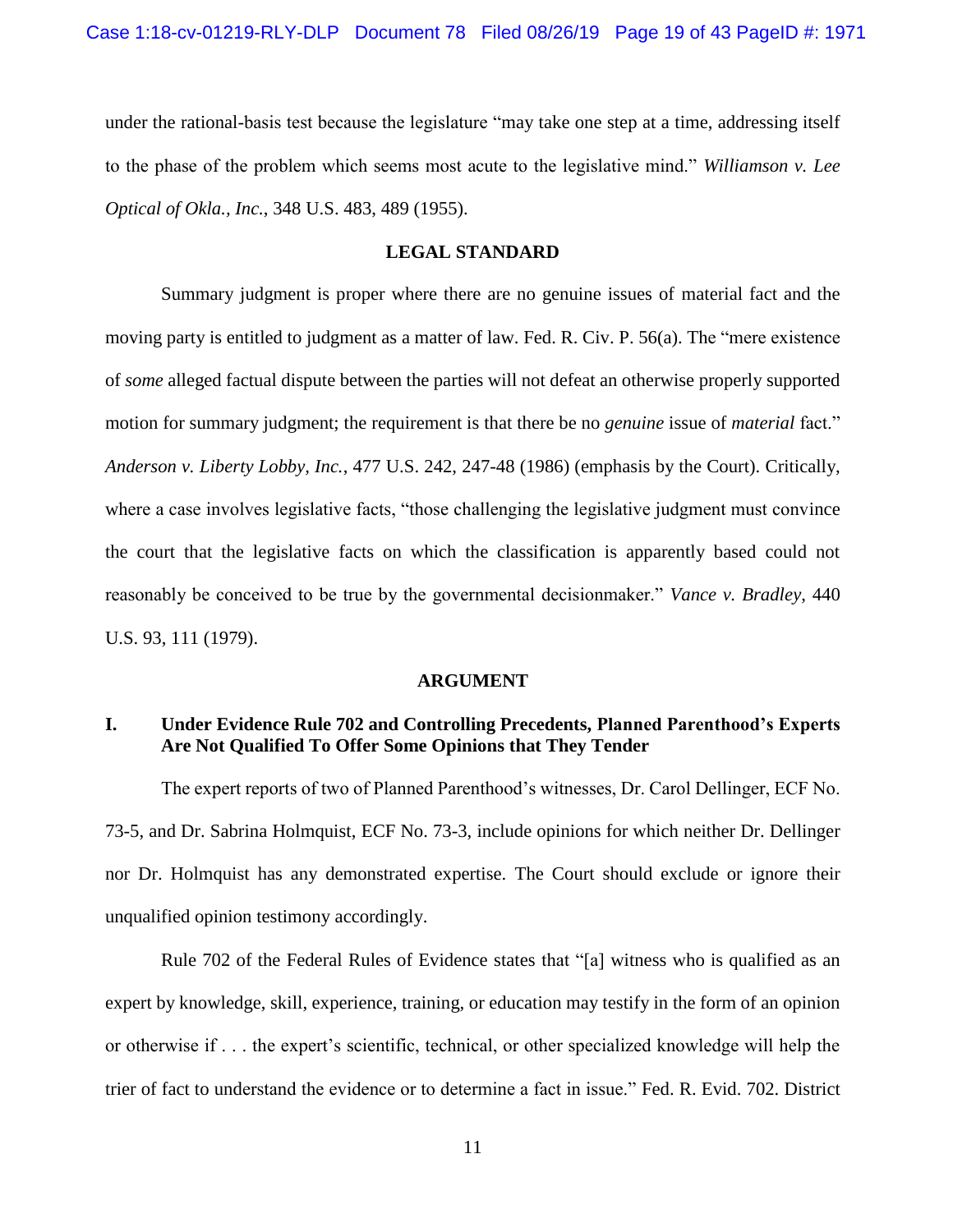<span id="page-19-0"></span>courts must make the following inquiries before admitting expert testimony: "First, the expert must be qualified by knowledge, skill, experience, training, or education; second, the proposed expert testimony must assist the trier of fact in determining a relevant fact at issue in the case; third, the expert's testimony must be based on sufficient facts or data and reliable principles and methods; and fourth, the expert must have reliably applied the principles and methods to the facts of the case." *Lees v. Carthage Coll.*, 714 F.3d 516, 521–22 (7th Cir. 2013). Federal Rule of Evidence 703 further explains that "[a]n expert may only base an opinion on facts or data in the case that the expert has been made aware of or personally observed." Fed. R. Evid. 703. "The proponent of the expert bears the burden of demonstrating"—by a preponderance of evidence—"that the expert's testimony would satisfy the *Daubert* standard." *Lewis v. CITGO Petroleum Corp.*, 561 F.3d 698, 705 (7th Cir. 2009) (citing Fed. R. Evid. 702 advisory committee's note (2000 Amends.)).

<span id="page-19-3"></span><span id="page-19-2"></span><span id="page-19-1"></span>Here, Dr. Dellinger and Dr. Holmquist are licensed medical doctors qualified to testify on abortion complications generally. *See* ECF No. 73-5 ¶¶ 2–3; ECF No. 73-3 ¶ 3. But neither doctor has demonstrated qualifications to testify about (1) psychological complications or (2) the statistical significance and public health impact of the data collected by the Reporting Requirement.

1. Dr. Dellinger testifies that she is "not sure what is a 'psychological complication' that has to be reported." ECF No. 73-5 ¶ 20. First, this statement is a marked departure from the statement of Planned Parenthood's original expert on the subject, Dr. John William Stutsman, who at the preliminary injunction stage of this case stated that he was "certainly aware of what a 'psychological complication' is." ECF No. 16-2 ¶ 39. More to the point for Rules of Evidence purposes, Dr. Dellinger is certified in family medicine, not psychiatry, and she lists no education or training (formal or informal) in psychiatry or psychology.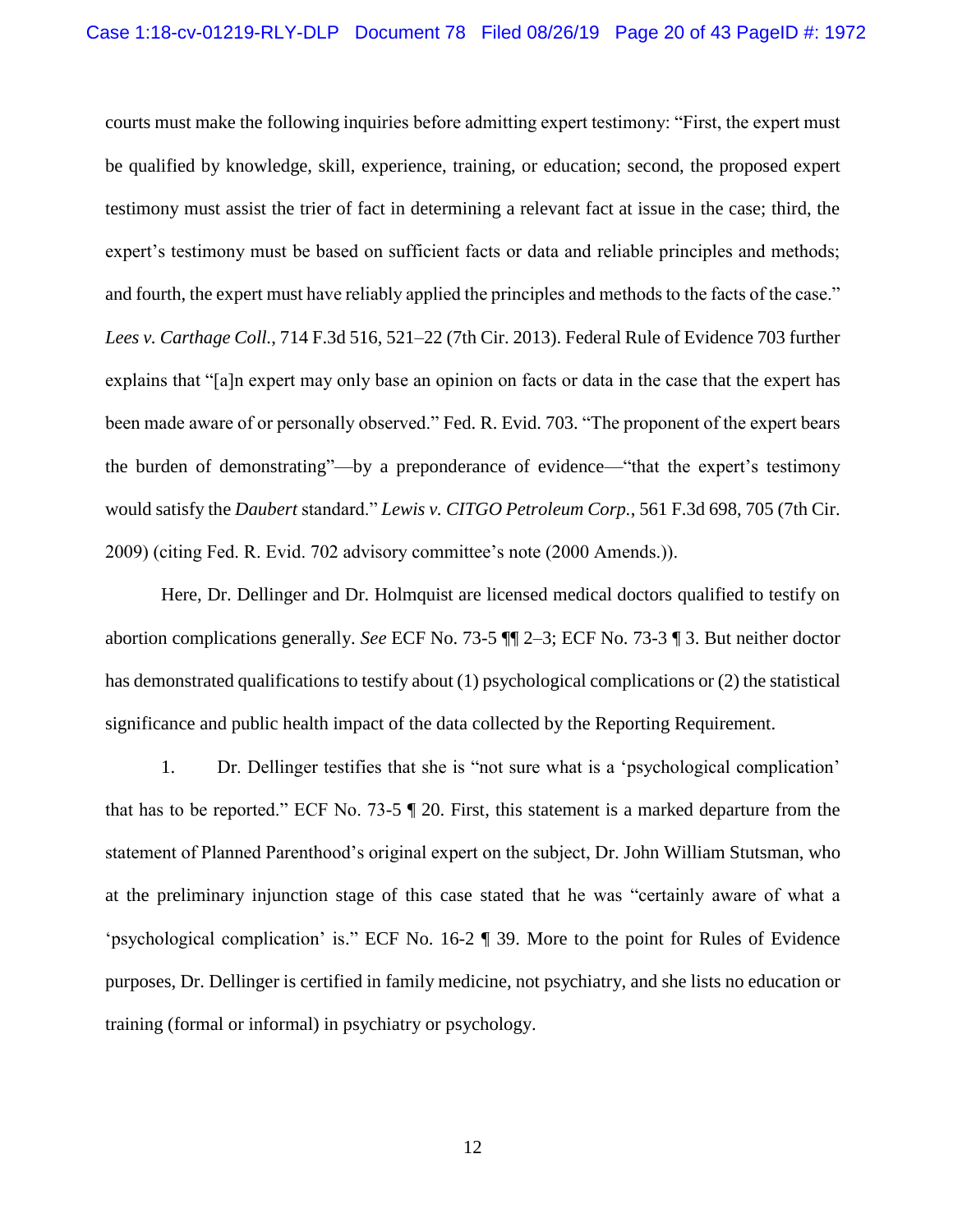Similarly, Dr. Holmquist testifies that "there is no reliable evidence that abortion 'creates' or 'causes' psychological problems that did not already exist prior to or would have arisen regardless of having had the procedure." ECF No. 73-3 ¶ 33. But Dr. Holmquist is an obstetriciangynecologist, not a psychiatrist, and she lists no education or training in psychiatry or psychology.

Indeed, neither doctor asserts *any* specific expertise to opine on the frequency of psychological complications following abortion. Moreover, a woman who experiences depression, anxiety, or any other psychological complication would not seek diagnosis and treatment from Planned Parenthood, but from a licensed psychiatrist or clinical psychologist. Consequently, the requirement to report psychological complications would not likely fall on Dr. Dellinger or Dr. Holmquist. Accordingly, the un-informed views of these two physicians are unhelpful in understanding the requirement.

2. Dr. Dellinger also offers opinions critical of the reporting requirement more generally—without first demonstrating any qualifications for doing so. She testifies that a "reporting system can be successful only if *serious* problems are presented," and that otherwise reporting "will create or feed a false and dangerous narrative." ECF No. 73-5 ¶¶ 17, 21 (emphasis in original). But Dr. Dellinger asserts no expertise in medical reporting, public health, or the responses of future patients to reported data. Similarly, Dr. Holmquist testifies about the "public health purpose" of the statute and the "need for further data collection." ECF No. 73-3  $\P$  13–15. She then opines that "the information required to be reported by the Statute will not benefit either public or individual patient health." ECF No. 73-3 ¶ 50; *see also id.* ¶¶ 30–31. But like Dr. Dellinger, Dr. Holmquist asserts no expertise in statistical analysis, epidemiology, and public health, and therefore, she is unqualified to testify in court about the conclusions she has drawn.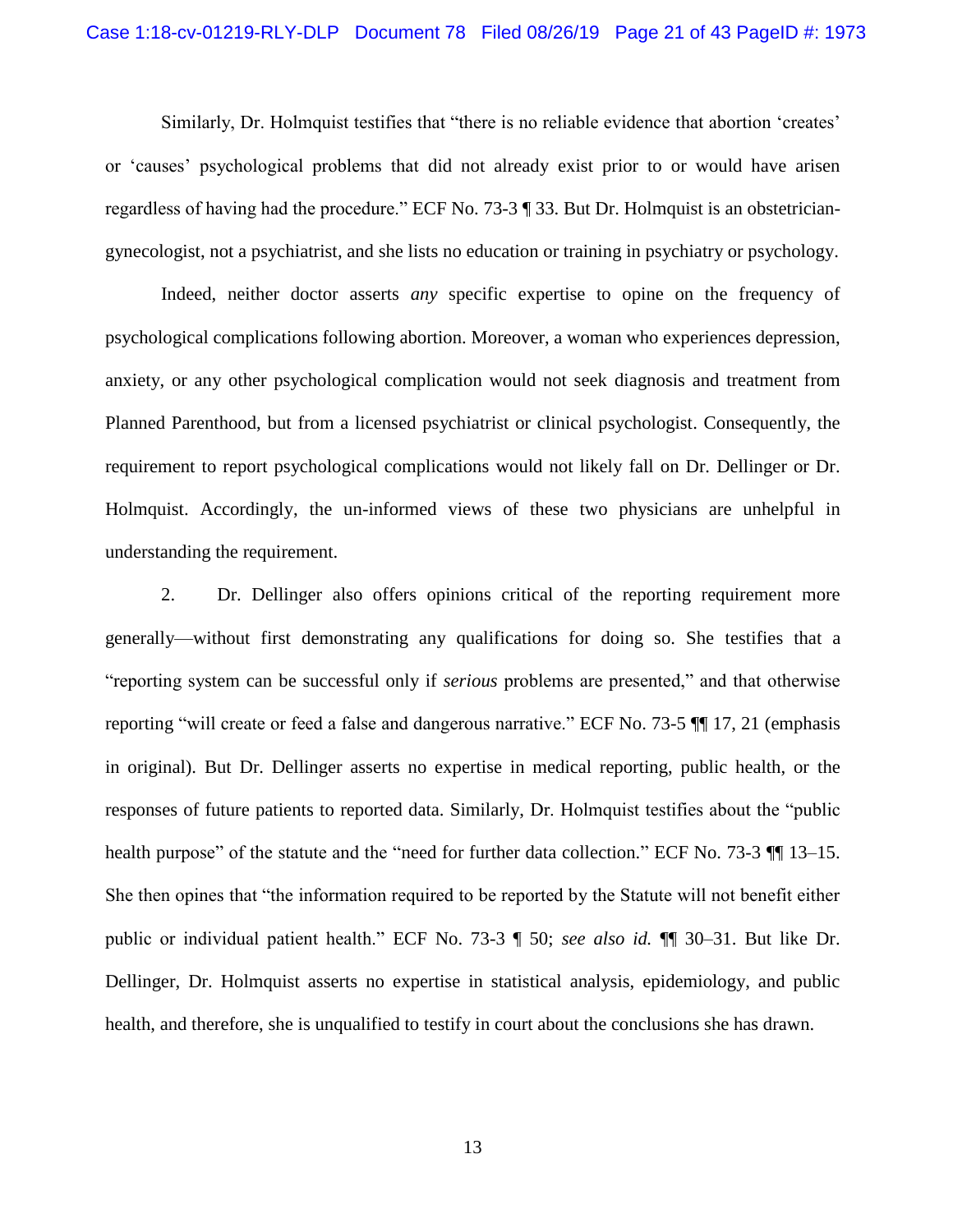For these reasons, this Court should limit Dr. Holmquist's and Dr. Dellinger's testimonies to those subjects on which they are qualified, namely, the physical complications of abortion.

### **II. The Reporting Requirement Is Not Unconstitutionally Vague**

<span id="page-21-0"></span>A statute is unconstitutionally vague if "it fails to provide 'fair warning' as to what conduct will subject a person to liability" or it fails to "contain an explicit and ascertainable standard" in order to prevent "arbitrary and discriminatory" enforcement. *Karlin v. Foust*, 188 F.3d 446, 458– 59 (7th Cir. 1999). However, a court should not mechanically apply these principles because "[t]he degree of vagueness that the Constitution tolerates—as well as the relative importance of fair notice and fair enforcement—depends in part on the nature of the enactment." *Vill. of Hoffman Estates v. Flipside, Hoffman Estates, Inc.,* 455 U.S. 489, 498 (1982).

<span id="page-21-1"></span>Planned Parenthood admits that "the precise vagueness problem identified in this Court's preliminary-injunction decision has been cured." ECF No. 74 at 18. Nevertheless, it now contends that the phrase "arising from the induction or performance of abortion" is vague, even though it never pressed this concern before. And while Planned Parenthood previously briefed the vagueness of the specific complications "[p]sychological complications, including depression, suicidal ideation, anxiety, and sleeping disorders" and "[a]ny other adverse event as defined by criteria provided in the Food and Drug Administration Safety Information and Adverse Event Reporting Program," Ind. Code § 16-34-2-4.7(a)(23), (25), this Court did not suggest any vagueness concerns with them even as it specified problems with several other enumerated complications targeted by Planned Parenthood. There is no reason for the Court to find new problems now.

#### **A. The Reporting Requirement is properly read to include a** *mens rea* **requirement**

Planned Parenthood begins its vagueness argument by pointing out that the Reporting Requirement does not include a *mens rea* requirement. ECF No. 74 at 20. First, lack of *mens rea* is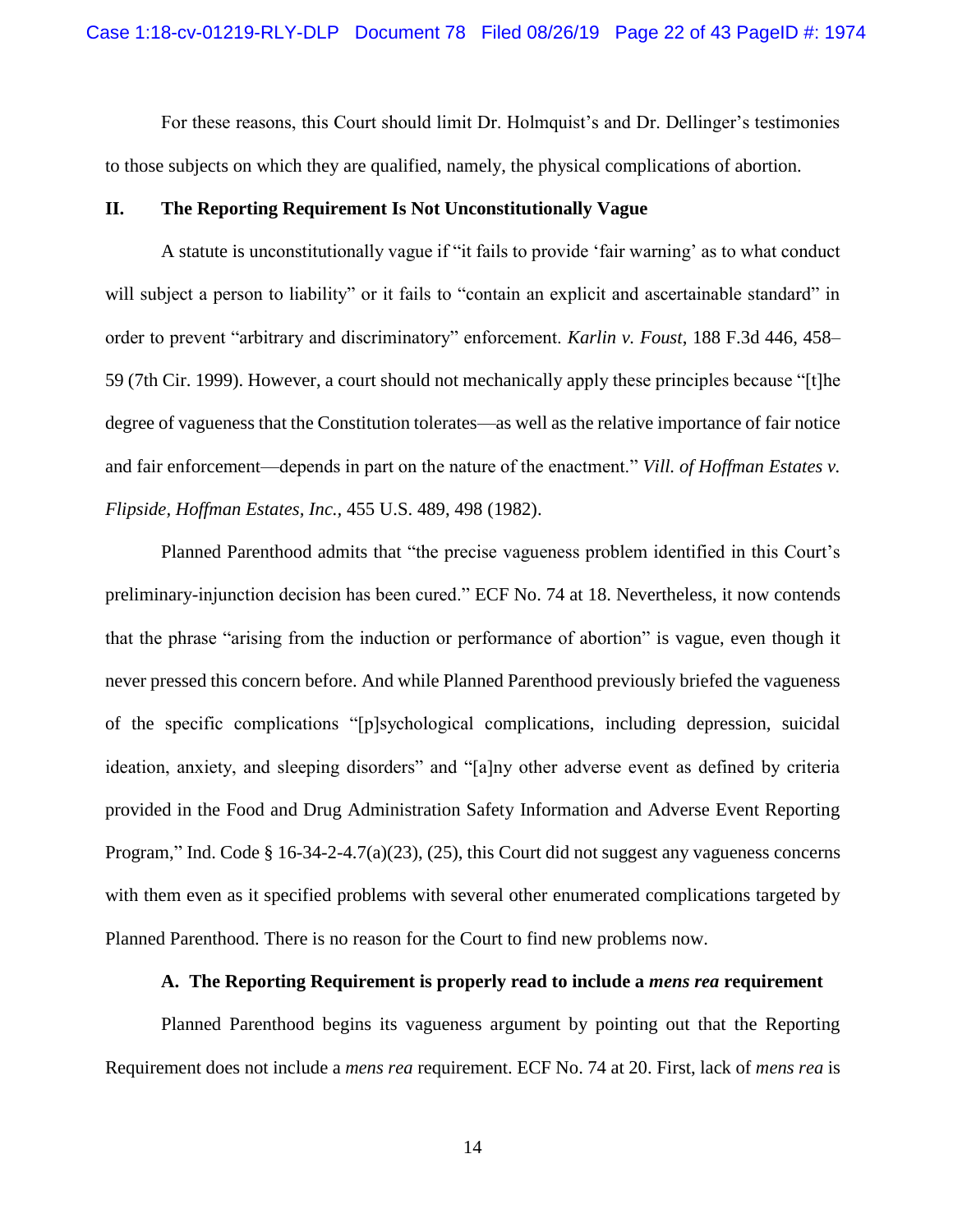<span id="page-22-0"></span>not a constitutional defect. *See Smith v. California*, 361 U.S. 147, 150 (1959) ("[I]t is doubtless competent for the States to create strict criminal liabilities by defining criminal offenses without any element of scienter.").

<span id="page-22-4"></span><span id="page-22-2"></span><span id="page-22-1"></span>Second, under Indiana law, there is a presumption that criminal statutes require proof of *mens rea*. *See State v. Keihn*, 542 N.E.2d 963, 967 (Ind. 1989). The most analogous reporting statute—which will be a key indicator for Indiana courts when they apply this statute, *see id.* at 967—imposes a duty to report child abuse and neglect if an individual "has reason to believe that a child is a victim." Ind. Code § 31-33-5-1; *see also Sprunger v. Egli*, 44 N.E.3d 690, 693 (Ind. Ct. App. 2015) ("'Reason to believe,' for the purpose of the reporting statutes, 'means evidence that, if presented to individuals of similar background and training, would cause the individuals to believe that a child was abused or neglected.'"). Applying the same standard here, a doctor would be required to report a complication if the doctor has reason to believe that it may have resulted from an abortion. Therefore, the Reporting Requirement demands no "great[er] precision" than any other criminal statute. *See* ECF No. 74 at 20.

## <span id="page-22-6"></span><span id="page-22-5"></span>**B. The phrase "arising from the induction or performance of an abortion" is not unconstitutionally vague**

<span id="page-22-3"></span>Planned Parenthood next contends that the phrase "arising from the induction or performance of an abortion" is vague. ECF No. 74 at 21 (quoting Ind. Code § 16-34-2-4.7(a)). But the phrase "arising from," which implies causation, is commonly used in both federal and state statutes. *See, e.g.*, 18 U.S.C. § 1531(a) (exempting from criminal liability physicians who perform partial-birth abortions to save the life of a mother who has "a life-endangering physical condition caused by or *arising from* the pregnancy itself" (emphasis added)); Ind. Code § 35-47-7-1 (creating a Class A misdemeanor for failure to report "a bullet wound, gunshot wound, powder burn, or any other injury *arising from* or caused by the discharge of a firearm" (emphasis added)); R.I. Gen.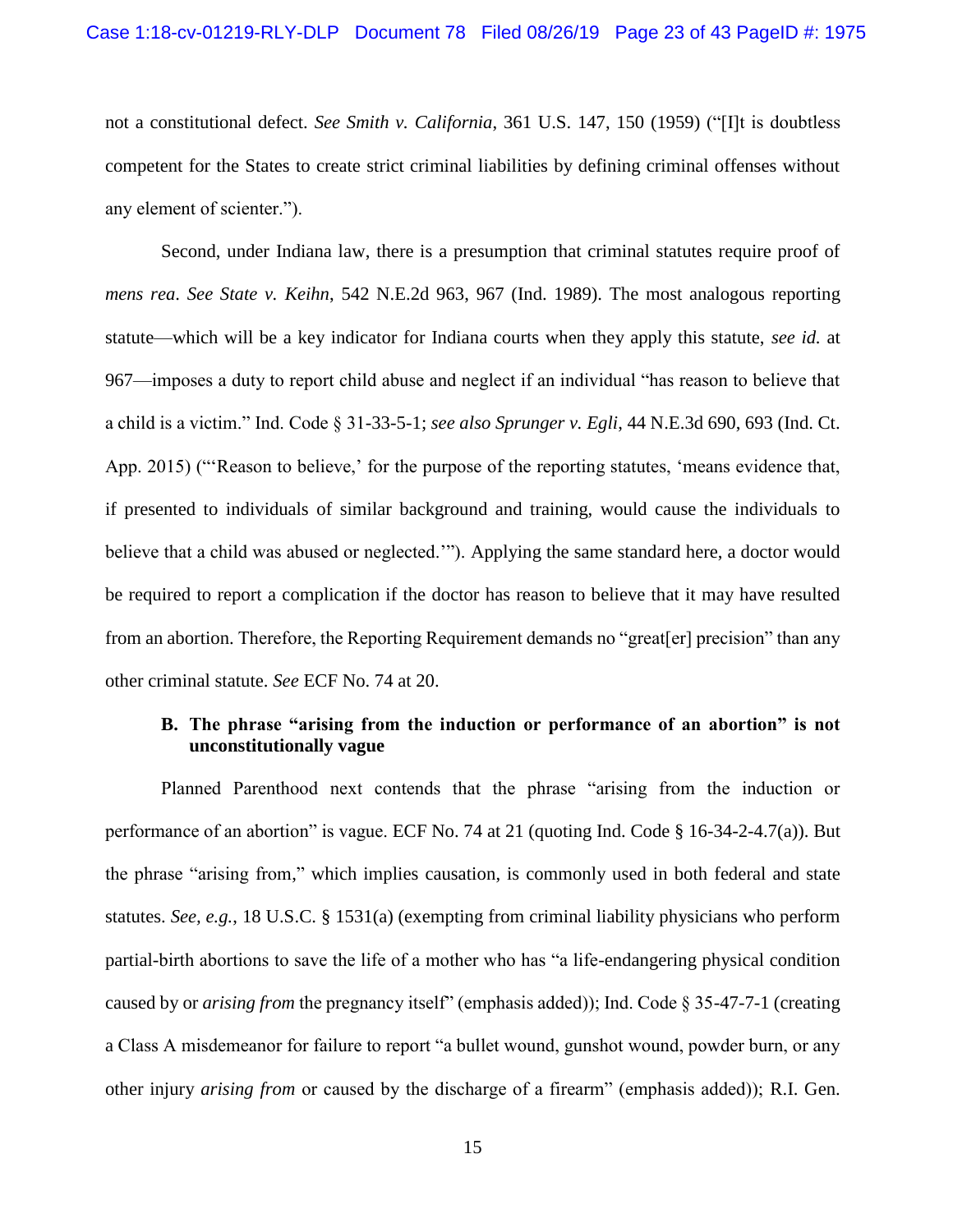<span id="page-23-3"></span>Laws § 28-34-2(26), (30)–(35) (allowing workers compensation benefits for a "disability *arising from*" particular conditions" (emphasis added)); Tex. Transp. Code Ann. § 91.034(a) (giving the Texas Department of Transportation the authority to develop property for the purpose of mitigating an "adverse environmental effect *arising from* the construction, maintenance, or operation of a rail facility" (emphasis added)); W. Va. Code § 46A-2-119(1) (subjecting sellers to liability for "claims" and defenses *arising from* sales" (emphasis added)).

<span id="page-23-4"></span><span id="page-23-2"></span><span id="page-23-0"></span>Federal courts have upheld the use of the phrase "arising from" against allegations of vagueness. *See, e.g.*, *CF&I Steel Corp. v. United Mine Workers of Am.*, 507 F.2d 170, 173 (10th Cir. 1974) (holding that there is "no incapacitating vagueness" in a decree applicable to "disputes *arising from* employee suspensions, employee discharges and work assignments" (emphasis added)); *Gambino v. Music Television, Inc.*, 932 F. Supp. 1399, 1401 (M.D. Fla. 1996) (holding that "[t]here is no vagueness or ambiguity" in a statement disclaiming "all claims or liabilities of any kind *arising from* my participation in this event" (emphasis added)). In contrast, Planned Parenthood cites no case where a court has held that the phrase "arising from" is unconstitutionally vague.

<span id="page-23-1"></span>The Indiana Court of Appeals has defined "arising from" as "connoting the source, relating back to and tying up with the origin, basis or cause." *Coplen v. Omni Rests., Inc.*, 636 N.E.2d 1285, 1287 (Ind. Ct. App. 1994). It is easy to determine "the extent to which a condition must be caused by the abortion itself," ECF No. 74 at 21, by applying this definition to Planned Parenthood's examples. "If an infection results from an examination before the abortion, but not form the abortion itself," *id.*, the complication must be reported only if the examination is done as part of the abortion procedure (rather than on a separate occasion to determine whether the woman is pregnant). If a woman "becomes anxious simply because she has to undergo a medical procedure," *id.*, her anxiety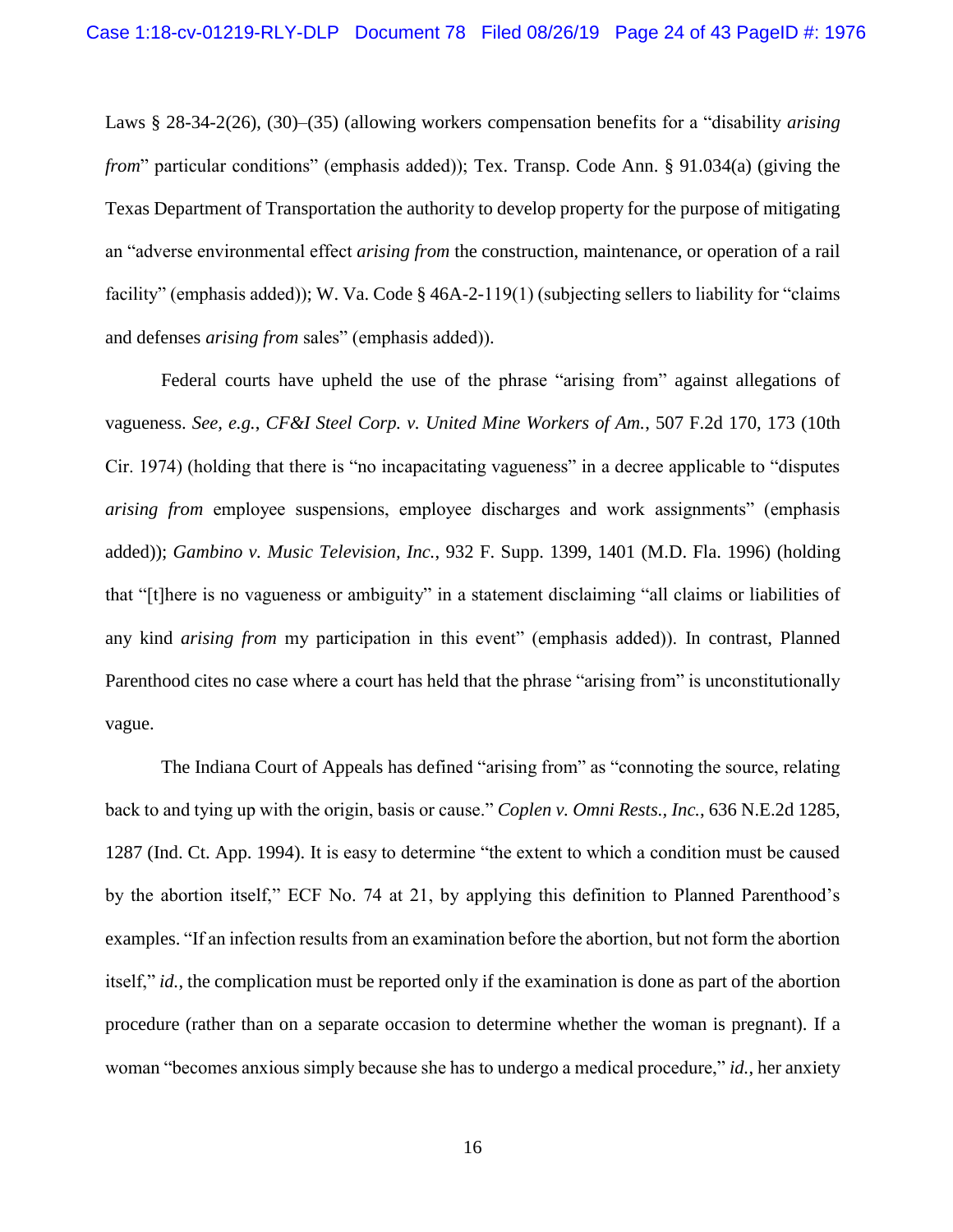is reportable as long as that procedure is an abortion. If a patient "experiences hypoglycemia . . . simply because she did not eat in advance of her appointment," *id.*, the hypoglycemia is a complication of the abortion only if the patient was required to fast in preparation for the procedure. Similarly, a "'hemolytic reaction' resulting from a blood transfusion," *id.*, is an abortion complication only if the transfusion was made necessary by the abortion.

<span id="page-24-0"></span>The Reporting Requirement does not "require[] a certainty as to causation that simply does not exist." *Id.* at 22. Instead, a physician must exercise reasonable medical judgment to determine whether a complication arises from the abortion. *See supra* Part II.A. In *Karlin*, the Seventh Circuit upheld a Wisconsin statute requiring physicians to exercise reasonable medical judgment to determine whether an emergency abortion was necessary. 188 F.3d at 468. The Court explained that "reasonable medical judgment" does not require absolute medical certainty: "In any given medical situation there is likely to be a number of reasonable medical options and disagreement between doctors over the appropriate course of action does not, of course, render one option reasonable and another unreasonable." *Id.* at 464. The court concluded that this objective standard did not render the statute vague. *Id.* at 465. Similarly, the mere fact that a doctor will have to exercise reasonable medical judgment to determine whether a particular complication arose from an abortion does not render the Reporting Requirement unconstitutionally vague.

<span id="page-24-1"></span>Finally, just because this determination may be difficult to make in some marginal situations does not make the statute facially invalid. The Seventh Circuit has identified three types of statutes for purposes of a vagueness challenge: (1) statutes that "implicate[] activities protected by the First Amendment," for which "there is a special concern that free speech and expression not be chilled," *United States v. Cook*, 914 F.3d 545, 550 n.2 (7th Cir. 2019); (2) statutes that "simply ha[ve] no core and lack[] any ascertainable standard for inclusion and exclusion," *id.* at 550 (internal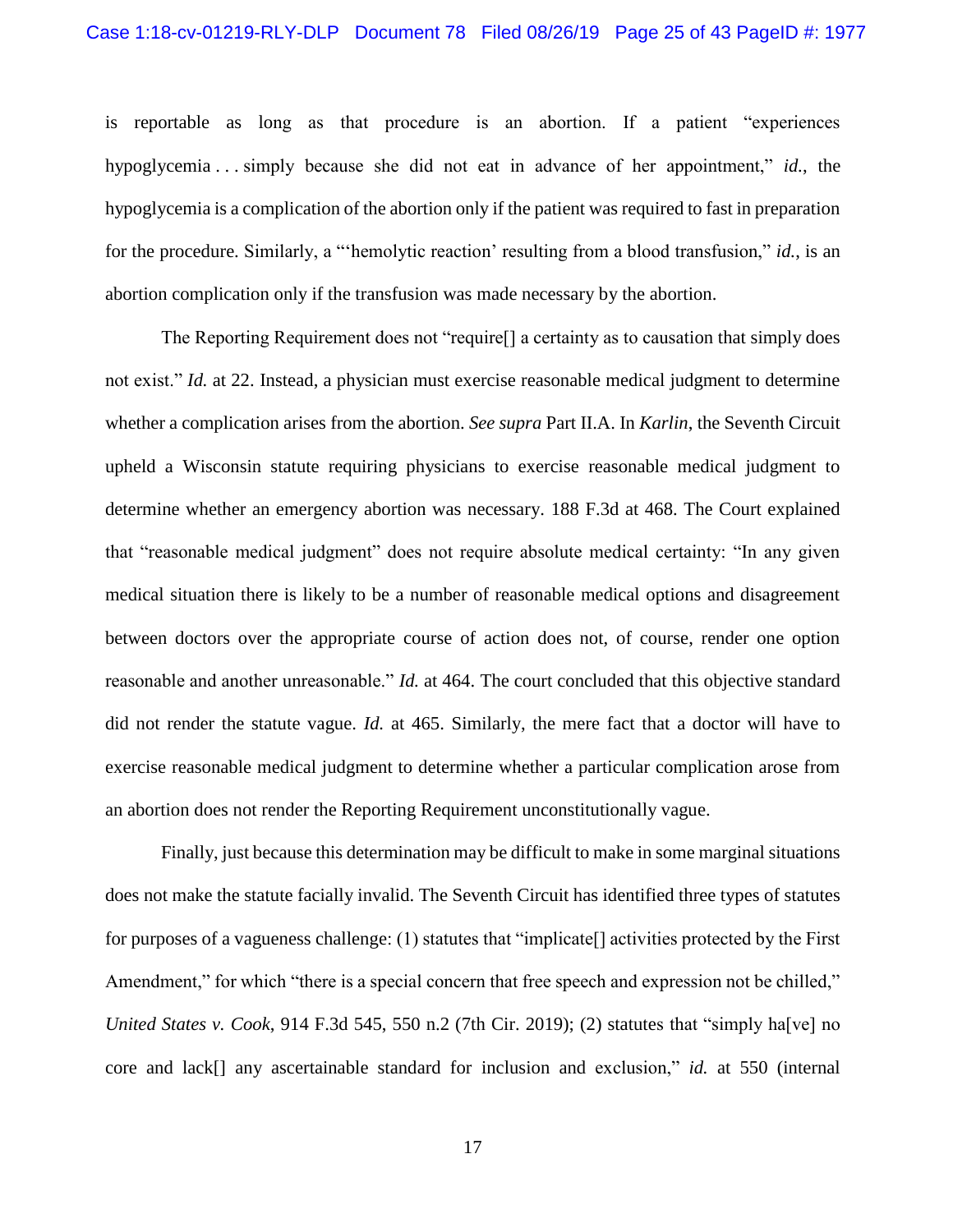<span id="page-25-1"></span>quotation marks omitted); and (3) statutes with "a readily appreciable core of conduct that the statute reaches," but that leave "uncertainty as to whether the statute might apply to certain hypothetical facts," *id.* at 553–54. In *Cook*, the court considered a facial vagueness challenge to a federal statute prohibiting controlled substance users from possessing firearms. *Id.* at 549. The court held that Cook was not "entitled to mount a facial vagueness challenge," *id.* at 554, because the statute had a "readily appreciable core of conduct," *id.*, and Cook's conduct "epitomizes that core," *id.* at 551. The fact that "it may sometimes be difficult to determine if an individual's" conduct falls within the statute, "does not signify that the statute is impermissibly vague." *Id.* at 554.

<span id="page-25-2"></span><span id="page-25-0"></span>At most, Planned Parenthood's claim against the Reporting Requirement falls into this third category. Planned Parenthood makes no argument that the statute implicates any First Amendment rights, and readily admits that several of the complications listed in the statute can be easily traced to abortion. ECF No. 74 at 9–10. No doubt exists "as to the essence of what the statute forbids": failure to report complications that can reasonably be traced to abortion. *See Cook*, 914 F.3d at 554. For this type of statute, only "a defendant whose conduct is [not] clearly prohibited by a statute can[] be the one to make a facial vagueness challenge." *Id.* So if, for example, a prosecutor alleges that a doctor should have used reasonable medical judgment to determine that a particular complication arose from abortion, even though that complication is not definitively linked to abortion, the doctor could raise a statutory ambiguity "as-applied" defense. *See, e.g.*, *United States v. Lim*, 444 F.3d 910, 915–16 (7th Cir. 2006) (addressing as-applied vagueness challenge to National Firearms Act); *United States v. Collins*, 272 F.3d 984, 988–89 (7th Cir. 2001) (addressing as-applied vagueness challenge to federal drug-trafficking statute). But as a matter of law, "arising from the induction or performance of an abortion" is not, on its face, unconstitutionally vague.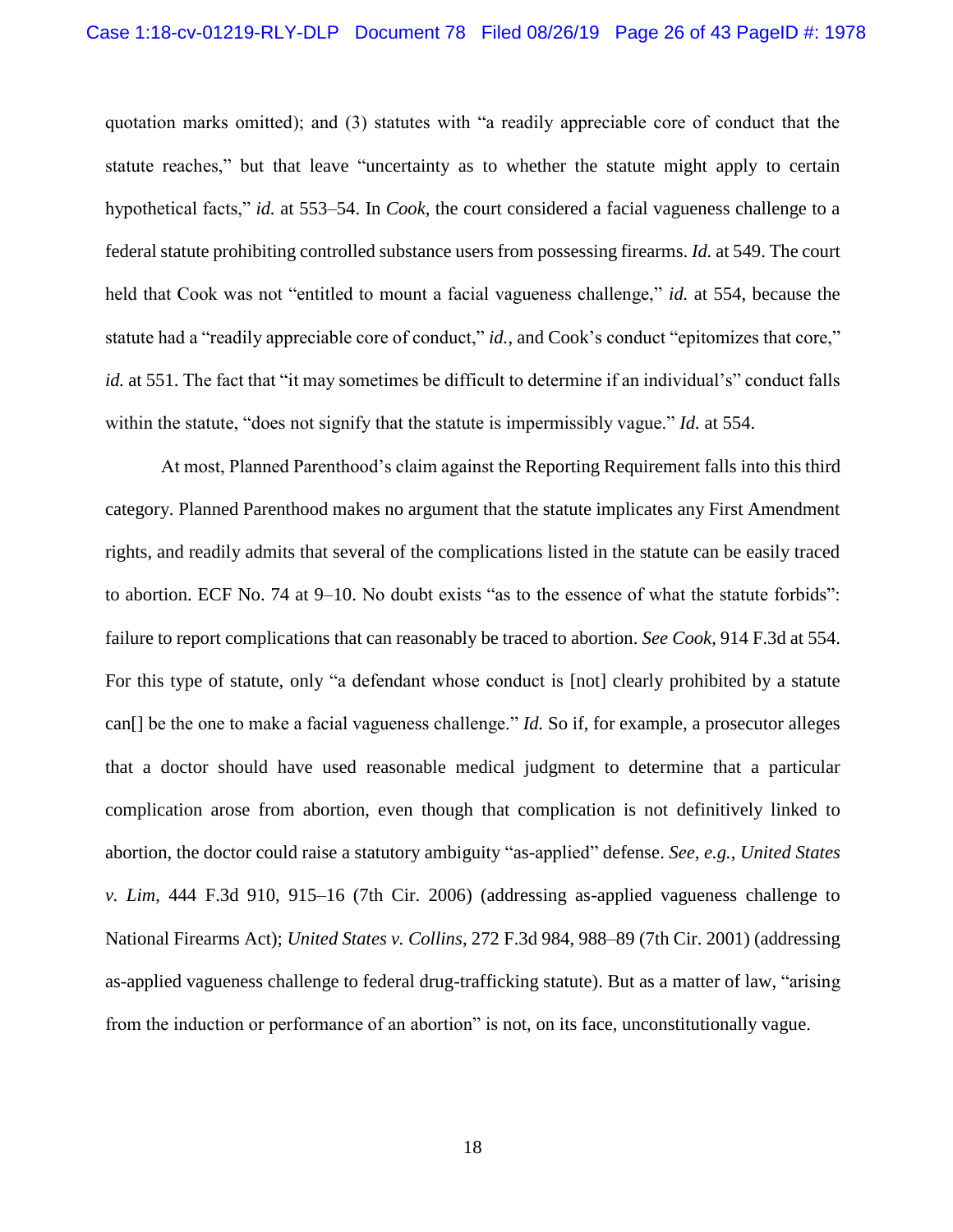## **C. The specific listed complications are not vague**

Planned Parenthood also contends that two of the specific listed complications are vague: "[p]sychological complications, including depression, suicidal ideation, anxiety, and sleeping disorders" and "[a]ny other adverse event as defined by criteria provided in the Food and Drug Administration Safety Information and Adverse Event Reporting Program." ECF No. 74 at 23 (quoting Ind. Code  $\S$  16-34-2-4.7(a)(23), (25)). Again, this Court did not deem either of these provisions vague at the preliminary injunction stage; it should now expressly reject Planned Parenthood's claims against them.

#### <span id="page-26-4"></span><span id="page-26-3"></span>**1. The term "psychological complications" is not vague**

First, even though Planned Parenthood's medical director, Dr. John William Stutsman, has testified that he is "certainly aware of what a 'psychological complication' is," ECF No. 16-2 ¶ 39, Planned Parenthood now argues that "[t]he term 'psychological complications' has no established meaning in medical parlance, and is vague," ECF No. 74 at 23. The term "psychological complication" must be understood in context of the specific examples that follow it, namely "depression, suicidal ideation, anxiety, and sleeping disorders." Ind. Code § 16-34-2-4.7(a)(23). "[T]he commonsense canon of *noscitur a sociis* . . . counsels that a word is given more precise content by the neighboring words with which it is associated." *United States v. Williams*, 553 U.S. 285, 294 (2008). Under this canon, "the fact that 'several items in a list share an attribute counsels in favor of interpreting the other items as possessing that attribute as well.'" *Ctr. for Individual Freedom v. Madigan*, 697 F.3d 464, 496 (7th Cir. 2012) (quoting *Beecham v. United States*, 511 U.S. 368, 371 (1994)).

<span id="page-26-2"></span><span id="page-26-1"></span><span id="page-26-0"></span>In *United States v. Johnson*, the Seventh Circuit applied *noscitur a sociis* to a statute with a similar framework to the provision at issue here. 875 F.3d 360, 366 (7th Cir. 2017). The court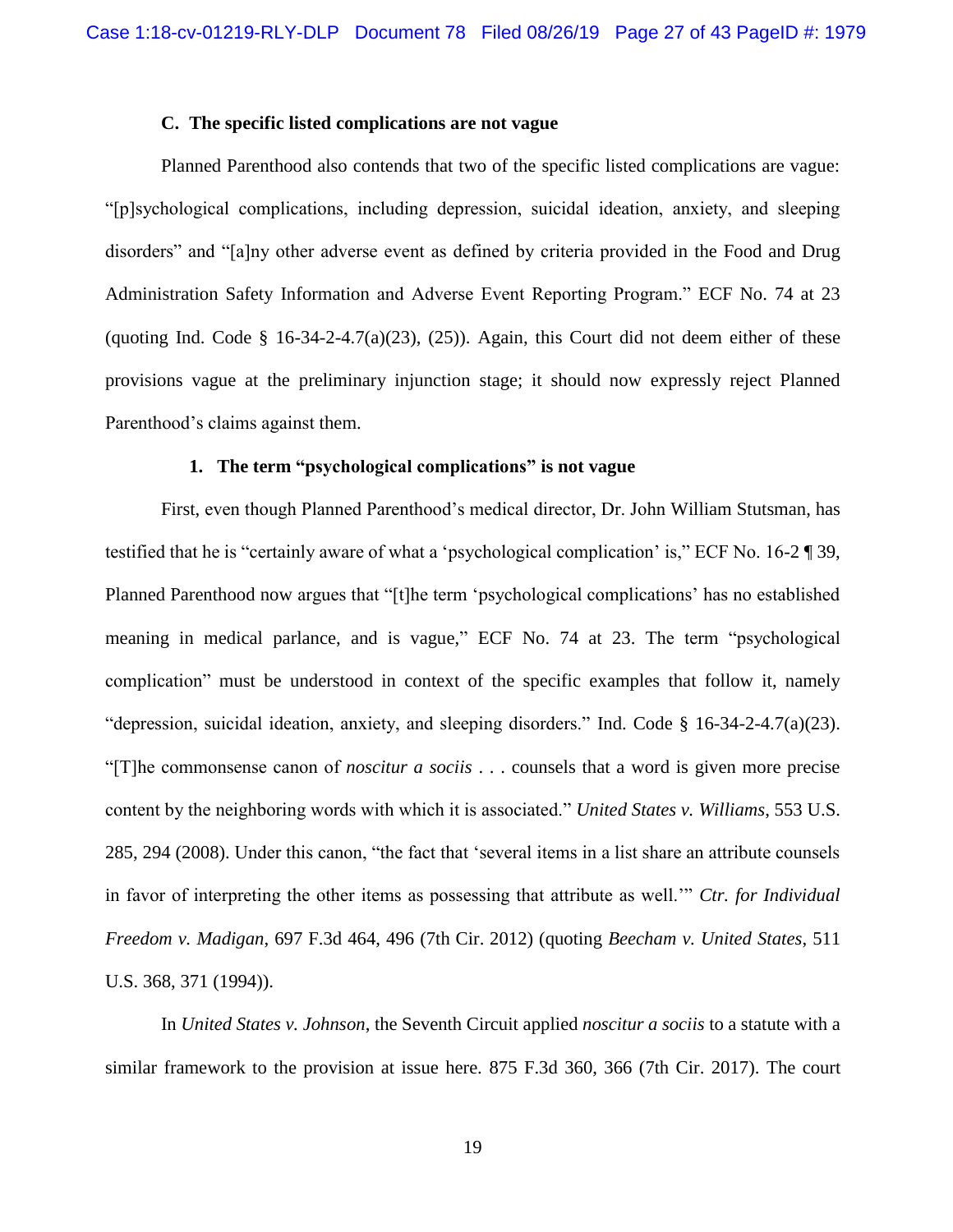<span id="page-27-0"></span>interpreted a provision of the federal Animal Enterprise Terrorism Act that "prohibit[s] damaging 'any real or personal property (including animals or records) used by an animal enterprise.'" *Id.* Applying *noscitur a sociis*, the court said that because "the phrase 'any real or personal property' is immediately followed by the phrase '(including animals or records),'" personal property must mean tangible items, like animals or records (rather than intangible items, like lost profits). *Id.*

<span id="page-27-1"></span>Here, the phrase "psychological complications" is followed by the phrase "including depression, suicidal ideation, anxiety, and sleeping disorders." Ind. Code § 16-34-2-4.7(a)(23). Depression, anxiety, and sleeping disorders are all diagnosable psychological disorders included in the DSM-5. Exhibit C, American Psychiatric Association, *Diagnostic and Statistical Manual of Mental Disorders* 155, 189, 361 (5th ed. 2013). Suicidal ideation, while not a separately listed disorder, is a common symptom of many psychiatric disorders and is clearly defined in the DSM-5. *Id.* at 830. Applying the principle of *noscitur a sociis*, it follows that other reportable psychological conditions would also be known psychological disorders, rather than temporary feelings of worry or sadness. Otherwise, the legislature would have had no reason to distinguish between "psychological" and "emotional" complications in the first place.

Applying this understanding, physicians may make relatively straightforward determinations whether a psychological complication is reportable. To address Planned Parenthood's hypotheticals, "[i]f a woman is anxious prior to an abortion," ECF No. 74 at 23, her anxiety is reportable (assuming causation can be traced to the abortion, not some preexisting anxiety disorder, *see supra* Part II.B) only if it rises to the level of a diagnosable anxiety disorder, rather than a temporary feeling of anxiousness. Similarly, "[i]f a woman reports . . . that she is relieved, sad, wary, or depressed shortly after the procedure," ECF No. 74 at 23, those feeling are reportable only if they are symptoms of a diagnosable psychological disorder. If "a patient seeks treatment for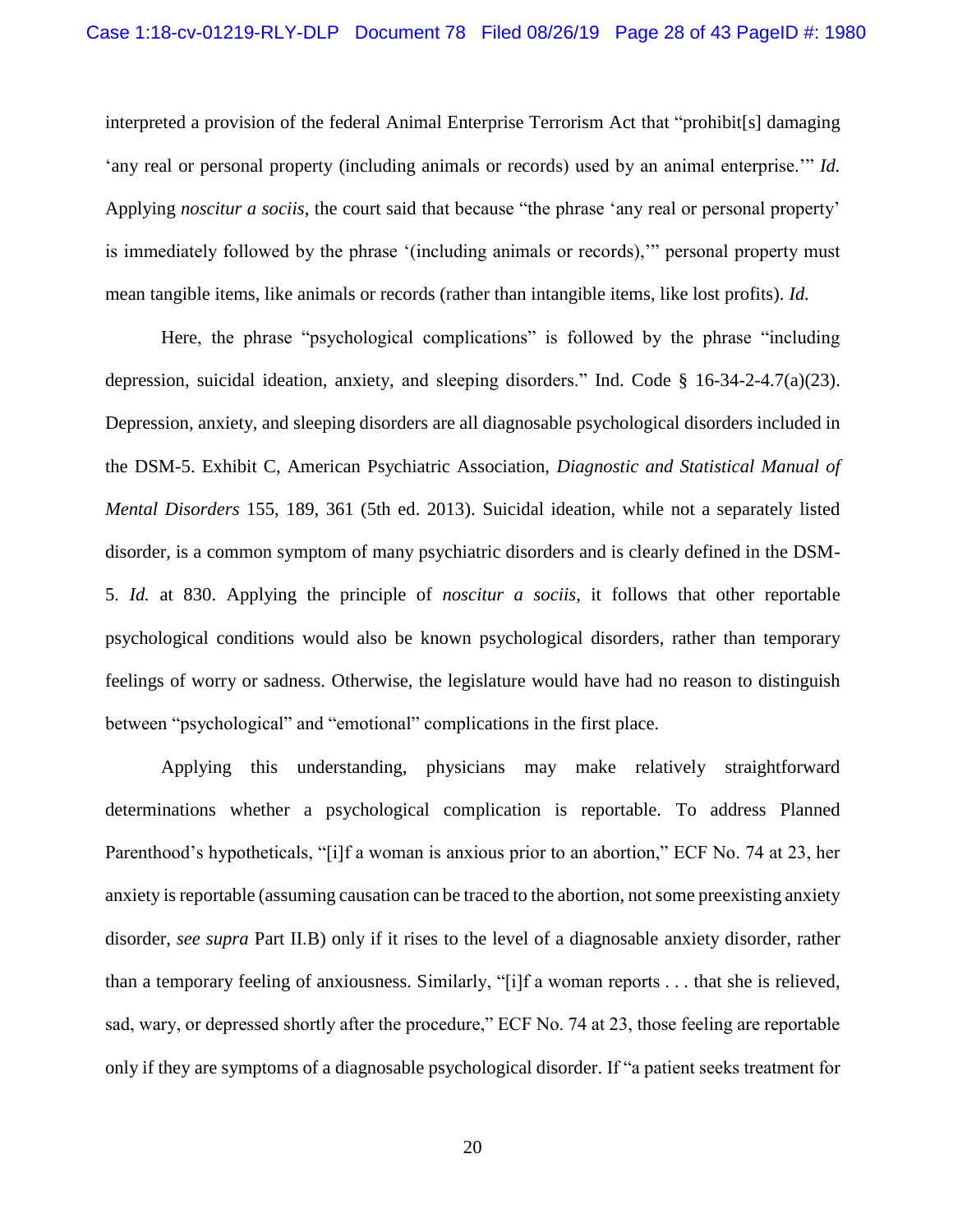minor depression or anxiety," *id.*, the treating physician must report those diagnosable conditions regardless of whether they occur "years after the fact," *id.* Even "if the practitioner concludes that the depression or anxiety would have been more severe if the patient had continued the pregnancy," *id.*, the complication is still reportable if the practitioner determines that it arose from the abortion (rather than some preexisting condition). If the practitioner instead concludes that "the depression results not from the abortion-as-such but rather from the reaction of a family-member," *id.* at 23– 24, then the chain of causation has been broken and the condition is not reportable. Finally, "[i]f that family member . . . seeks treatment for depression," *id.* at 24, the family member's depression is not an abortion complication. As Dr. Francis has testified, "from a medical standpoint, patients never have complications from another person's procedure." ECF No. 24-1 ¶ 27.

Again, Planned Parenthood will likely never have to make a determination whether a psychological complication is reportable. Women who experience psychological complications after abortion would likely seek treatment from their regular doctor, a psychiatrist, or a clinical psychologist. Thus, the duty to report will fall on the treating physician, not the abortion doctor. *See* Ind. Code § 16-34-2-4.7(b) (requiring physicians, hospitals, and abortion clinics to report "each case in which the person *treated* a patient suffering from an abortion complication" (emphasis added)). And even if, as Planned Parenthood claims, psychological complications are infrequent after abortion, that rarity does not render the statute vague. The State is entitled to judgment as a matter of law on this claim.

#### **2. "Any other adverse event" as defined by the FDA is not vague**

Second, Planned Parenthood argues that the phrase "[a]ny adverse event as defined by criteria provided in the Food and Drug Administration Safety Information and Adverse Event Reporting Program" is unconstitutionally vague. ECF No. 74 at 24 (quoting Ind. Code § 16-34-2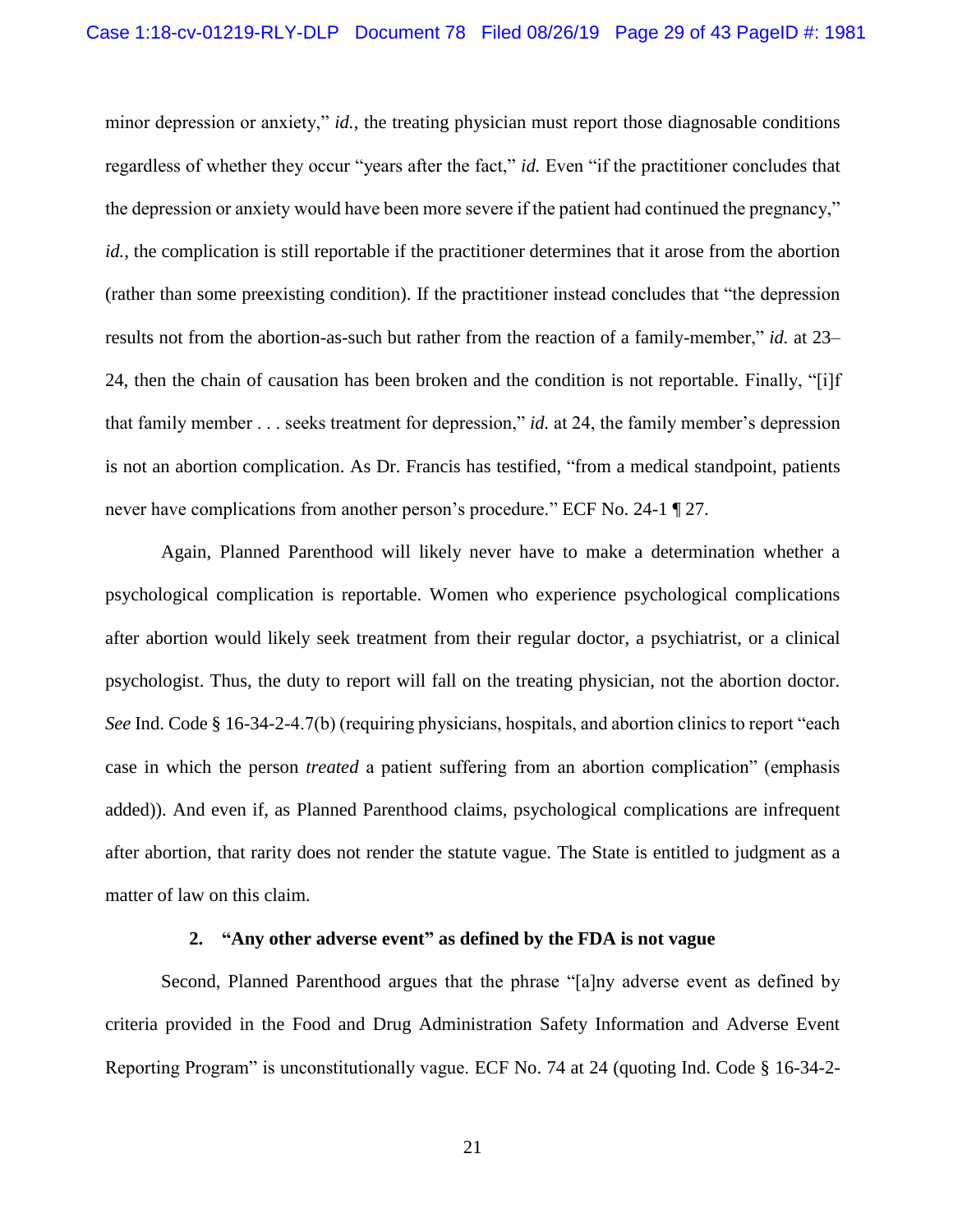4.7(a)(25)). As with "psychological complication," the Court should now expressly reject the claim that "any adverse event . . ." is constitutionally unsound.

<span id="page-29-0"></span>The parameters of the final complication in the Reporting Requirement are defined by federal law. FDA regulations define "adverse event" as "any untoward medical occurrence associated with the use of a drug in humans, whether or not considered drug related." 21 C.F.R. § 312.32(a). Planned Parenthood argues that "even though the Adverse Event Reporting Program was designed to track drug-related occurrences for investigational new drugs, the definition of an 'adverse event' is itself not limited to these occurrences." ECF No. 74 at 25. But Planned Parenthood misreads the statute. "Adverse events" must be "associated with the use of a drug in humans." 21 C.F.R. § 312.32(a). If no drug has been administered, then any complications cannot be *associated with* the use of a drug. For instance, minor soreness after a surgical abortion cannot be an adverse event under the FDA criteria.

<span id="page-29-1"></span>The second clause of the definition, "whether or not considered drug related," *id.*, simply means that the adverse event must be reported even if it is not a complication that the physician thinks would be caused by an abortion-inducing drug. Because the FDA regulates only adverse events resulting from the administration of a drug, this complication would include adverse events arising from medication abortions or from any other drug administered during an abortion procedure, such as drugs used during sedation for a surgical abortion. Planned Parenthood counters that adverse events need not be reported under federal law, ECF No. 74 at 26, but that does not preclude the State from requiring reporting—Planned Parenthood has raised a vagueness objection, not a preemption claim. In any event, Planned Parenthood acknowledges, with seeming acceptance, three other types of events that federal law requires to be reported: (1) "any suspected adverse reaction that is both serious and unexpected," 21 C.F.R. § 312.32(c)(1)(i); (2) "any clinically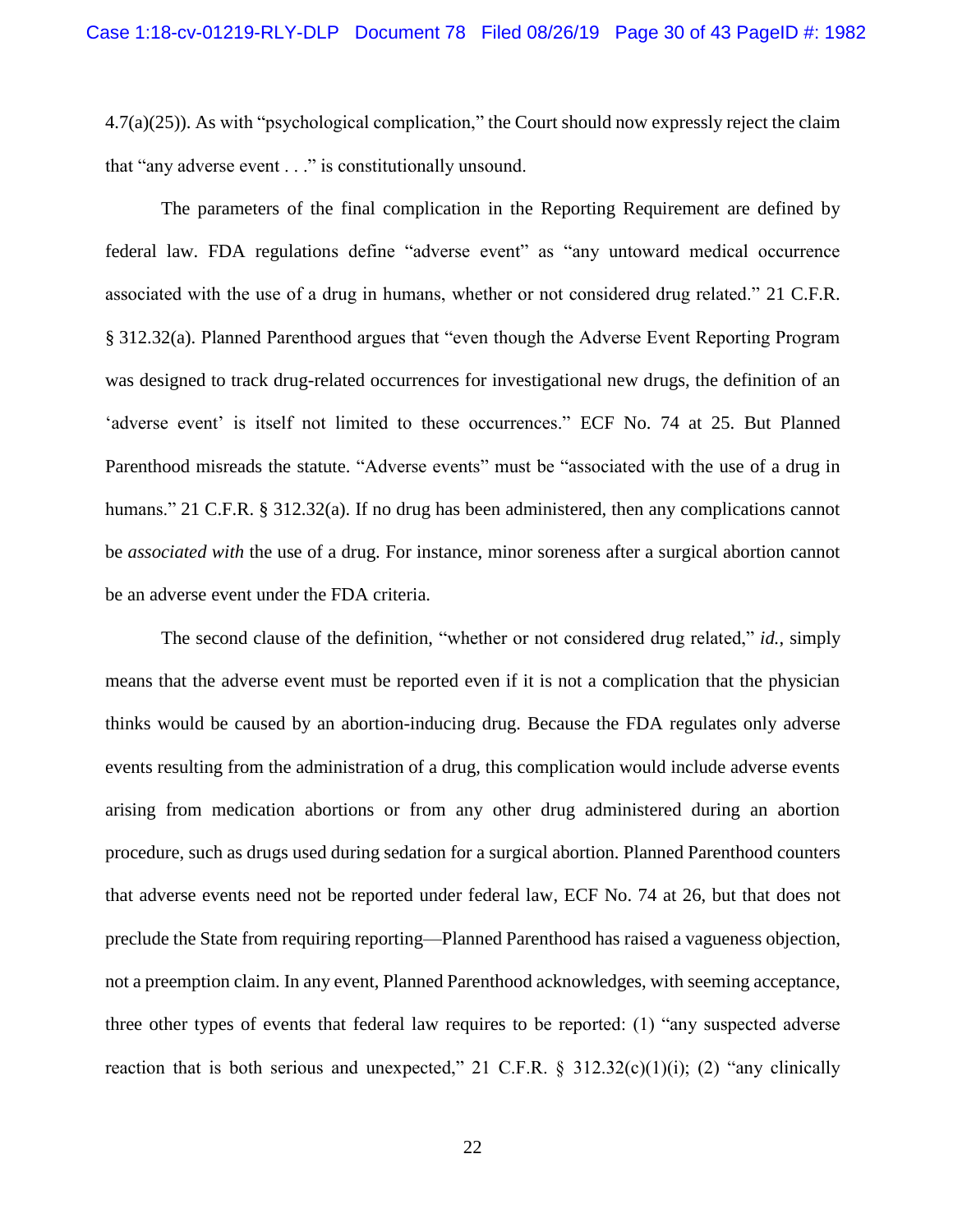<span id="page-30-4"></span><span id="page-30-3"></span><span id="page-30-2"></span>important increase in the rate of a serious suspected adverse reaction," *id.* § 312.32(c)(1)(iv); and (3) "any unexpected fatal or life-threatening suspected adverse reaction," *id.* § 312.32(c)(2). ECF No. 74 at 26. *Each* of these reportable complications is defined in terms of an "adverse event." *See*  21 C.F.R. § 312.32(a). Hence, Planned Parenthood must understand what qualifies as an adverse event to comply with both federal and state law. That obligation completely undermines the credibility of their objection to the "any other adverse event . . ." reporting requirement. The State is entitled to judgment as a matter of law on this claim as well.

#### <span id="page-30-1"></span><span id="page-30-0"></span>**D. Specific complications are severable**

Even if some of the complications listed in the Reporting Requirement are vague, those complications are severable from the remainder of the statute. Whether an unconstitutional portion of a state law can be severed is a question of state law. *Exxon Corp. v. Eagerton*, 462 U.S. 176, 196–97 (1983). Indiana has a statutory presumption in favor of severability. Ind. Code § 1-1-1-8(b). A provision is presumed severable from the remainder of the statute unless: (1) "the remainder is so essentially and inseparably connected with, and so dependent upon, the invalid provision or application that it cannot be presumed that the remainder would have been enacted without the invalid provision or application;" or (2) "the remainder is incomplete and incapable of being executed in accordance with the legislative intent without the invalid provision or application." *Id.*

Here, neither condition for defeating severability exists. First, the complications listed in the Reporting Requirement are completely independent of one another. Even if, for instance, this Court holds that the term "psychological complications" is vague and cannot be upheld, that holding would have no bearing on the validity of the requirement to report "uterine perforation" or "incomplete abortion," or any other listed complication. Second, the purpose of the Reporting Requirement is to collect data regarding the types of complications that result from abortion and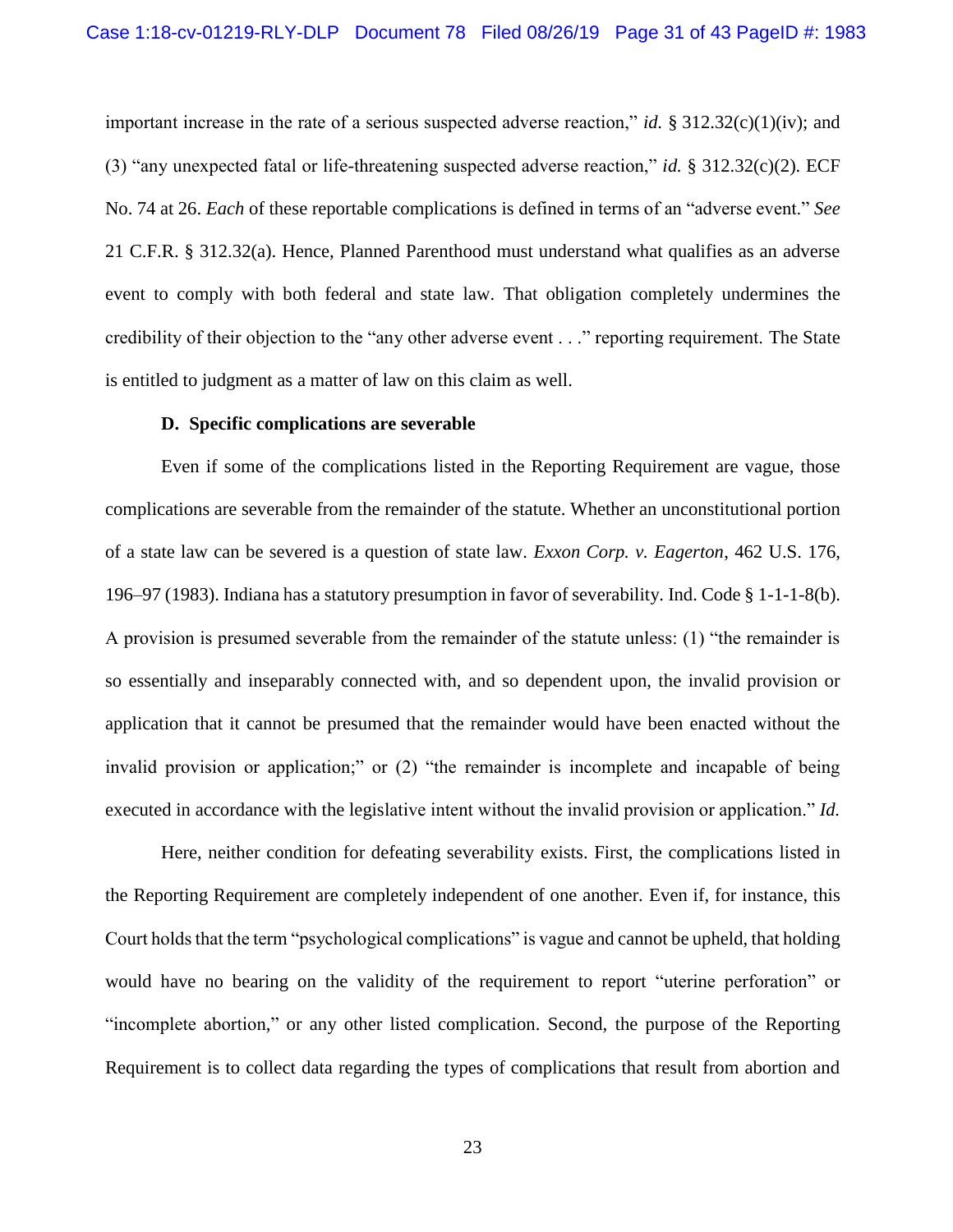the frequency of those complications. This purpose is best served by requiring the reporting of as many listed abortion complications as possible. Therefore, even if some specific complications are unconstitutionally vague, the remainder of the Reporting Requirement should be upheld.

#### **III. The Reporting Requirement Does Not Violate Due Process**

<span id="page-31-0"></span>Planned Parenthood does not allege that a fundamental right is at stake here; it instead relies on the "residual substantive limit on government action which prohibits arbitrary deprivations of liberty by government." *Hayden ex rel. A.H. v. Greensburg Cmty. Sch. Corp.*, 743 F.3d 569, 576 (7th Cir. 2014). Therefore, rational-basis review applies. *See* ECF No. 74 at 27–29 (applying rational basis test). "[O]rdinary rational basis review" is a "deferential test" for which "a state law need only be 'rationally related to legitimate government interests.'" *Box v. Planned Parenthood of Ind. & Ky., Inc.*, 139 S. Ct. 1780, 1781–82 (2019) (quoting *Washington v. Glucksberg*, 521 U.S. 702, 728 (1997)).

<span id="page-31-4"></span><span id="page-31-3"></span><span id="page-31-2"></span><span id="page-31-1"></span>The Supreme Court has repeatedly recognized that the State has a "compelling interest in 'protecting the woman's own health and safety.'" *Simopoulos v. Virginia*, 462 U.S. 506, 519 (1983) (quoting *Roe v. Wade*, 410 U.S. 113, 150 (1973)). The Reporting Requirement furthers that interest by providing more comprehensive data on the rate of complications for abortion as performed in Indiana. As Dr. Francis testified, "abortion complications are notoriously difficult to track" because "women often are not treated for abortion complications by the same doctor that performed the abortion." ECF No. 24-1 ¶ 8. Without a reporting requirement, complications and side effects may never be traced back to the abortion. Indeed, some doctors may report only the most serious complications or may choose not to report at all. *Id.* Moreover, Dr. Studnicki testifies that "because of the incompleteness and inconsistency of state-level reporting of abortion data," data from the CDC on the mortality of abortion is "woefully inadequate." Ex. B ¶ 10. The additional information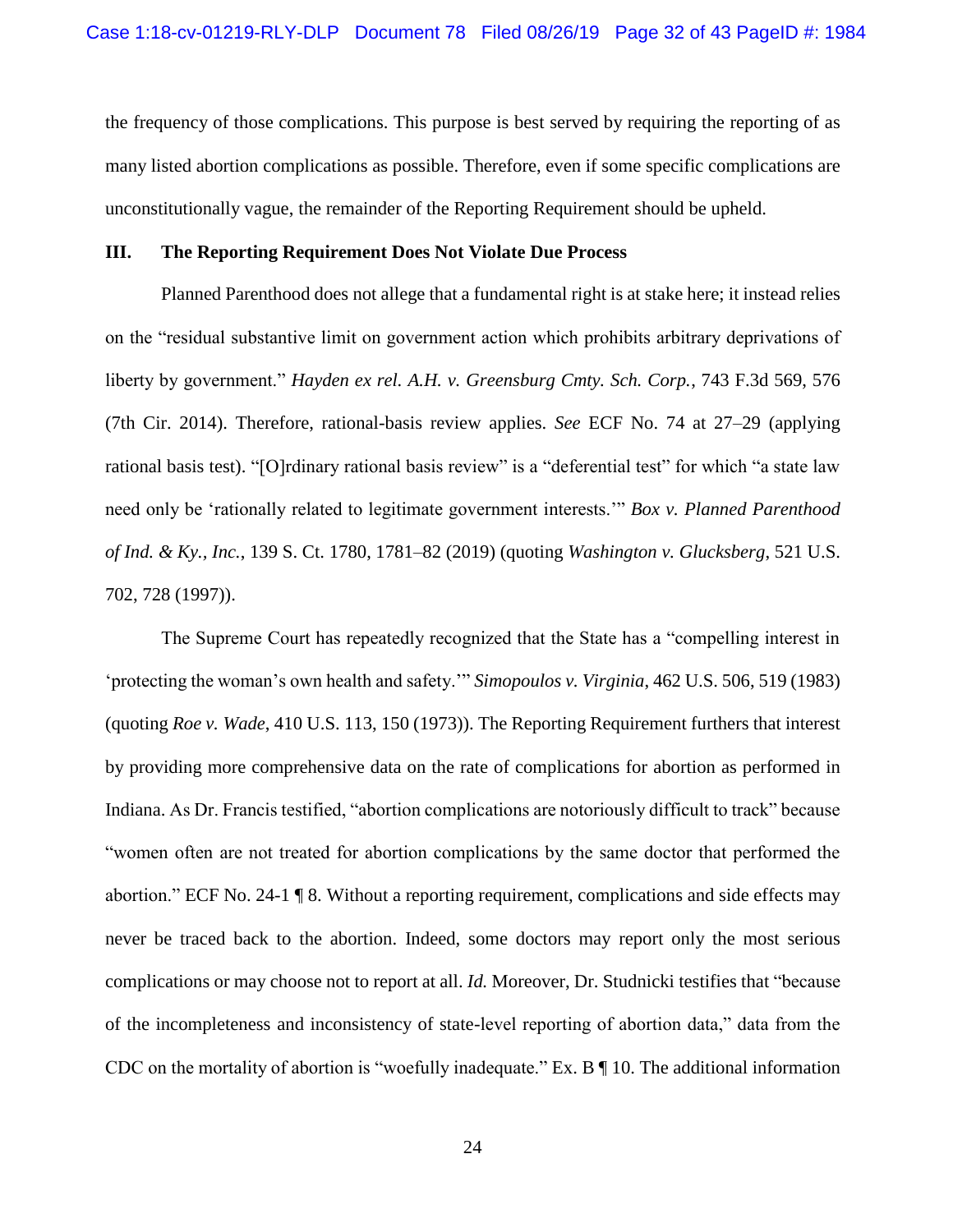collected by the Reporting Requirement will allow researchers "to perform a basic analysis on the complications identified." *Id.* ¶ 13. This research might include "an analysis of the relationship between an abortion provider's volume and the likelihood of an adverse outcome" or an explanation of "any racial disparities in abortion complication rates." *Id.*

<span id="page-32-3"></span><span id="page-32-2"></span><span id="page-32-0"></span>The fact that the Reporting Requirement collects data regarding complications of abortion but not complications of childbirth is irrelevant to its constitutionality. Under rational-basis review, the State "may take one step at a time, addressing itself to the phase of the problem which seems most acute to the legislative mind." *Williamson v. Lee Optical of Okla., Inc.*, 348 U.S. 483, 489 (1955). Moreover, the Supreme Court has specifically held that "[a]bortion is inherently different," *Harris v. McRae*, 448 U.S. 297, 325 (1980), and that the State may "express[] a preference for childbirth over abortion," *Planned Parenthood of Se. Pa. v. Casey*, 505 U.S. 833, 883 (1992). Planned Parenthood has presented no evidence that "the true purpose of the Statute is to peddle the false narrative that abortion is dangerous." ECF No. 74 at 29. Regardless, supposed legislative *motives* are irrelevant—"[a]ll it takes to defeat the plaintiffs' claim is a *conceivable* rational basis for the difference in treatment." *D.B. ex rel. Kurtis B. v. Kopp*, 725 F.3d 681, 686 (7th Cir. 2013) (emphasis in original).

<span id="page-32-1"></span>Planned Parenthood does not contest "the propriety of requirements mandating the reporting of serious events occurring to patients." ECF No. 74 at 27. Instead, it argues that the Reporting Requirement is not rationally related to that purpose because it "require[s] the reporting of events . . . even though they are caused by something other than the abortion itself, the reporting of minor conditions that are anticipated and routinely dealt with[,] . . . or duplicate reporting of the same 'complication' or by multiple providers treating the same condition in the same patient." *Id.* at 27–28. Planned Parenthood is wrong on all three counts.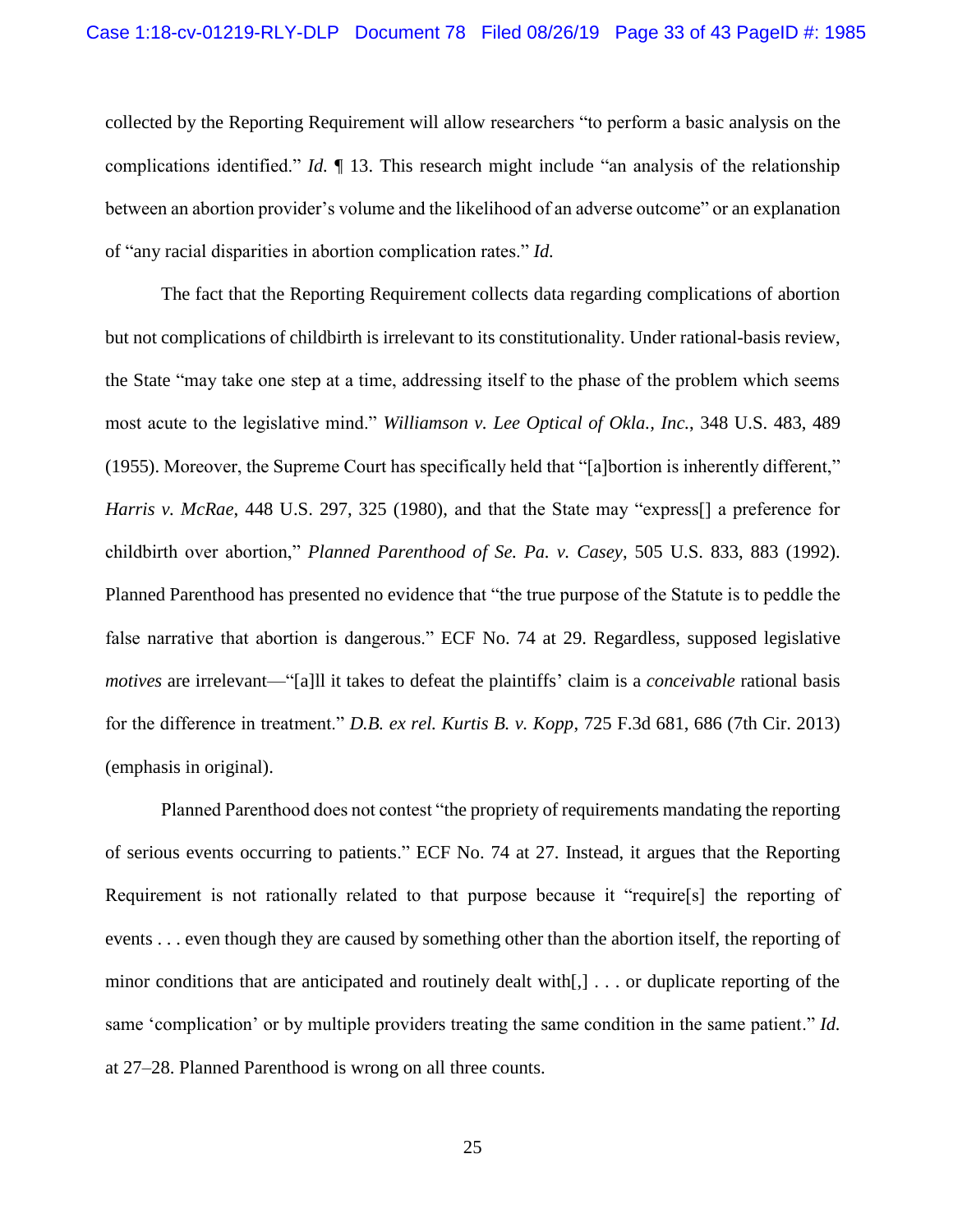<span id="page-33-1"></span>First, the Reporting Requirement demands only reports of "physical or psychological conditions *arising from* the induction or performance of an *abortion*." Ind. Code § 16-34-2-4.7(a) (emphasis added). The phrase "arising from" denotes causation. *See supra* Part II.B. If a patient suffers from "an infection resulting from an injection or an allergic reaction to anesthesia," ECF No. 74 at 28, these complications should be reported so long as the infection and administration of anesthesia were connected to the abortion procedure. A woman considering abortion has an interest in knowing *all* possible complications that may occur if she undertakes the procedure, including those resulting from anesthesia or other injections made necessary by the procedure. Similarly, "pelvic inflammatory disease" is an abortion complication only if it results from some part of the abortion procedure. If Planned Parenthood is correct that pelvic inflammatory disease never results from abortion, *see id.*, then it need not ever report it.

<span id="page-33-0"></span>Second, "the reporting of minor conditions that are anticipated and are routinely dealt with," *id.*, does not undercut the State's interest. A woman who consents to an abortion has a strong interest in knowing all possible outcomes of the abortion, including "expected nausea or fatigue following a medication abortion" and "hypoglycemia in a patient that is quickly rectified with food." *Id.* Planned Parenthood's argument on this point amounts to an effort to substitute its own judgment for that of the legislature as to what should constitute a reportable event. Disagreement as to what should count as a reportable complication of abortion, however, does not cast constitutional doubt on the requirements imposed by the Indiana General Assembly. *See Vance v. Bradley*, 440 U.S. 93, 111 (1979) ("[T]hose challenging the legislative judgment must convince the court that the legislative facts on which the classification is apparently based could not reasonably be conceived to be true by the governmental decisionmaker.").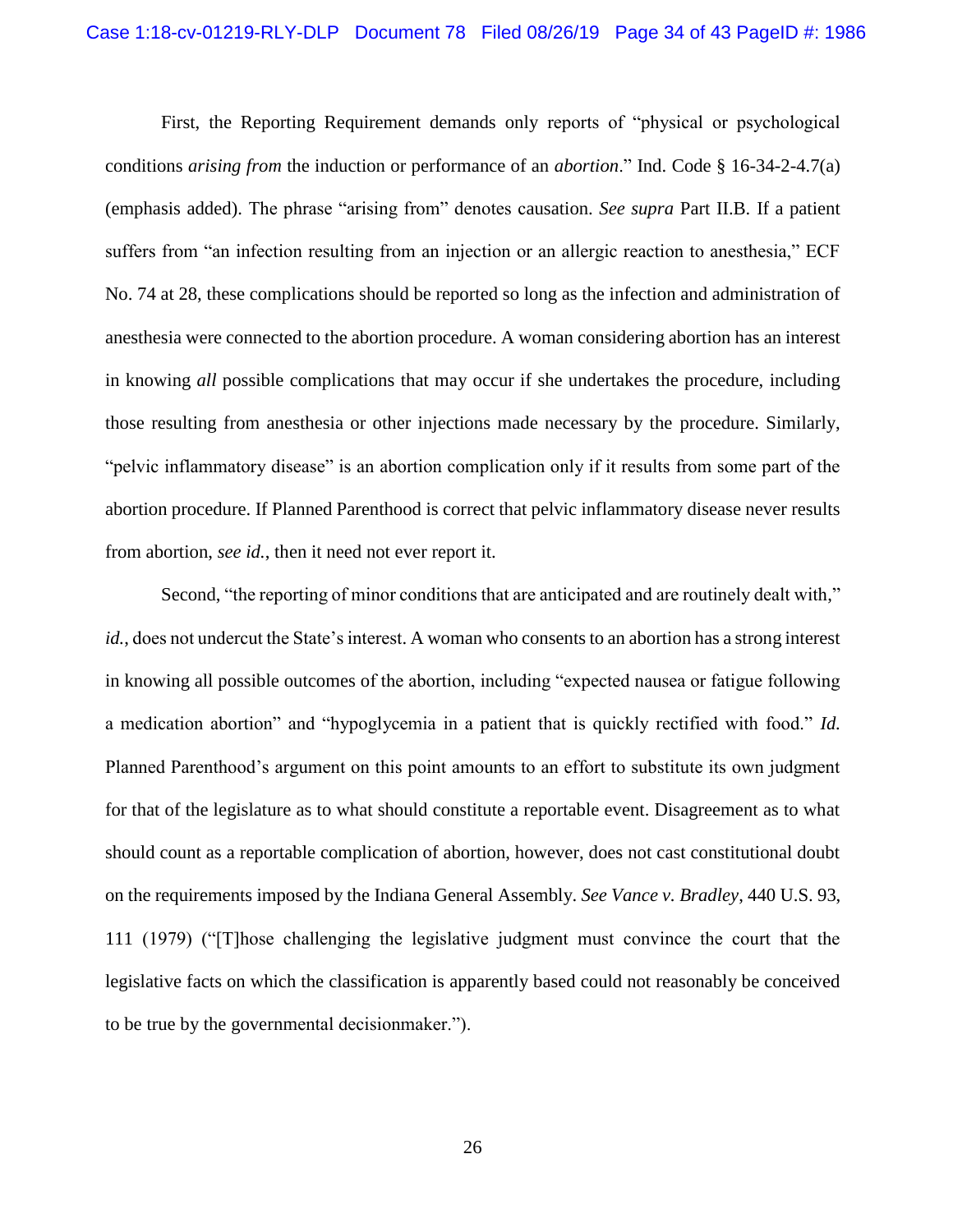<span id="page-34-2"></span>Planned Parenthood also argues that, per complication number 25 (Ind. Code § 16-34-2- 4.7(a)(25)), the term "adverse event" as defined by the FDA is broad enough to include "expected soreness or bleeding following a surgical procedure." ECF No. 74 at 28. To be sure, the State would be within its rights to require such a report. But as it happens, complication 25 applies only to adverse events "associated with the use of a drug in humans," 21 C.F.R. § 312.32(a), which excludes surgery. *See also supra* Part II.C.2. Therefore, expected soreness from a surgical abortion is not reportable at all, and expected bleeding following a surgical abortion is reportable only under complication 4, *i.e.*, "[v]aginal bleeding that qualifies as a Grade 2 or higher adverse event according to the Common Terminology Criteria for Adverse Events." Ind. Code § 16-34-2-  $4.7(a)(4)$ .

<span id="page-34-1"></span><span id="page-34-0"></span>Finally, even if the Reporting Requirement occasionally requires duplicate reporting, either because a particular complication qualifies under more than one provision of the statute or because two doctors treat the same complication, the statute need not be "perfectly tailored" to survive rational basis review. *See Box*, 139 S. Ct. at 1782. Planned Parenthood hypothesizes imperfections, but Indiana is permitted to try one approach, see if it works, and then reevaluate. There is no chance that the Reporting Requirement will "erect[] a barrier of misinformation that women seeking abortions will be forced to confront." *See* ECF No. 74 at 27. The reports themselves will be accurate because the doctors treating the complications will be reporting the problems that they observe. If the scientists and scholars who analyze the data believe that over-reporting has decreased its utility, then they will be free to publish articles and studies refuting the data. Indeed, this is the purpose of the scientific method. ECF No. 24-1 ¶ 10. But the *mere existence* of the data cannot possibly be a barrier to abortion. As Dr. Studnicki stated in his declaration, "we learn about and address risks by studying them, not by ignoring them." Ex.  $B \P 15$ .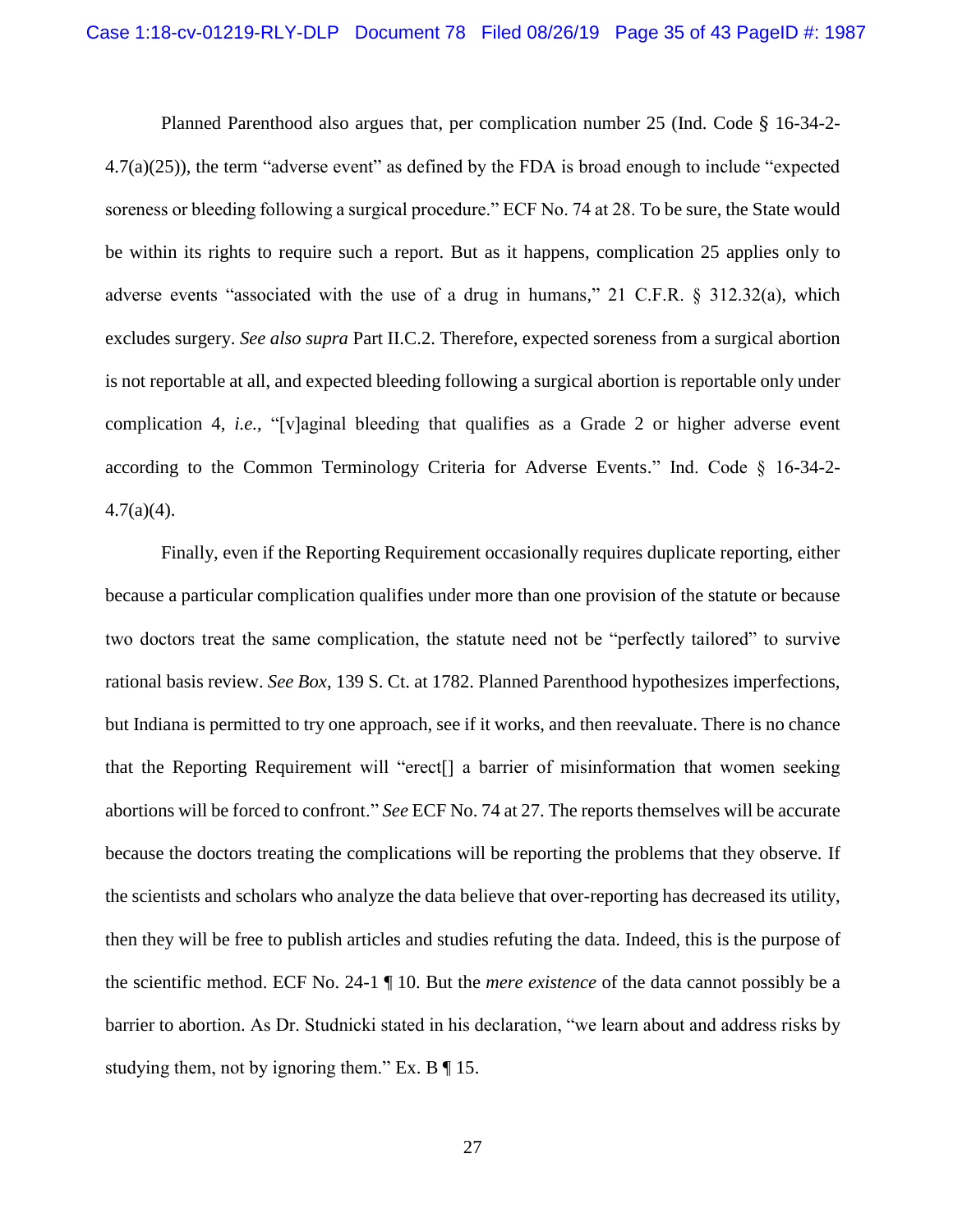<span id="page-35-10"></span><span id="page-35-9"></span><span id="page-35-8"></span><span id="page-35-7"></span><span id="page-35-6"></span><span id="page-35-4"></span><span id="page-35-3"></span><span id="page-35-0"></span>Nor is Indiana alone in imposing a reporting obligation regarding abortion complications.

<span id="page-35-5"></span>Eight other States require the reporting of abortion complications. *See* Ariz. Rev. Stat. Ann. § 36- 2162; Mich. Comp. Laws § 333.2837; Minn. Stat. § 145.4132; Miss. Code Ann. § 41-41-77; N.D. Cent. Code § 14-02.1-07; Okla. Stat. tit. 63, §§ 1-738i–1-738q; 18 Pa. Cons. Stat. § 3214(h); Tex. Health & Safety Code Ann. § 171.006. Of these, only two have been challenged: North Dakota's and Pennsylvania's. The North Dakota statute was upheld on vagueness grounds in *Leigh v. Olson*, 497 F. Supp. 1340, 1350–51 (D.N.D. 1980). Even more on point, the Pennsylvania statute was challenged at the district court level by the plaintiffs in *Casey*. The district court upheld the statute both at preliminary injunction and summary judgment, specifically rejecting the plaintiff's arguments that the reports would "yield scientifically inaccurate data." *Planned Parenthood of Se. Pa. v. Casey*, 686 F. Supp. 1089, 1131 (E.D. Penn. 1988) ("It is not for this court to criticize the Commonwealth's failure to implement a perfect system for collection of data."); *Planned Parenthood of Se. Pa. v. Casey*, 744 F. Supp. 1323, 1393 (E.D. Penn. 1990) ("While the data gathered by these reports may not perfectly reflect all medical complications, I am not persuaded that the information is statistically meaningless.").

<span id="page-35-2"></span><span id="page-35-1"></span>Because the Reporting Requirement is rationally related to the legitimate state interest in ensuring the safety of abortion, it does not violate substantive due process.

## **IV. Neither the Reporting Requirement nor the Inspection Requirement Violates Equal Protection**

## **A. The Reporting Requirement does not violate equal protection because there is no evidence that it singles out abortion providers for special treatment**

Planned Parenthood also claims that the Reporting Requirement violates the Equal Protection Clause of the Fourteenth Amendment by "creat[ing] new rules for the reporting of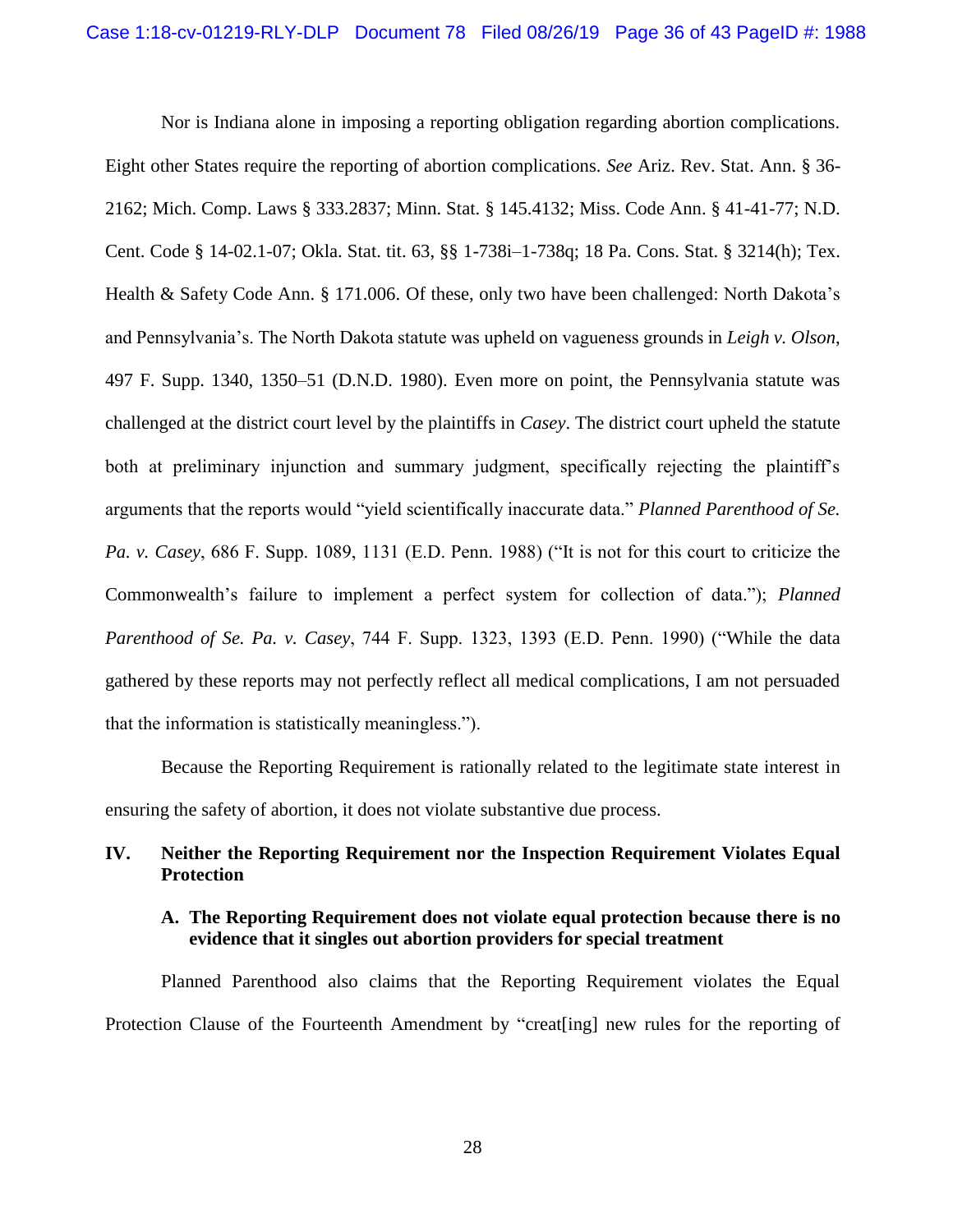'abortion complications,' while ignoring the reporting of events following other procedures." ECF No. 74 at 29. Planned Parenthood concedes that rational basis review again applies. *See id.* at 30.

<span id="page-36-2"></span><span id="page-36-0"></span>1. Planned Parenthood argues that the Reporting Requirement violates Equal Protection because it distinguishes between abortion and other medical procedures. *See id.* at 29. But the Equal Protection Clause protects persons, not procedures. *See* U.S. Const. amend. XIV, § 1 ("[N]or shall any State deprive any *person* of life, liberty, or property, without due process of law; nor deny to any *person* within its jurisdiction the equal protection of the laws" (emphasis added)); *Adarand Constructors, Inc. v. Pena*, 515 U.S. 200, 230 (1995) (noting the "long line of cases understanding equal protection as a personal right"); *Bell's Gap R. Co. v. Pennsylvania*, 134 U.S. 232, 237 (1890) ("The [Equal Protection Clause] was not intended to prevent a state from adjusting its system of taxation . . . [by] exempt[ing] certain classes of property from any taxation at all . . . . But clear and hostile discriminations against particular persons and classes . . . might be obnoxious to the constitutional prohibition.").

<span id="page-36-1"></span>Planned Parenthood tries to circumvent this problem by arguing that certain "*persons* will have to file reports as to 'complications' while *others*, whose patients have identical or much more severe results after surgery or other medical events, will not." ECF No. 74 at 29 (emphasis added). But nothing in the Reporting Requirement distinguishes between physicians and clinics who perform abortions and those who do not. *See* Ind. Code § 16-34-2-4.7(b) (applying the Reporting Requirement to all licensed physicians, hospitals, and abortion clinics). Really, Planned Parenthood is making a disparate impact argument: in its view, abortion doctors and clinics are more likely to treat patients for the complications of abortion and therefore are more likely to shoulder the obligations of the Reporting Requirement. But Planned Parenthood has presented no evidence that this is true; "women often are not treated for abortion complications by the same doctor that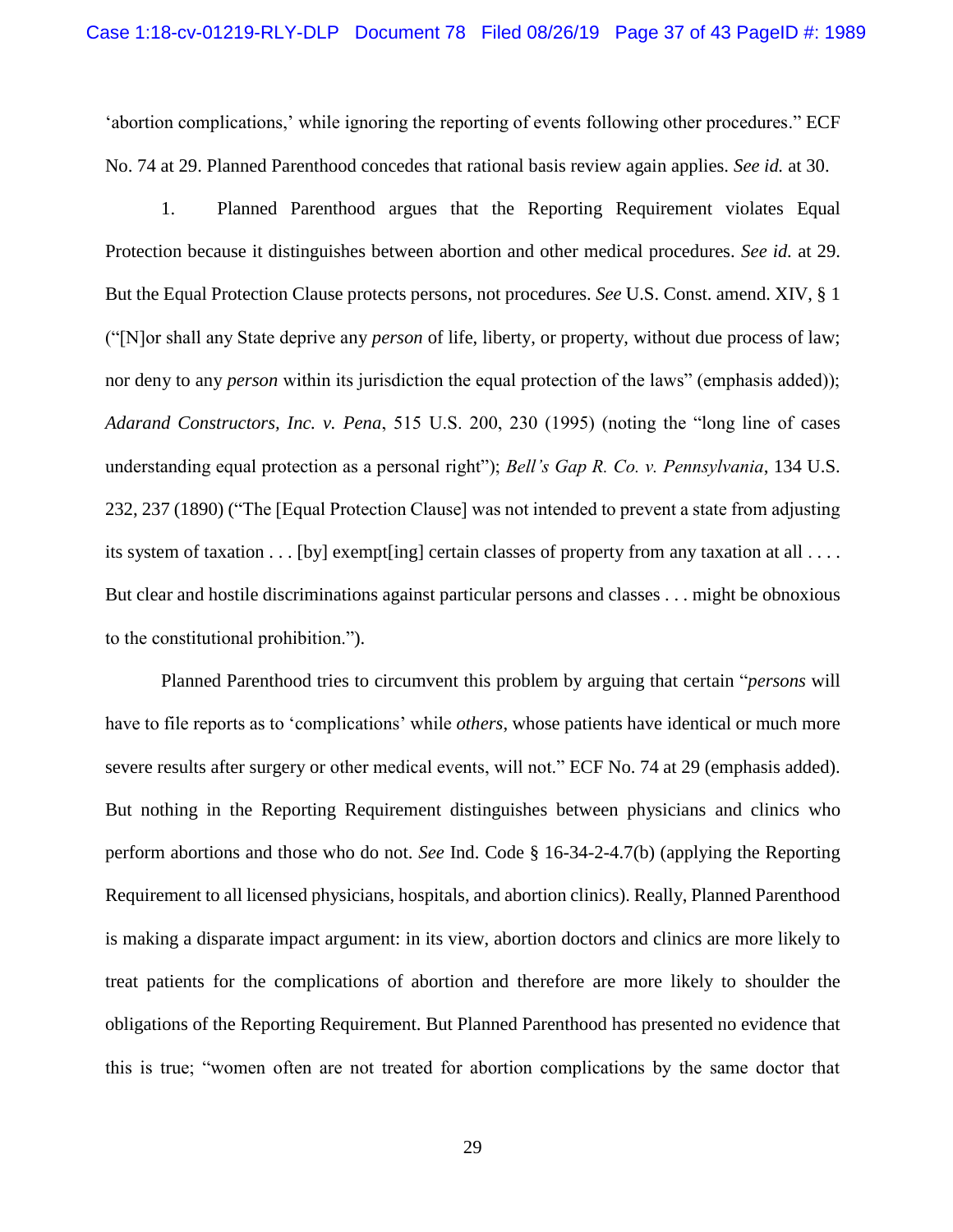<span id="page-37-2"></span><span id="page-37-0"></span>performed the abortion." ECF No. 24-1 ¶ 8. Regardless, a disparate *impact* is not disparate *treatment* susceptible to an equal protection challenge. *See Columbus Bd. of Educ. v. Penick*, 443 U.S. 449, 464 (1979) ("[D]isparate impact and foreseeable consequences, without more, do not establish a constitutional violation."); *Franklin v. City of Evanston*, 384 F.3d 838, 848 (7th Cir. 2004) ("[E]qual protection claims . . . require a showing of discriminatory treatment and cannot be supported by proof of disparate impact."). Therefore, Planned Parenthood has not even alleged a cognizable equal protection claim.

<span id="page-37-3"></span>2. Regardless, the statute's distinction between abortion and other medical procedures is legitimate. Any legislative classification that does not involve a suspect class "is accorded a strong presumption of validity." *Heller v. Doe by Doe*, 509 U.S. 312, 319 (1993). For these classifications, the challenger must show that there is no "rational relationship between the disparity of treatment and some legitimate governmental purpose." *Id.* at 320. Manifestly, "rational-basis review in equal protection analysis 'is not a license for courts to judge the wisdom, fairness, or logic of legislative choices.'" *Id.* at 319 (quoting *FCC v. Beach Commc'ns, Inc.*, 508 U.S. 307, 313 (1993)). The classification "must be upheld against equal protection challenge if there is any reasonably conceivable state of facts that could provide a rational basis for the classification." *Id.* at 320 (quoting *Beach Commc'ns*, 508 U.S. at 313).

<span id="page-37-5"></span><span id="page-37-4"></span><span id="page-37-1"></span>The Supreme Court and Seventh Circuit have repeatedly confirmed the legitimacy of regulating abortion differently from other medical procedures. *Planned Parenthood of Cent. Mo. v. Danforth*, 428 U.S. 52, 80–81 (1976) (recognizing that abortion providers can be treated different from those providing "other, and comparable, medical or surgical procedures."); *Planned Parenthood of Ind., Inc. v. Comm'r of Ind. State Dep't of Health*, 699 F.3d 962, 988 (7th Cir. 2012)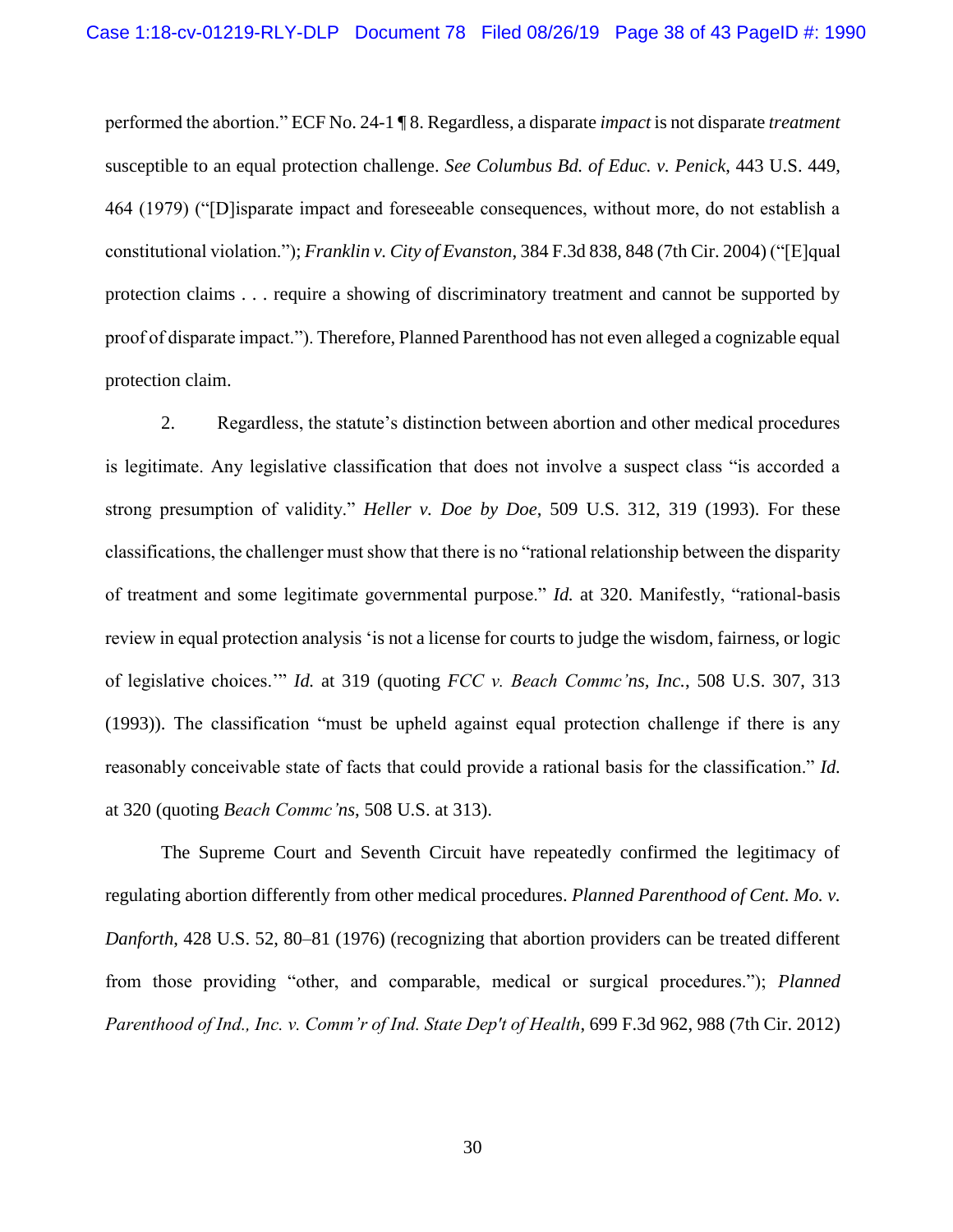("[T]he government need not be neutral between abortion providers and other medical providers . . . . [T]he government is free to treat abortion providers differently.").

Here, the Indiana General Assembly may legitimately be more concerned about tracking abortion complications than complications from other procedures, including child birth. It may legitimately conclude that insufficient information about abortion complications is available. As Dr. Francis explains in her declaration, women who suffer complications from abortion are not always treated for those complications by the same doctor who performed the abortion, especially if those complications arise years later in connection with a subsequent pregnancy. ECF No. 24-1 ¶ 8. Non-mandatory reporting leads to incomplete data regarding abortion complications because some doctors may report only the most serious violations or may choose not to report at all. *Id.*

<span id="page-38-3"></span>More fundamentally, "[a]bortion is inherently different from other medical procedures, because no other procedure involves the purposeful termination of a potential life." *Harris v. McRae*, 448 U.S. 297, 325 (1980). While the Reporting Requirement does not directly protect fetal life, it aims to collect data that will better inform a woman's choice whether to end that life. It is crucial that a woman knows the possible complications of the abortion procedure, including the psychological complications, when she makes this decision. After all, "it seems unexceptionable to conclude some women come to regret their choice to abort the infant life they once created and sustained." *Gonzales v. Carhart*, 550 U.S. 124, 159 (2007).

<span id="page-38-1"></span>Planned Parenthood argues that "it is utterly irrational to ignore non-abortion procedures that are much more likely to injure the public health than abortions." ECF No. 74 at 31. "But the Equal Protection Clause does not require that a State must choose between attacking every aspect of a problem or not attacking the problem at all." *Dandridge v. Williams*, 397 U.S. 471, 486–87

<span id="page-38-2"></span><span id="page-38-0"></span>31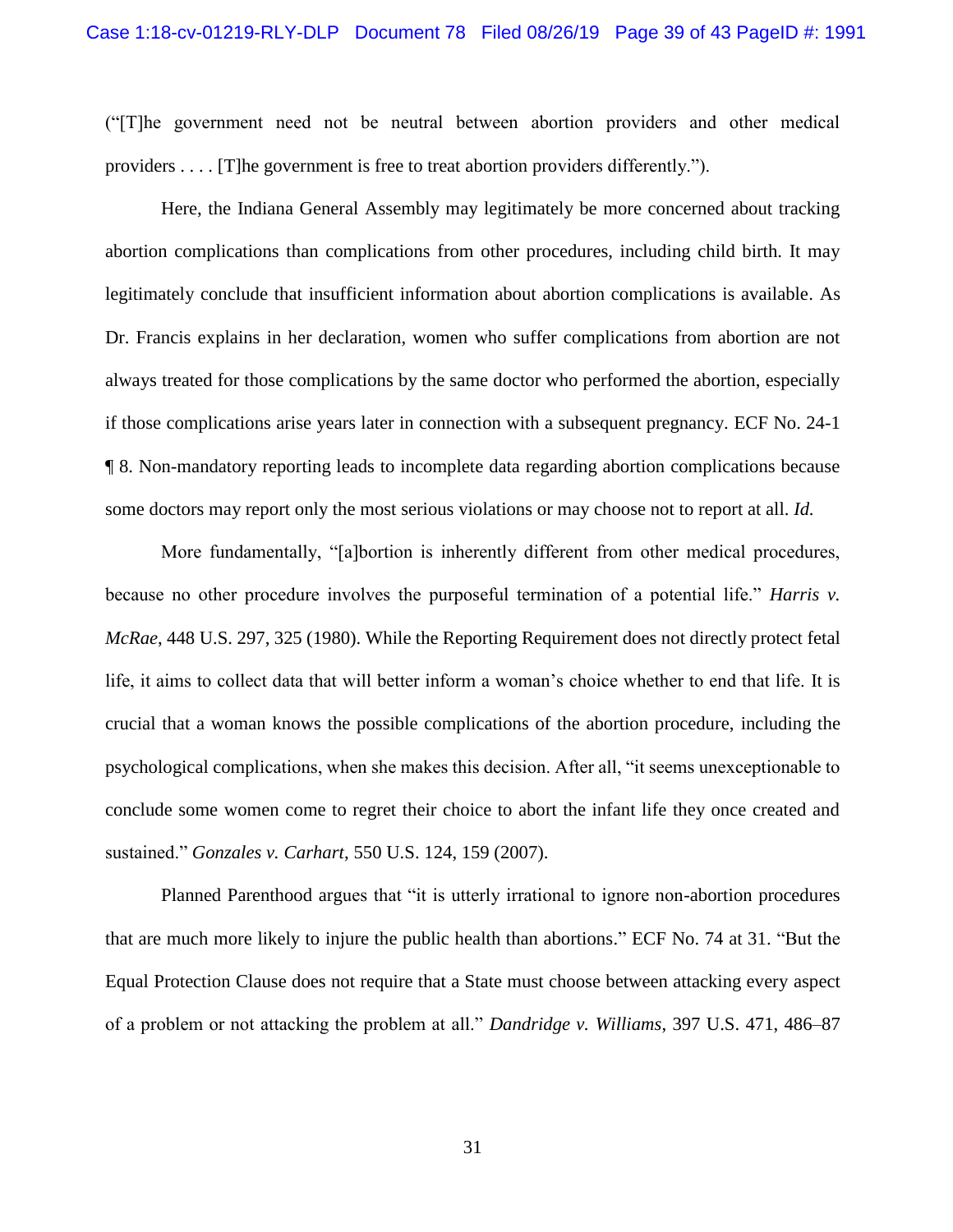(1970). The legislature could have rationally concluded that because data on abortion complications is so sparse, it is an appropriate subject for increased reporting.

<span id="page-39-0"></span>Planned Parenthood points to dicta in *Planned Parenthood of Wisc., Inc. v. Van Hollen*, 738 F.3d 786, 790 (7th Cir. 2013) (invalidating Wisconsin admitting privileges requirement on undue burden grounds), to support its equal protection argument. *See* ECF No. 74 at 32. But the Court in *Van Hollen* relied on Wisconsin's lack of evidence regarding the occurrence of abortion complications to invalidate a statute that imposed an undue burden on a woman's right to an abortion. 783 F.3d at 790. This is exactly the type of data the State seeks to collect here, and no undue burden has been alleged by the mere collection of that data.

Finally, Planned Parenthood argues that the Reporting Requirement is irrational because, up to this point, "the State ha[s] seen fit to impose the identical requirements concerning the reporting of extremely serious consequences on hospitals, ambulatory surgical centers and abortion clinics." ECF No. 74 at 32. But the Reporting Requirement *also* imposes identical requirements on hospitals, ASCs, and abortion clinics; all three must report abortion complications. Ind. Code § 16-34-2-4.7(b). Regardless, the legislature does not act irrationally just because it enacts different requirements than it had in the past. The Reporting Requirement does not violate the Equal Protection Clause.

#### **B. The Inspection Requirement does not violate equal protection**

Planned Parenthood's final argument is that the Inspection Requirement violates equal protection because it applies to abortion clinics but not to other health care facilities. *See* ECF No. 74 at 33–34. Notably, Planned Parenthood devotes only two pages of its memorandum to this point. Once again, rational-basis review applies.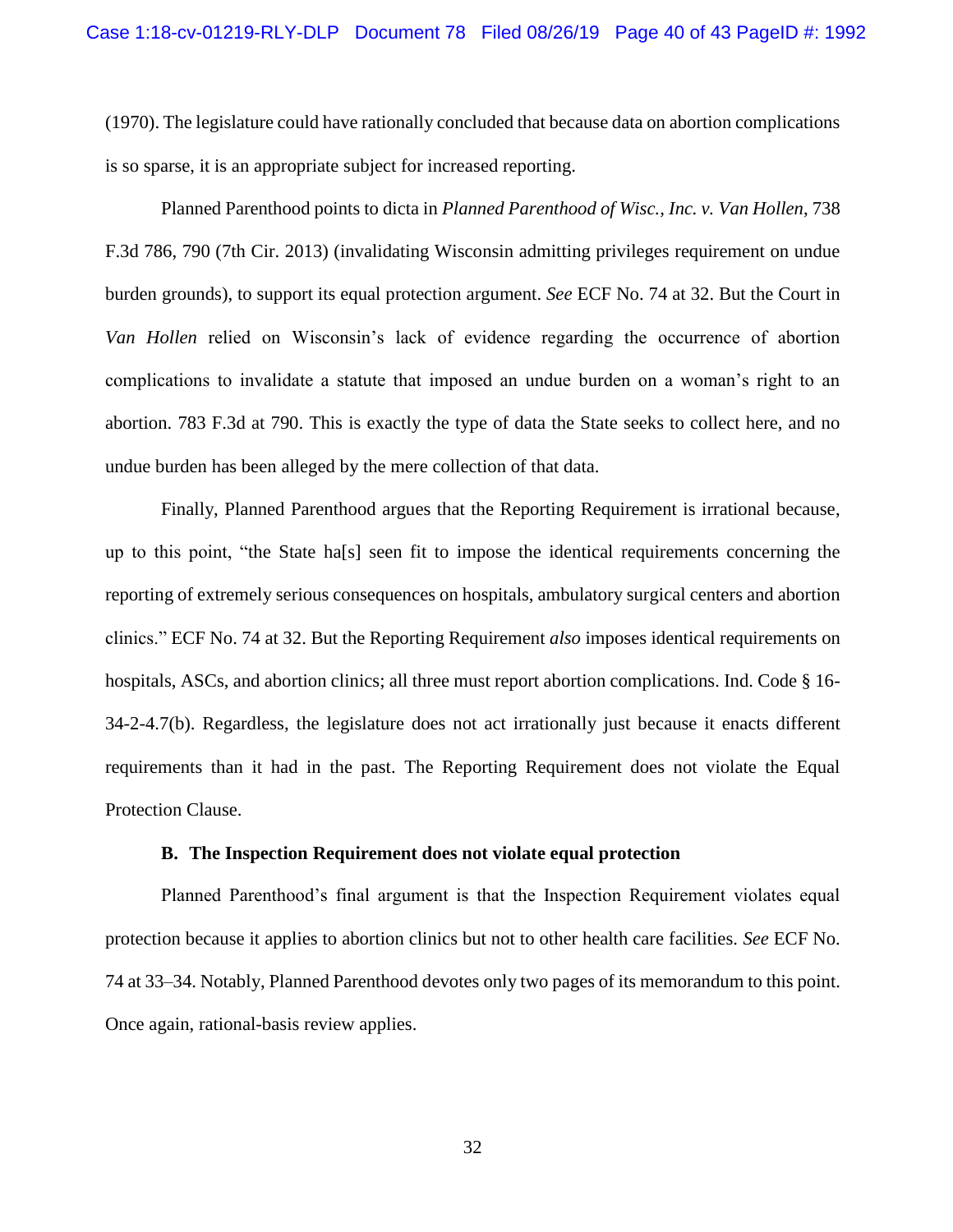<span id="page-40-1"></span>Overall, the Inspection Requirement furthers the State's compelling interest in protecting women's health and safety and protecting fetal life by ensuring that abortion clinics follow applicable regulations, including both health and safety regulations and informed consent requirements. Moreover, the State need not have a "specific reason to justify the annual burden of inspections imposed on abortion clinics when no such burden is imposed on other health care facilities." *See id.* at 32–33. Again, the State "may take one step at a time, addressing itself to the phase of the problem which seems most acute to the legislative mind." *Williamson v. Lee Optical of Okla., Inc.*, 348 U.S. 483, 489 (1955). And the State may regulate abortion differently from other medical procedures. *See Harris*, 448 U.S. at 325. The State's interest in fetal life alone is sufficient to regulate abortion clinics differently than other health care facilities. Inspections allow the Department to review patient files to ensure that abortion clinics follow informed consent and other regulations promoting this interest.

<span id="page-40-0"></span>Regardless, the State *does* have a specific reason for requiring annual inspections of abortion clinics. Former Indiana abortion provider Dr. Ulrich Klopfer lost both his abortion clinic and medical licenses for serious violations, including failing to exercise reasonable care with patients, to timely report abortions on two girls under the age of 14, to follow proper sedation practices, to keep a log of cleaning procedure rooms, and to dispose of expired medications. ECF No. 73-1 at 43–44. Planned Parenthood points out that the State discovered Dr. Klopfer's violations after a complaint was filed against him, rather than as part of a regularly scheduled investigation. ECF No. 74 at 17 n.15. But the point is that perhaps the State could have discovered those violations earlier if the Department had done annual inspections. Uninspected clinics pose the danger of skirting regulations aimed at women's safety; without regular inspections, the State cannot detect violations *before* women get hurt.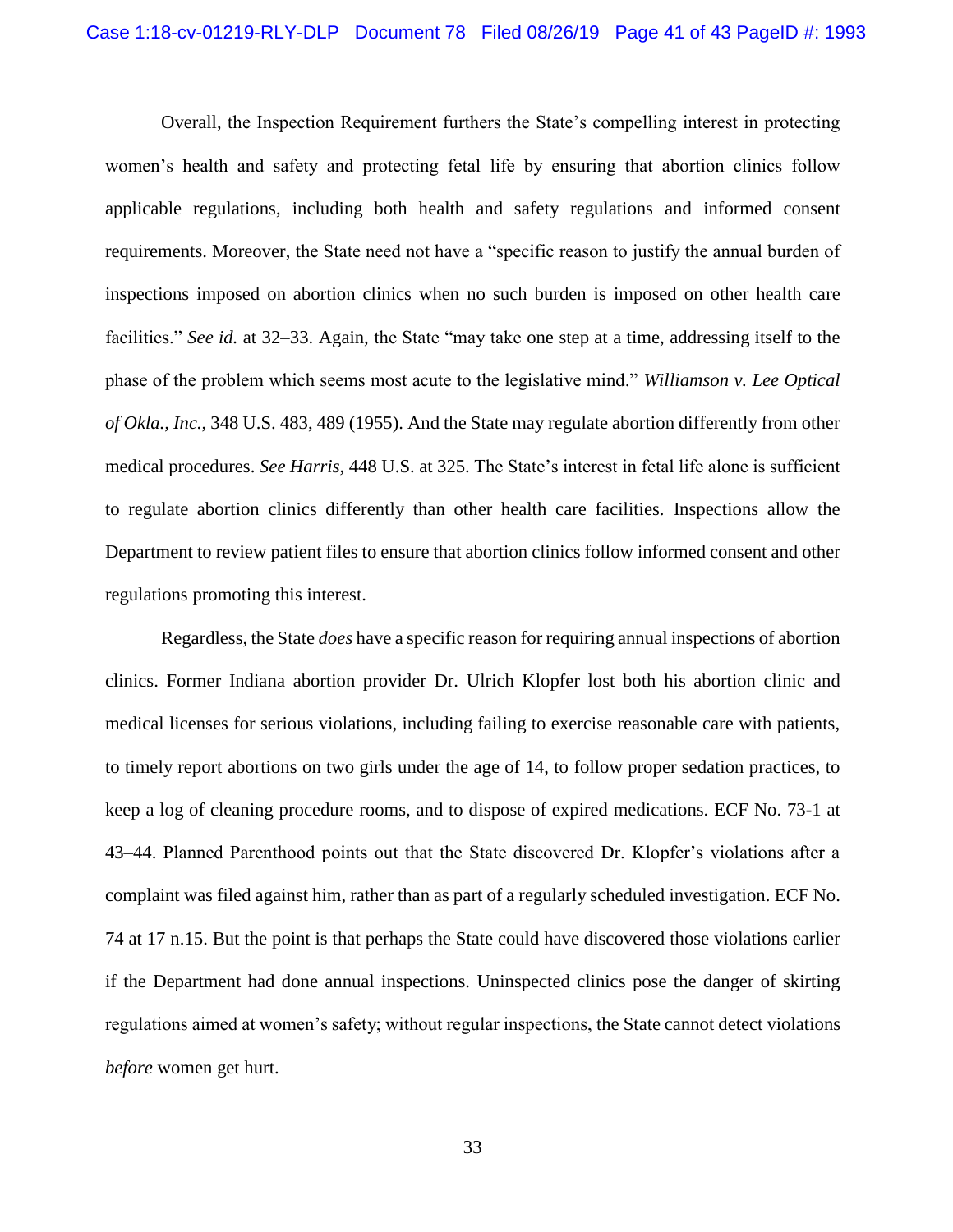Planned Parenthood also points out that first trimester abortion is less likely to result in death than childbirth. *Id.* at 33 & n.19. But "it is impossible to compare the safety of abortion against the safety of childbirth without more data." ECF No. 24-1 ¶ 9. And even if the current data were sufficient, the State's interest in inspecting abortion clinics derives not merely from the possibility that women may die as a result of abortion, but also from its interest in preventing non-lifethreatening, but still serious, complications and its interest in protecting fetal life. Regardless, "the Equal Protection Clause does not require that a State must choose between attacking every aspect of a problem or not attacking the problem at all." *Dandridge*, 397 U.S. at 486–87.

<span id="page-41-1"></span><span id="page-41-0"></span>Planned Parenthood relies on *Planned Parenthood of Ind. & Ky., Inc. v. Comm'r, Ind. State Dep't of Health*, in which the district court invalidated a statute prohibiting waiver of physical plant requirements for abortion clinics, but not for hospitals and ASCs. 64 F. Supp. 3d 1235, 1259–60 (S.D. Ind. 2014). In that case, the court held that "[t]he State present[ed] no rational basis for this unequal treatment" because hospitals and ASCs also performed abortions. *Id.*

Here, in contrast, hospitals and ASCs are not similarly situated to abortion clinics. First, federal law dictates the minimum frequency of inspections for hospitals and ASCs, but not for abortion clinics. ECF No. 72 ¶ 2; ECF No. 72-1. Second, the Department is required by law to issue a license to hospitals that have joined private accrediting organizations, such as the Joint Commission, which regularly inspect member facilities for health and safety violations. Ind. Code § 16-21-2-13(b)(2). There is no similar accrediting organization for abortion clinics. ECF No. 73- 1 at 63. Thus, the State has a rational basis for inspecting abortion clinics, but not hospitals or ASCs, annually.

<span id="page-41-2"></span>For these reasons, the Inspection Requirement does not violate the Equal Protection Clause.